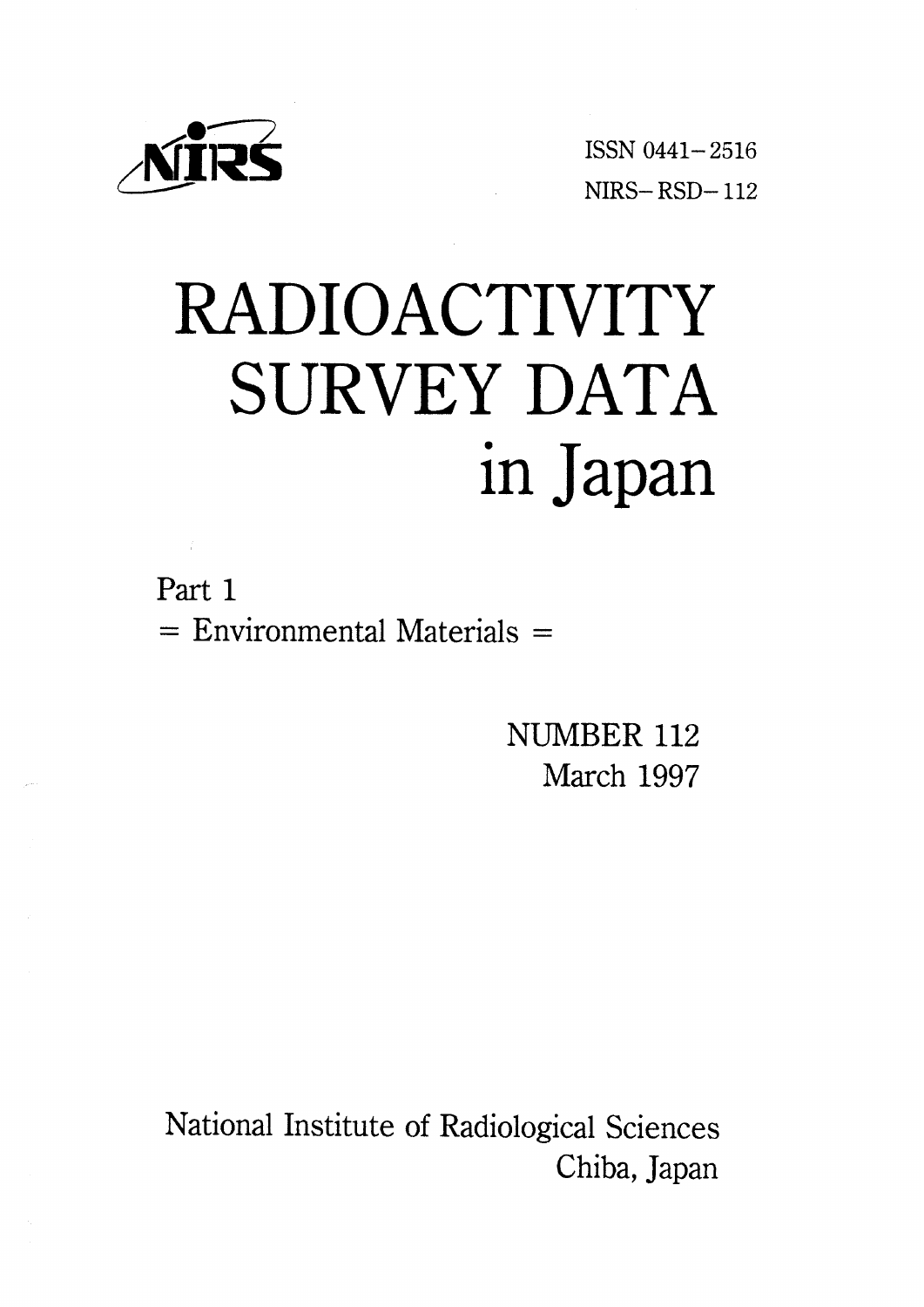# Radioactivity Survey Data in Japan Number 112

## February 1997 part  $1 =$  Environmental Materials =

|    |                |                                            |                                  | Contents                                                                                                                                                                                                                       |  |
|----|----------------|--------------------------------------------|----------------------------------|--------------------------------------------------------------------------------------------------------------------------------------------------------------------------------------------------------------------------------|--|
|    |                |                                            |                                  | Page                                                                                                                                                                                                                           |  |
|    |                | <b>Environmental and Dietary Materials</b> |                                  |                                                                                                                                                                                                                                |  |
|    |                |                                            | (Japan Chemical Analysis Center) |                                                                                                                                                                                                                                |  |
| 1. |                |                                            |                                  |                                                                                                                                                                                                                                |  |
| 2. |                |                                            |                                  | Preparation of samples for analysis manufacture content content content and all all the Preparation of samples for analysis material content and all the Preparation of Senate and Senate and Senate and Senate and Senate and |  |
| З. |                |                                            |                                  |                                                                                                                                                                                                                                |  |
| 4. |                |                                            |                                  |                                                                                                                                                                                                                                |  |
| 5. |                |                                            |                                  |                                                                                                                                                                                                                                |  |
| 6. | <b>Results</b> |                                            |                                  |                                                                                                                                                                                                                                |  |
|    |                |                                            |                                  |                                                                                                                                                                                                                                |  |
|    |                | (for domestic program)                     |                                  |                                                                                                                                                                                                                                |  |
|    |                |                                            |                                  |                                                                                                                                                                                                                                |  |
|    |                | (for WHO program)                          |                                  |                                                                                                                                                                                                                                |  |
|    | (2)            |                                            |                                  | Strontium-90 and Cesium-137 in Airborne Dust …………………………………………… 17                                                                                                                                                              |  |
|    | (3)            |                                            |                                  |                                                                                                                                                                                                                                |  |
|    | (4)            |                                            |                                  |                                                                                                                                                                                                                                |  |
|    | (5)            |                                            |                                  | Strontium-90 and Cesium-137 in Soil ………………………………………………………… 24                                                                                                                                                                  |  |
|    | (6)            |                                            |                                  |                                                                                                                                                                                                                                |  |
|    | (7)            |                                            |                                  |                                                                                                                                                                                                                                |  |
| 7. |                |                                            |                                  |                                                                                                                                                                                                                                |  |

Editted by National Institute of Radiological Sciences, under the supervision of Science and Technology Agency of Japanese Government.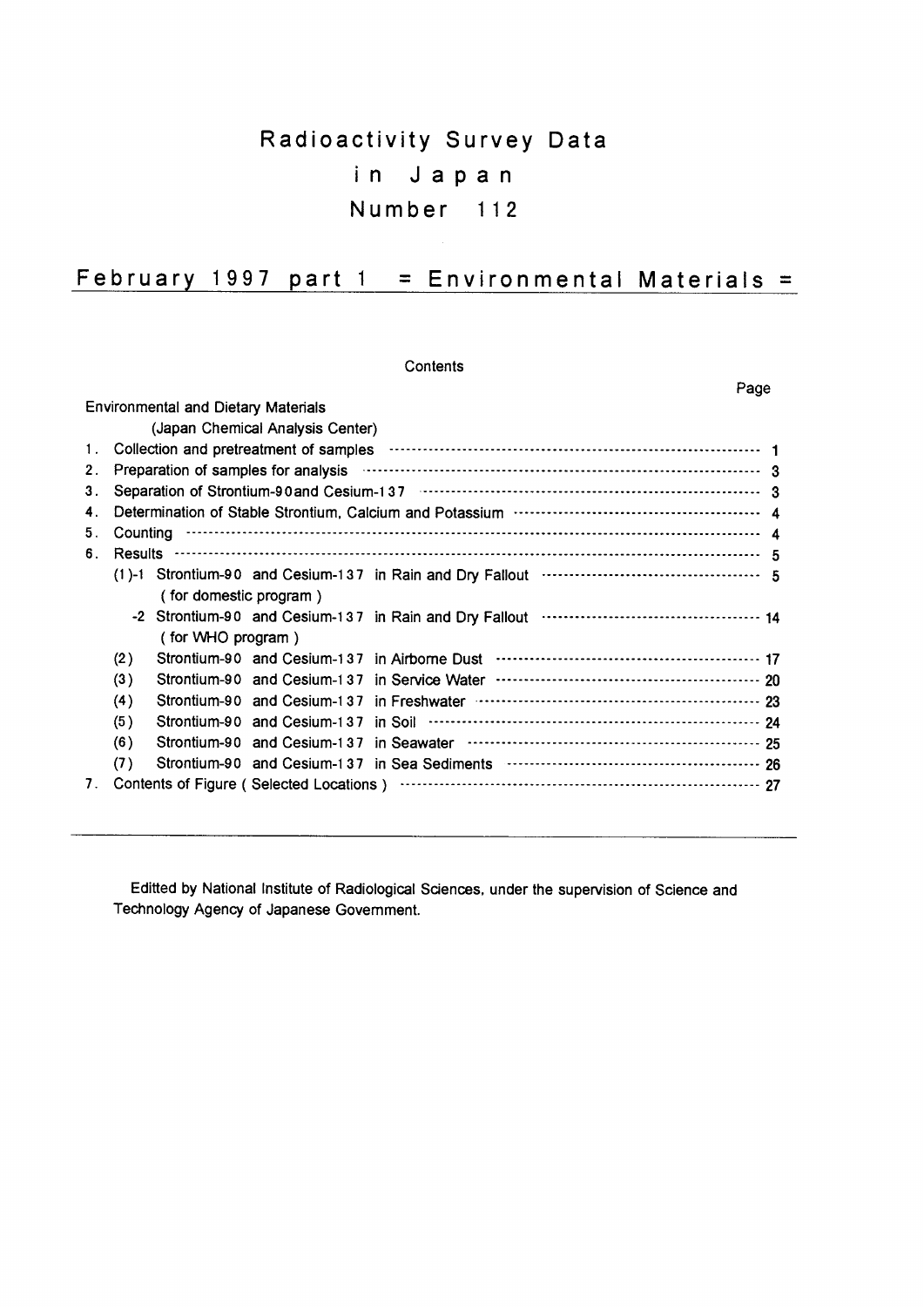#### **Environmental and Dietary Materials\***

## (Japan Chemical Analysis Center)

#### Collection and pretreatment of samples  $\mathbf{1}$

(1) Rain and dry fallout

Rain and dry fallout was collected monthly on asampling tray, approximately 5000cm<sup>2</sup> in area, which was filled with water to a depth of 1 cm at the beginning of every month.

Strontium and cesium carrier solutions were added after the sample was filtered. Thetray was washed with 50 of distilled water and the washing was combined to the filtrate.

The sample was passed through a cation exchange column (500m<sub>2</sub> of Dowex 50W X8, 50 $\sim$ 100 mesh, Na form) at a rate flow of 80m g/min.

## (2) Airborne dust

Airborne dust was collected by an electrostatic precipitator or a filter air sampler for every threemonths at a rate of more than 3000m<sup>3</sup> per month.

The sampling was done  $1$  to  $1.5$  meters above the ground.

#### (3) Service water and freshwater

Service water,  $100\ell$  each, was collected at the intake of the water-treatment plant and at the tap after water was left running for five minutes. Strontium andcesium carriers were added to the filtered water sample. The subsequent process was the same as that described in the section (1). Freshwater was treated inthe sameway as the service water.

#### $(4)$  Soil

Soil was collected from the location in the spacious and flat area without past surface disturbance caused by duststorms, inflow and out flow due to precipitation, etc.. Any places located under trees in a forest, in astony area or inside of river banks were avoided. Soil was taken from two layers of different depths, 0-5cm and 5-20cm. The soil lumps were crushed by hands and driedin a drying oven regulated 105°C. The soil was then passed through a 2mm sieve to remove plant roots and pebbles.

## (5) Sea water Sea water was collected at the fixed stations

where the effect of terrestrial fresh water from nvers was expected to be negligibly small. A special consideration was also givento weather conditions.

The sampling was carried out when there was no rainfall for the last few days. To prevent contamination, water samples were collected at the bow of a sampling boat just before she stood still by scooping surface water using a polyethylene bucket.

Immediately after the collection, the samples were acidified to a pH lower than 3 by adding concentrated hydrochloric acid in a ratio of 1m<sub>2</sub> to 1  $\varrho$  of sea water, and then stored in 20 $\varrho$  polyethylene containers. The sampling equipments as well as containers were thoroughly rinsed with dilute hydrochloric acid and then with distilled water before use. Two hundred milliliters of sea water was also collected at the same stations for the determination of chlorinity.

#### (6) Sea sediments

Sediment was collected in the same area as that for the sea water sample, taking the following criteria into account:

- a. The depth of water exceeds 1m at low tide.
- b. No significant sedimental movement is observed in the vicinity of concern.
- c. Mud, silt and fine sand are preferable.

A conventional sediment sampling device was used for collecting the top few centimeters of surface sediment. Approximately 4kg of thesample in wet weight was spread on a stainless steel dish after removed of the pebbles, shells and other foreign materials, and ried in a drying oven regulated at 105  $^{\circ}C$ .

## (7) Total diet

A full one day ordinary diet including three meals, water, tea and otherin-between snacks for five persons was collected as a sample of "total diet".

The sample in a large stainless steel pan was carbonized carefully by direct application of gas flame, and was transfered to a porcelain dish and then ashed at 450°C in an electric muffle furnace.

#### $(8)$  Rice

Polished rice was collected in producing districts at the harvest and in consuming areaswhen new crops were first put on sale. The sample was carbonized and ashed in a porcelain dish.

<sup>\*</sup> Samples were sent to the Center from 46 contracted prefectures.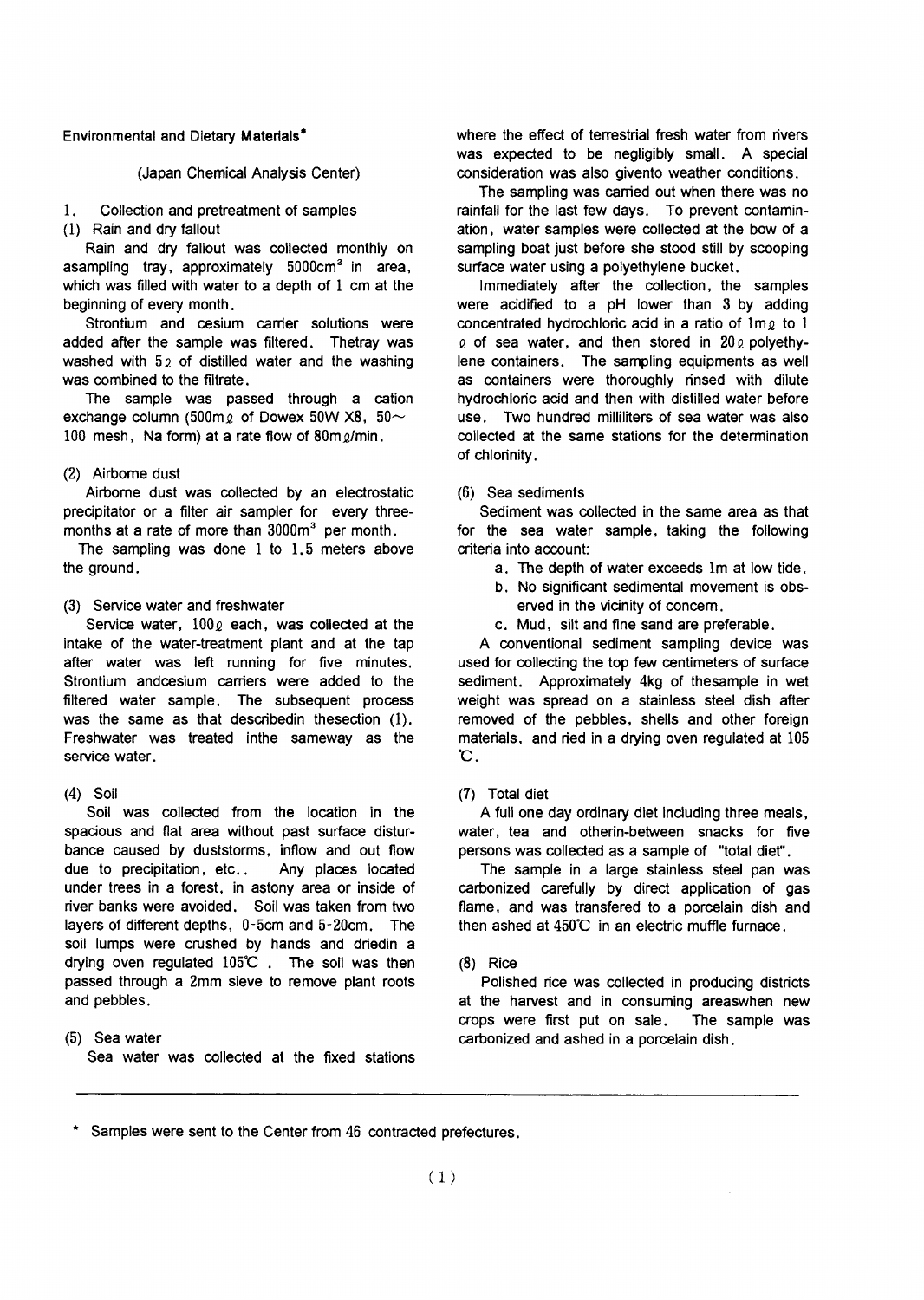#### $(9)$  Milk

Raw milk was collected in producing districts and commercial milk was purchased in consuming districts. Milk in a stainless steel pan or a porcelain dish was evaporated to dryness followed by carbonization and ashing.

#### (10) Vegetables

Spinach and Japanese radish were selected as the representatives for left vegetables and for nonstarch roots, respectively. After removing soil, the edible part of vegetable samplewas dried and carbonized in a stainless steelpan or a porcelain dish.

## $(11)$  Tea

Five hundred grams of manufactured green tea was collected, carbonized and ashed in a stainless steel pan or a porcelain dish.

## (12) Fish, shellfish and seaweeds

a. Sea fish and freshwater fish

Fish was rinsed with water and blotted with a filter paper. Only the edible part wasused in case of larger sized fish, and the whole part was used in case of smaller ones. Each sample was weighed and placed in a stainless steel pan or a porcelain dish. After carbonized, the sample was ashed in an electric muffle furnace.

#### b. Shellfish

Approximately 4kg of shellfish including the shells was collected or purchased. Afterremoving the shells, it was treated in the same way as that for the sea fish.

c. Seaweeds

Edible seaweeds were collected and rinsed with water to remove sand and other adhering matters on the surface. These were removed of excess water, weighed dried and ashed.

Table 1 shows detailes of sample collection.

| Sample                                         | Frequency of sampling                | Quantity of sample            |
|------------------------------------------------|--------------------------------------|-------------------------------|
| =Environmental materials=                      |                                      |                               |
| (1) Rain and dry fallout                       |                                      |                               |
| 1. For domestic program                        | monthly                              |                               |
| 2. For WHO program                             | monthly                              |                               |
| (2) Airborne dust                              | quarterly                            | $>3000$ m <sup>3</sup> /month |
| (3) Service water and freshwater               |                                      |                               |
| 1. Service water (source water)                | semiyearly                           | $100\degree$                  |
| 2. Service water (tap water)                   | semiyearly                           | 100 $\Omega$                  |
| 3. Freshwater                                  | yearly (fishing season)              | 100 $\ell$                    |
| $(4)$ Soil                                     |                                      |                               |
| 1. $0 \sim 5$ cm                               | yearly                               | $4$ kg                        |
| 2. $5 \sim 20$ cm                              | yearly                               | $4$ kg                        |
| $(5)$ Sea water                                | yearly                               | 40 Q                          |
| (6) Sea sediments                              | yearly                               | $4$ kg                        |
| =Dietary materials=                            |                                      |                               |
| (7) Total diet                                 | semiyearly                           | daily amount for 5 persons    |
| $(8)$ Rice                                     |                                      |                               |
| 1. Producing districts                         | yearly (harvesting season)           | 5 kg (polished rice)          |
| 2. Consuming districts                         | yaerly (harvesting season)           | 5 kg (polished rice)          |
| $(9)$ Milk                                     |                                      |                               |
| 1. Producing districts for                     | quarterly (February, May, August and | 3Q                            |
| WHO program                                    | November)                            |                               |
| 2. Producing districts for<br>domestic program | semiyearly (February and August)     | 3<br>2                        |

Table 1 Details of sample collection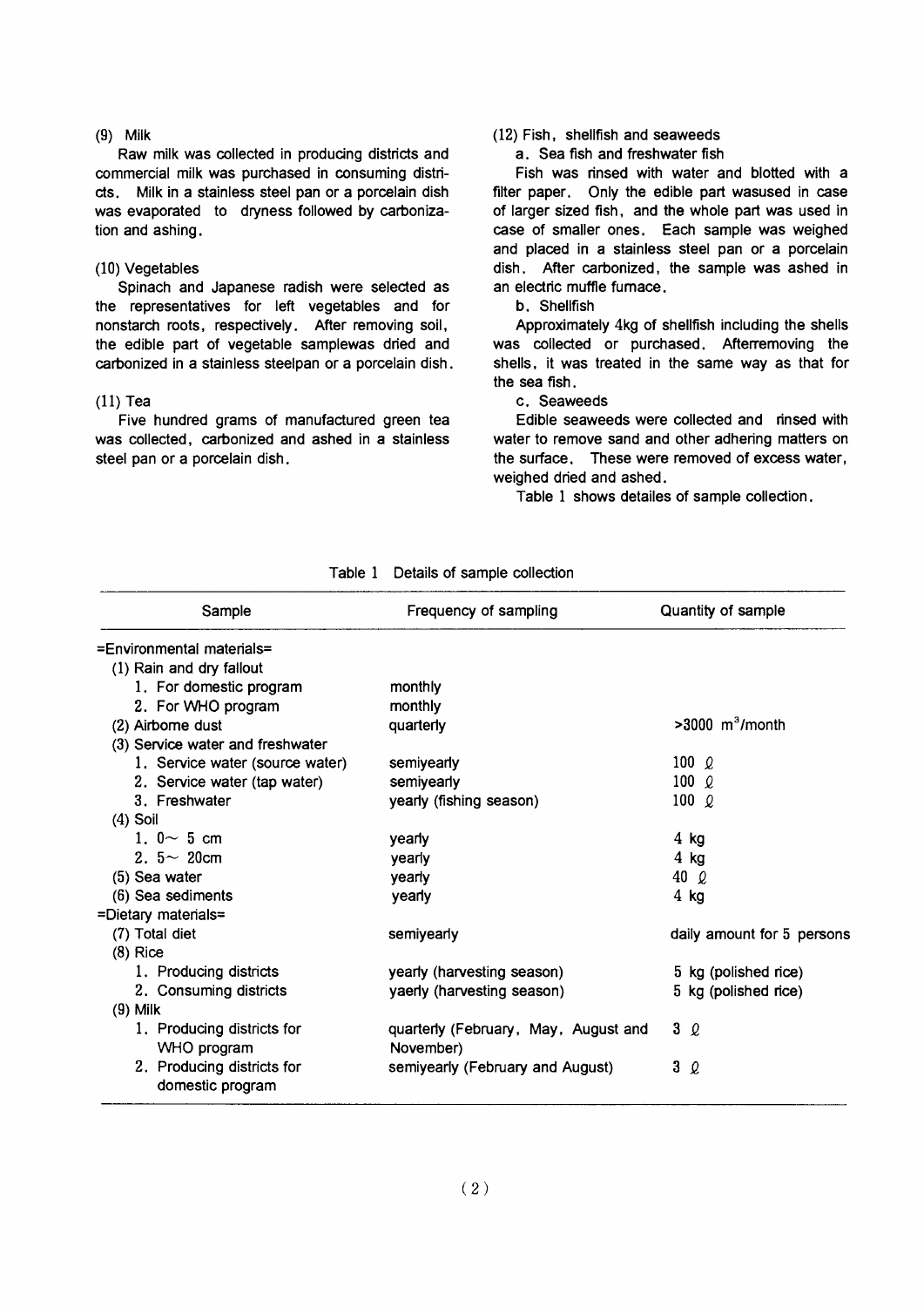| Sample                            | Frequency of sampling                | Quantity of sample        |  |  |
|-----------------------------------|--------------------------------------|---------------------------|--|--|
| 3. Consuming districts            | semiyearly (February and August)     | 3Q                        |  |  |
| 4. Powdered milk                  | semiyearly (April and October)       | $2 \sim 3$ kg             |  |  |
| $(10)$ Vegetables                 |                                      |                           |  |  |
| 1. Producing districts            | yearly (harvesting season)           | $4$ kg                    |  |  |
| 2. Consuming districts            | yearly (harvesting season)           | 4 kg                      |  |  |
| $(11)$ Tea                        | yearly (the first harvesting season) | 500g (manufactured tea)   |  |  |
| (12) Fish, shellfish and seaweeds |                                      |                           |  |  |
| 1. Sea fish                       | yearly (fishing season)              | $4$ kg                    |  |  |
| 2. Freshwater fish                | yearly (fishing season)              | $4$ kg                    |  |  |
| 3. Shellfish                      | yearly (fishing season)              | $4$ kg                    |  |  |
| 4. Seaweeds                       | yearly (fishing season)              | $3 \text{ kg}$<br>$2\sim$ |  |  |

#### $2.$ Preparation of samples for analysis

(1) Rain, service water and freshwater

Strontium and cesium were eluted with hydrochloric acid from the cation exchange column. The residue of rain sample on the filter paper was ashed in an electric muffle furnace and the ash was dissolved in hydrochloric acid. The insoluble part was filtered and washed. The filtrate and the washings were combined to the previous eluate and used for radiochemical analysis.

## (2) Soil and Sea sediment

Dried soil was crushed to smaller ones than 0.25 mm in size by a crusher. The sieved sample was ashed in an electric muffle furnace regulated at 450 °C. The sample was then heated with hydrochloric acid, strontium and cesium carrier solutions and the mixture washeated. The insoluble constituent was filtered off and washed with water.

The dried sample was crushed to smaller ones than 0.25mm by a crushing machine. The further preparation of the sample was the same as that described in the section 2-(2).

## $(3)$  Rice

The ashed sample was pulverized with a porcelain mortar and passed through a 0,35mm sieve. The sievedsample to which both strontium and cesium carriers were added, was digested with nitric acid by heating. After the sample was heated again with nitric acid to dryness, strontium and cesium were extracted with hydrochloric acid and water. The insoluble constituent was filtered and washed. The filtrate and washings were combined for subsequent radiochemical analysis.

(4) Airborne dust, diet, milk, vegetables, fish and shellfish, seaweeds, tea and others

These ashed samples were treated with thesame

procedure as that described in the section 2-(4).

Separation of strontium-90 and cesium-137  $3.$ (1) Strontium-90

Sample solutions, prepared as in the foregoing sections  $2-(1)$  through  $2-(4)$ , were neutralized with sodium hydroxide. After sodium carbonate was added, the precipitate of strontium and calcium carbonates was separated. Thesupernatant solution was retained for cesium-137 determination. The carbonates weredissolved in hydrochloric acid and strontium and calcium were precipitated as oxalates. The precipitate was dissolved in nitric acid and strontium was separated from calcium by successive fuming nitric acid separation. Iron scavenge was made after addition of ferric iron carrier followed by barium chromate separation after addition of barium carrier to remove radium, its daughters and lead. Strontium was recovered as carbonate, and the precipitate was dried and weighed to determine strontium recovery. The strontium carbonate was dissolved in hydrochloric acid and iron carrier was added. The solution was allowed to stand for two weeks for strontium-90 and yttrium-90 to attain equilibrium. Yttrium-90 was coprecipitated with ferric hydroxide andthe precipitate was filtered off, washed and counted.

## (2) Cesium-137

The supernatant separated from the strontium fraction was acidified with hydrochloricacid. While stirring, cesium was adsorbed on the ammonium molybdophosphate added.

After filtered off and washed with hydrochlotric acid the precipitate was dissolved in 2.5N sodium hydroxide solution. The solution was adjusted to pH 8.2 with hydrochloric acid and allowed to cool, Resultant molybdenum hydroxide which separated out in the solution, was filtered off and washed with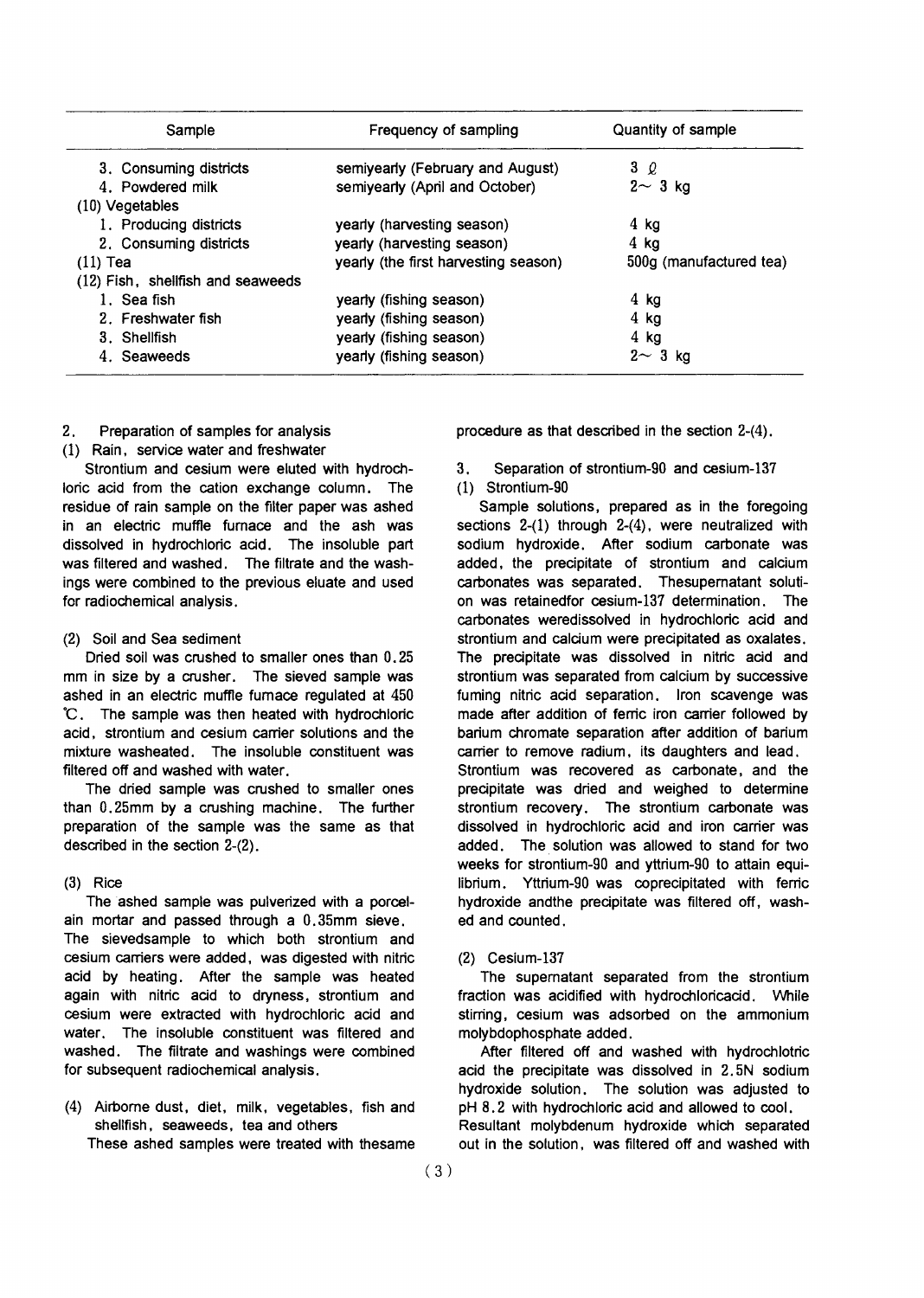water. EDTA was added to the filtrate and washings. Cesium and rubidium were adsorbed on a cation exchange column and cesiumwas separated from rubidium by eluting with hydrochloric acid.

The eluate was evaporated to dryness and was dissolved. The solution was filtered.

Chloroplatinic acid was added to precipitate cesium. The precipitate was filtered onto a tared paper using a demountable filter and washed with water and then ethanol. After drying, the chemical vield of cesium was determined by weighing the precipitate. Cesium-137 radioactivity was measured for this precipitate.

 $\overline{4}$ Determination of stable strontium, calcium and potassium

A weighed amount of soil or sea sediment was heated in a electric muffle fumace at 450°C and then treated with hydrochloric acid forextraction.

A weighed aliquot of ashed samples of total diet, vegetables, milk, fish, shellfish or seaweeds was digested with hydrofluoric acid and nitric acid.

The extract was made up to an appropriate volume with dilute hydrochloric acid. The sample solution was analyzed for calcium by titration with standard potassium permanganate solution after separating calcium as oxalate. Atomic absorption spectroscopy was applied when appropriate. Stable strontium andpotassium were determined by atomic absorption andflame emission spectrometry, respectively.

#### $5<sub>1</sub>$ Countina

After the radiochemical separation the mounted precipitates were counted for activity using low background beta counters normally for 60 to 90min. Net sample counting rates were corrected for counter efficiency, recovery, self-absorption and decay to obtain the content of strontium-90 and cesium-137 per sample aliquot. From theresults, concentrations of these nuclides in the original samples were calculated.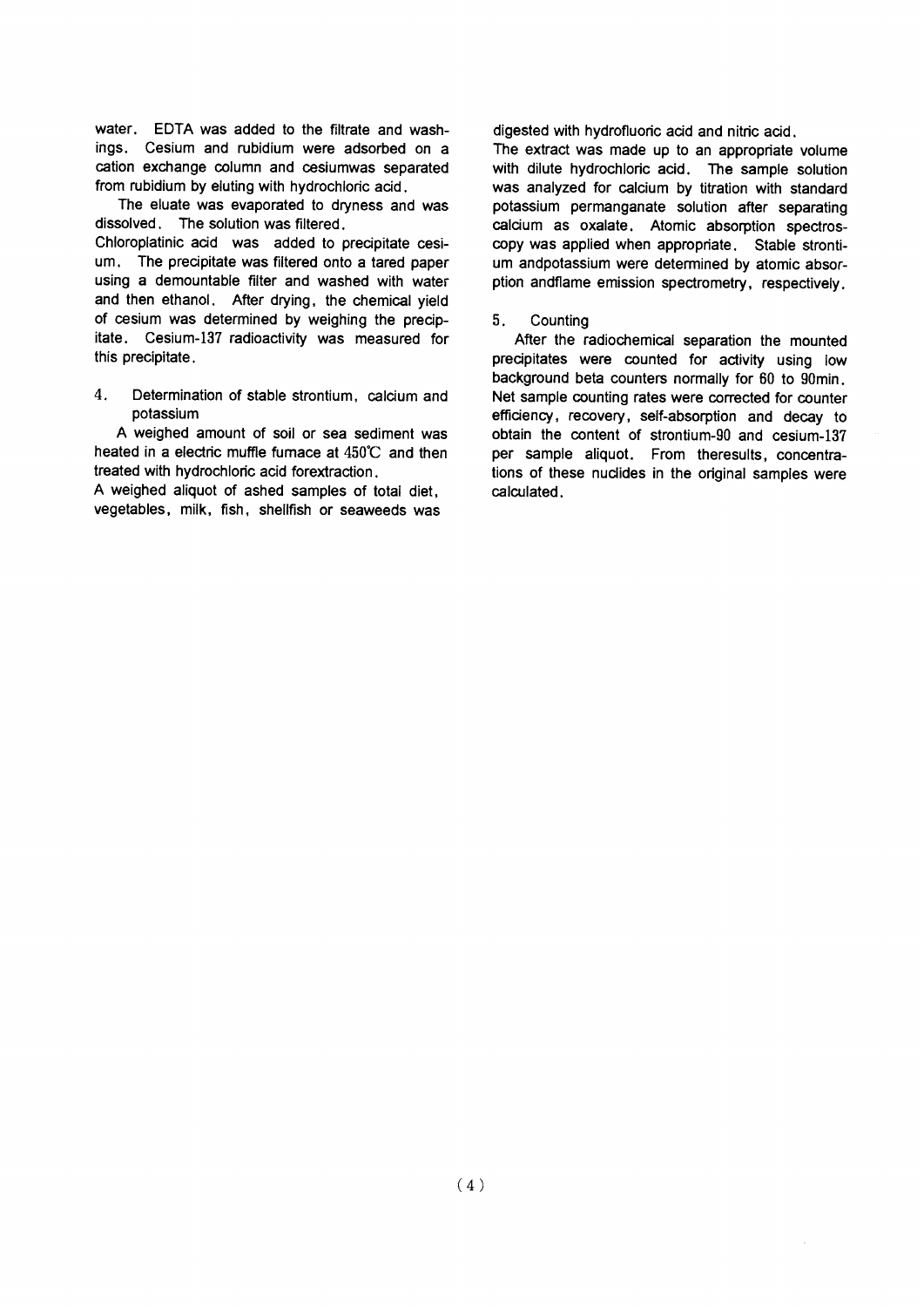## 6. Results

#### $(1)-1$ Strontuim-90 and Cesium-137 in Rain and Dry Fallout (for domestic program) (from Oct. 1994 to Mar. 1995)

-continued from No, 110 of this publication-

| Table $(1)-1$ |  | : Strontium-90 and Cesium-137 in Rain and Dry Fallout |  |  |
|---------------|--|-------------------------------------------------------|--|--|
|---------------|--|-------------------------------------------------------|--|--|

|                         | Duration | Precipitation |        | 90Sr     |        |          | 137Cs |        |
|-------------------------|----------|---------------|--------|----------|--------|----------|-------|--------|
| Location                | (days)   | (mm)          |        | (MBq/km) |        | (MBq/km) |       |        |
| October. 1994           |          |               |        |          |        |          |       |        |
| Sapporo, HOKKAIDOU      | 33       | 140.0         | 0.025  | 土        | 0.014  | 0.044    | ±.    | 0.018  |
| Aomori, AOMORI          | 30       | 45.5          | 0.007  | $\pm$    | 0.014  | 0.022    | 士     | 0.017  |
| Morioka, IWATE          | 30       | 26.3          | 0.029  | 士        | 0.0087 | 0.000    | Ŧ.    | 0.012  |
| Onagawa-machi, MIYAGI   | 31       | 53.0          | 0.015  | 土        | 0.0080 | 0.000    | 土     | 0.013  |
| Yamagata, YAMAGATA      | 30       | 53.3          | 0.0011 | 士        | 0.0055 | 0.000    | 土     | 0.014  |
| Ookuma-machi. FUKUSHIMA | 30       | 42.5          | 0.0000 | $\pm$    | 0.0067 | 0.005    | 士     | 0.012  |
| Mito, IBARAKI           | 30       | 34.0          | 0.0020 | 士        | 0.0057 | 0.018    | 士     | 0.011  |
| Utsunomiya, TOCHIGI     | 29       | 41.4          | 0.008  | $\pm$    | 0.010  | 0.001    | 士     | 0.014  |
| Maebashi, GUNMA         | 33       | 92.5          | 0.0052 | $\pm$    | 0.0072 | 0.000    | $\pm$ | 0.010  |
| Urawa, SAITAMA          | 30       | 97.1          | 0.0000 | 土        | 0.0081 | 0.0000   | 士     | 0.0067 |
| ichihara, CHIBA         | 30       | 91.4          | 0.004  | 土        | 0.013  | 0.026    | 土     | 0.017  |
| Shinjuku, TOKYO         | 30       | 66.9          | 0.012  | 土        | 0.019  | 0.000    | 士     | 0.013  |
| Yokohama, KANAGAWA      | 32       | 54.1          | 0.000  | $\pm$    | 0.012  | 0.015    | 士     | 0.012  |
| Kosugi-machi, TOYAMA    | 30       | 147.6         | 0.003  | $\pm$    | 0.013  | 0.000    | $\pm$ | 0.011  |
| Fukui, FUKUI            | 30       | 97.3          | 0.000  | Ŧ        | 0.034  | 0.000    | 土     | 0.076  |
| Koufu, YAMANASHI        | 30       | 56.0          | 0.016  | $\pm$    | 0.0057 | 0.006    | 士     | 0.010  |
| Gifu, GIFU              | 30       | 38.5          | 0.0000 | $\pm$    | 0.0084 | 0.000    | 士     | 0.014  |
| Shizuoka, SHIZUOKA      | 30       | 74.5          | 0.012  | $\pm$    | 0.0073 | 0.006    | 土     | 0.015  |
| Nagoya, AICHI           | 30       | 55.9          | 0.0066 | 士        | 0.0063 | 0.000    | 士     | 0.015  |
| Tsu, MIE                | 30       | 63.0          | 0.010  | 士        | 0.011  | 0.030    | $\pm$ | 0.017  |
| Ootsu, SHIGA            | 30       | 37.2          | 0.026  | 土        | 0.011  | 0.000    | 士     | 0.014  |
| Kyoto, KYOTO            | 32       | 35.5          | 0.012  | 士        | 0.021  | 0.005    | 士     | 0.015  |
| Kobe, HYOUGO            | 32       | 27.3          | 0.0006 | 士        | 0.0066 | 0.037    | ±.    | 0.017  |
| Nara, NARA              | 30       | 43.7          | 0.017  | 土        | 0.0098 | 0.013    | $\pm$ | 0.014  |
| Wakayama, WAKAYAMA      | 37       | 26.0          | 0.005  | 土        | 0.018  | 0.024    | 士     | 0.014  |
| Tottori, TOTTORI        | 30       | 99.3          | 0.12   | 士        | 0.024  | 0.029    | Ŧ.    | 0.013  |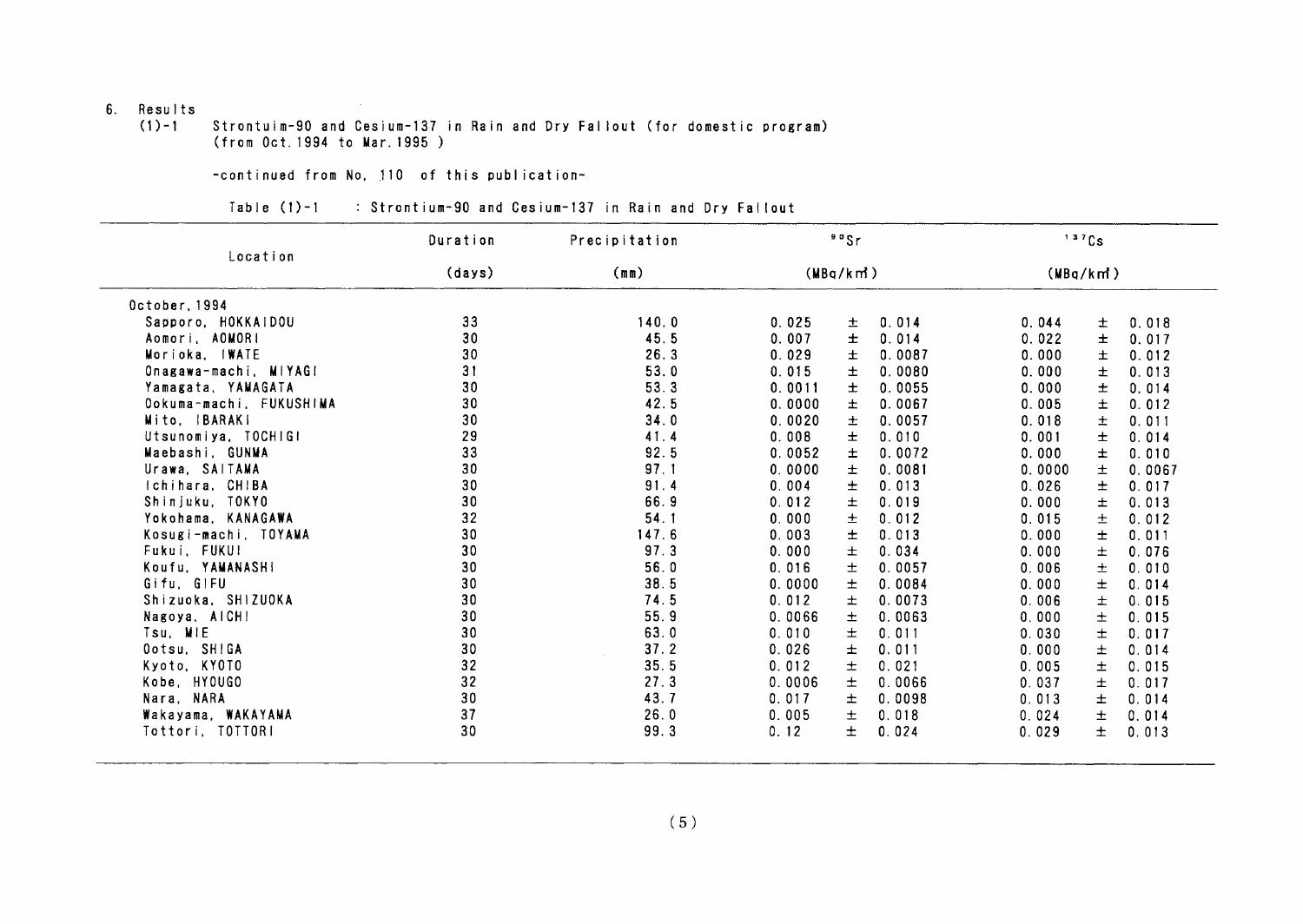| Location                 | Duration        | Precipitation |          | 90Sr  |        |          | 137Cs |        |
|--------------------------|-----------------|---------------|----------|-------|--------|----------|-------|--------|
|                          | (days)          | (mm)          | (MBq/km) |       |        | (MBq/km) |       |        |
| Matsue, SHIMANE          | 34              | 95.3          | 0.0019   | 土     | 0.0081 | 0.023    | $\pm$ | 0.0084 |
| Hiroshima, HIROSHIMA     | 32              | 55.8          | 0.016    | 土     | 0.010  | 0.000    | $\pm$ | 0.013  |
| Ishii-machi, TOKUSHIMA   | 34              | 132.5         | 0.012    | $\pm$ | 0.0072 | 0.027    | $\pm$ | 0.012  |
| Matsuyama, EHIME         | 33              | 48.0          | 0.015    | Ŧ     | 0.0059 | 0.016    | $\pm$ | 0.016  |
| Matsuyama, EHIME         | 33              | 79.5          | 0.022    | 土     | 0.015  | 0.002    | 土     | 0.012  |
| Dazaifu, FUKUOKA         | 30              | 22.1          | 0.0062   | 士     | 0.0066 | 0.0000   | $\pm$ | 0.0085 |
| Saga, SAGA               | 30              | 14.2          | 0.0000   | $\pm$ | 0.0079 | 0.000    | $\pm$ | 0.016  |
| Nagasaki, NAGASAKI       | 30              | 18.0          | 0.029    | 士     | 0.0081 | 0.000    | $\pm$ | 0.011  |
| Kumamoto, KUMAMOTO       | 30              | 27.1          | 0.011    | $\pm$ | 0.010  | 0.006    | 士     | 0.014  |
| Ooita, OOITA             | 30              | 78.4          | 0.015    | ±.    | 0.0060 | 0.011    | Ŧ.    | 0.013  |
| Miyazaki, MIYAZAKI       | 30 <sub>o</sub> | 171.8         | 0.025    | $\pm$ | 0.0080 | 0.017    | 士     | 0.012  |
| Yonagusuku-mura, Okinawa | 32 <sub>2</sub> | 321.5         | 0.01     | $\pm$ | 0.022  | 0.000    | $\pm$ | 0.012  |
| November, 1994           |                 |               |          |       |        |          |       |        |
| Sapporo, HOKKAIDOU       | 31              | 73.5          | 0.032    | 土     | 0.020  | 0.003    | 土     | 0.011  |
| Aomori, AOMORI           | 31              | 61.0          | 0.000    | ±.    | 0.012  | 0.000    | Ŧ     | 0.016  |
| Morioka, IWATE           | 31              | 16.6          | 0.032    | Ŧ     | 0.0099 | 0.012    | $\pm$ | 0.014  |
| Onagawa-machi, MIYAGI    | 30              | 20.5          | 0.021    | 土     | 0.018  | 0.006    | $\pm$ | 0.013  |
| Yamagata, YAMAGATA       | 31              | 13.9          | 0.0067   | 士     | 0.0063 | 0.005    | ±.    | 0.014  |
| Ookuma-machi, FUKUSHIMA  | 31              | 11.5          | 0.0000   | 土     | 0.0068 | 0.013    | $\pm$ | 0.011  |
| Mito, IBARAKI            | 31              | 32.0          | 0.0096   | $\pm$ | 0.0065 | 0.026    | $\pm$ | 0.012  |
| Utsunomiya, TOCHIGI      | 32              | 39.7          | 0.008    | $\pm$ | 0.010  | 0.001    | $\pm$ | 0.014  |
| Maebashi, GUNMA          | 31              | 16.0          | 0.0000   | 士     | 0.0064 | 0.009    | $\pm$ | 0.012  |
| Urawa, SAITAMA           | 31              | 33.3          | 0.011    | 土     | 0.0087 | 0.0023   | 土     | 0.0078 |
| Ichihara, CHIBA          | 31              | 77.4          | 0.029    | Ŧ.    | 0.016  | 0.000    | Ŧ     | 0.014  |
| Shinjuku, TOKYO          | 31              | 48.0          | 0.010    | $\pm$ | 0.020  | 0.015    | Ŧ     | 0.014  |
| Yokohama, KANAGAWA       | 32              | 31.9          | 0.023    | 士     | 0.0068 | 0.000    | 土     | 0.014  |
| Kosugi-machi, TOYAMA     | 31              | 174.1         | 0.000    | Ŧ.    | 0.013  | 0.028    | Ŧ.    | 0.013  |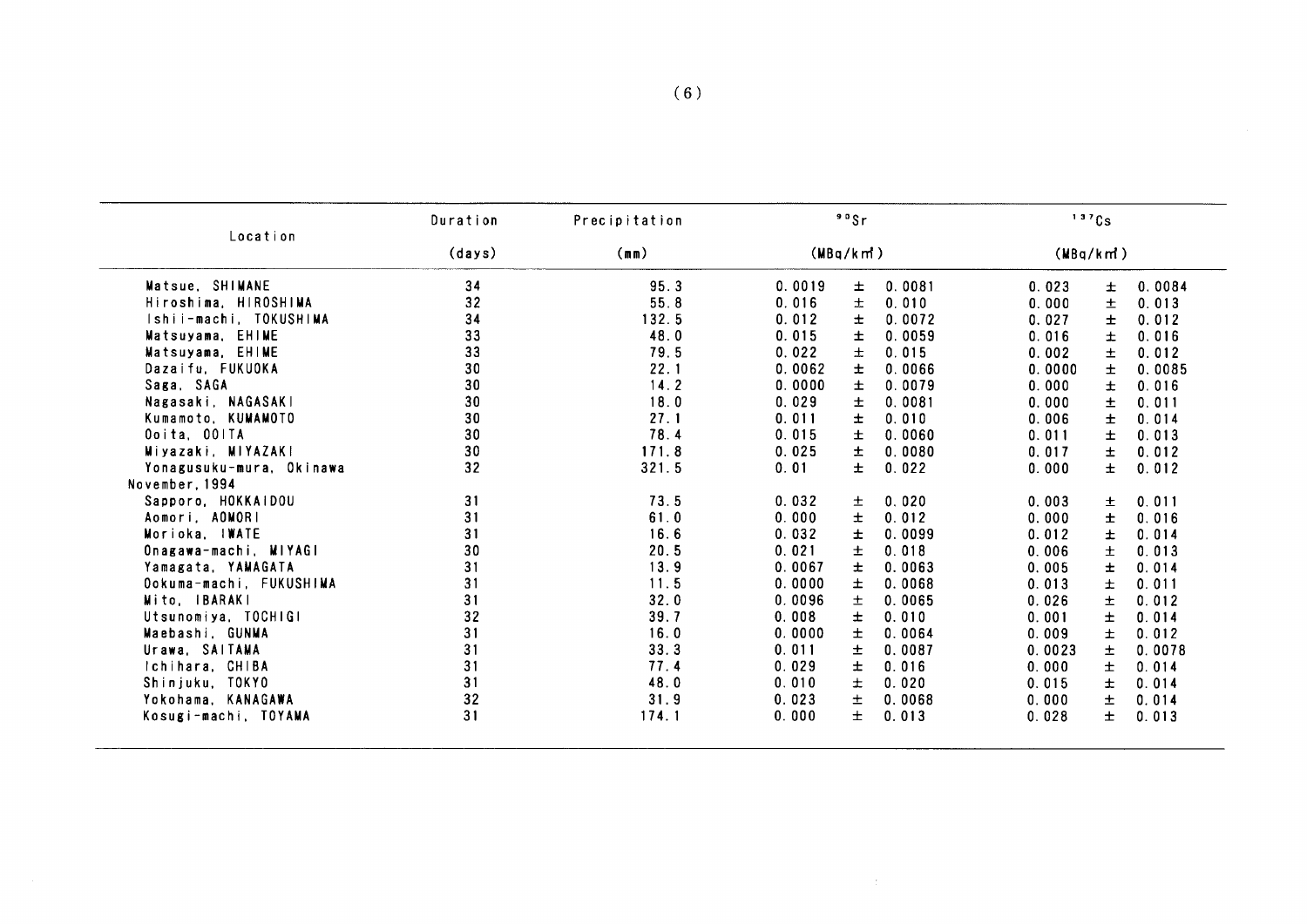|                          | Duration | Precipitation | 90Sr            |        |          | 137Cs |        |
|--------------------------|----------|---------------|-----------------|--------|----------|-------|--------|
| Location                 | (days)   | (mn)          | (MBq/km)        |        | (MBq/km) |       |        |
| Fukui, FUKUI             | 36       | 194.4         | 0.013<br>土      | 0.036  | 0.068    | 土     | 0.076  |
| Koufu, YAMANASHI         | 31       | 11.0          | 0.011<br>Ŧ      | 0.011  | 0.000    | 土     | 0.015  |
| Gifu, GIFU               | 31       | 55.0          | 0.019<br>Ŧ.     | 0.014  | 0.000    | 士     | 0.014  |
| Shizuoka, SHIZUOKA       | 31       | 65.0          | 0.021<br>土      | 0.020  | 0.029    | 士     | 0.015  |
| Nagoya, AICHI            | 29       | 34.4          | 0.035<br>士      | 0.014  | 0.000    | $\pm$ | 0.012  |
| Tsu, MIE                 | 31       | 32.0          | 0.0091<br>士     | 0.0063 | 0.028    | 士     | 0.012  |
| Ootsu, SHIGA             | 31       | 24.4          | 0.024<br>士      | 0.011  | 0.000    | $\pm$ | 0.014  |
| Kyoto, KYOTO             | 31       | 29.5          | 0.01<br>$\pm$   | 0.021  | 0.000    | 士     | 0.015  |
| Kobe, HYOUGO             | 31       | 19.6          | 0.020<br>Ŧ      | 0.0075 | 0.017    | 士     | 0.015  |
| Nara, NARA               | 31       | 36.1          | 0.006<br>Ŧ.     | 0.012  | 0.000    | 士     | 0.014  |
| Tottori, TOTTORI         | 31       | 128.4         | 0.079.<br>$\pm$ | 0.022  | 0.033    | $\pm$ | 0.013  |
| Matsue, SHIMANE          | 30       | 45.1          | 0.0074<br>士     | 0.0087 | 0.0023   | $\pm$ | 0.0074 |
| Hiroshima, HIROSHIMA     | 32       | 44.0          | 0.000<br>$\pm$  | 0.026  | 0.011    | $\pm$ | 0.020  |
| Ishii-machi, TOKUSHIMA   | 30       | 103.5         | 0.027<br>土      | 0.0085 | 0.004    | $\pm$ | 0.011  |
| Matsuyama, EHIME         | 31       | 18.5          | ±.<br>0.0000    | 0.0084 | 0.000    | 士     | 0.011  |
| Matsuyama, EHIME         | 31       | 40.5          | 0.000<br>士      | 0.012  | 0.006    | 士     | 0.011  |
| Dazaifu, FUKUOKA         | 31       | 33.9          | 0.0000<br>士     | 0.0080 | 0.016    | $\pm$ | 0.013  |
| Saga, SAGA               | 31       | 40.7          | 0.013<br>±.     | 0.018  | 0.009    | 士     | 0.011  |
| Nagasaki, NAGASAKI       | 31       | 37.0          | 0.022<br>士      | 0.0077 | 0.021    | 士     | 0.013  |
| Kumamoto, KUMAMOTO       | 31       | 5.3           | 0.015<br>士      | 0.0072 | 0.007    | 士     | 0.015  |
| Ooita, OOITA             | 31       | 21.5          | 0.012<br>士      | 0.0078 | 0.012    | 士     | 0.013  |
| Miyazaki, MIYAZAKI       | 31       | 130.7         | 0.027<br>Ŧ.     | 0.017  | 0.022    | 士     | 0.012  |
| Yonagusuku-mura, Okinawa | 31       | 68.5          | 0.0024<br>土     | 0.0069 | 0.000    | 土     | 0.011  |
| December, 1994           |          |               |                 |        |          |       |        |
| Sapporo, HOKKAIDOU       | 28       | 33.5          | 0.0067<br>$\pm$ | 0.0068 | 0.016    | 土     | 0.011  |
| Aomori, AOMORI           | 35       | 131.5         | 0.004<br>±.     | 0.014  | 0.002    | Ŧ.    | 0.016  |
| Morioka, IWATE           | 35       | 47.6          | 0.0032<br>士     | 0.0077 | 0.010    | 士     | 0.014  |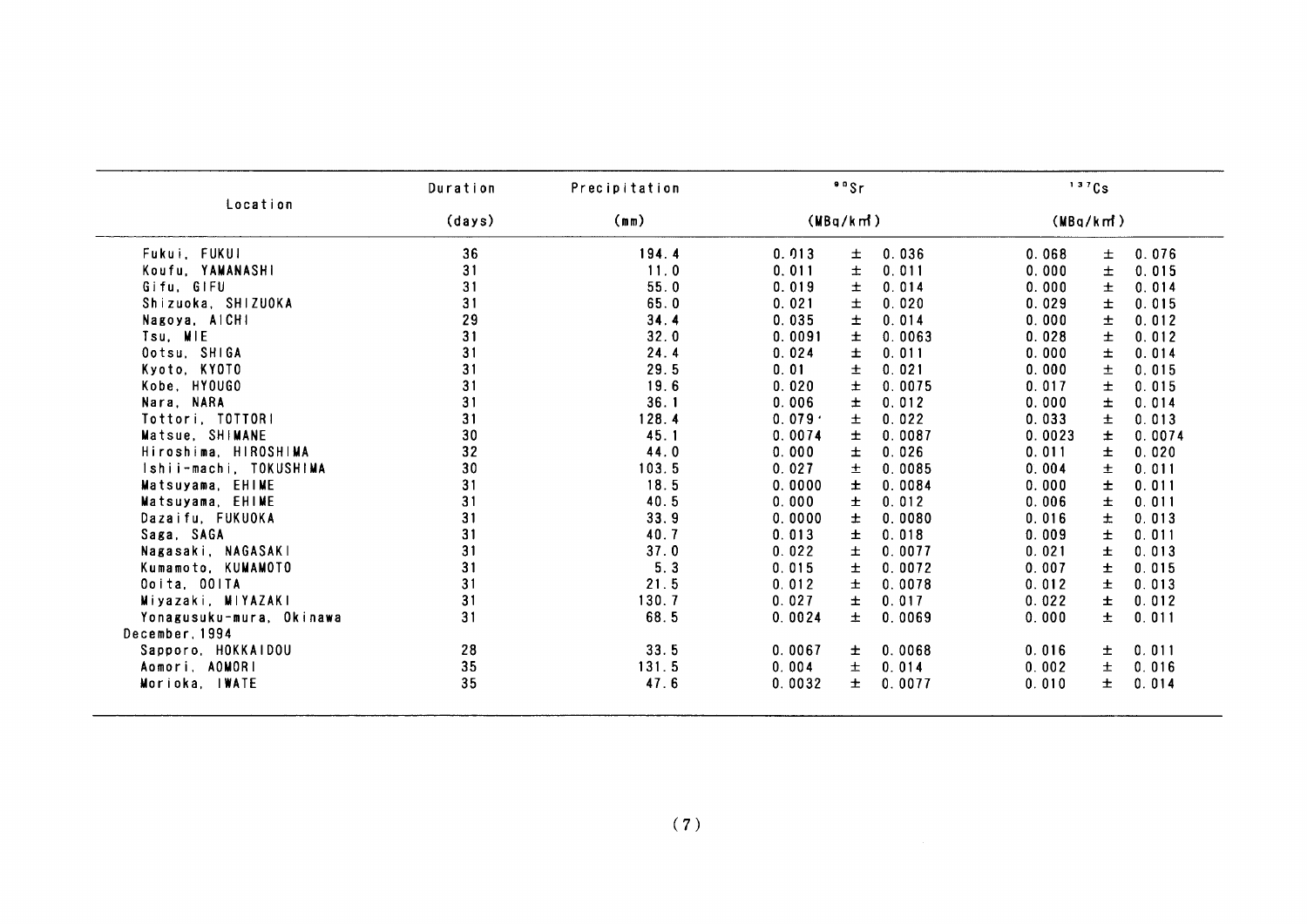| Location<br>(days)<br>(mm)<br>(MBq/km)<br>(MBq/km)<br>36<br>33.0<br>0.017<br>0.016<br>$\pm$<br>0.0000<br>士<br>35<br>114.8<br>0.0000<br>土<br>0.0072<br>0.043<br>土<br>36<br>13.9<br>0.021<br>±.<br>0.0089<br>0.088<br>Ŧ.<br>36<br>51.5<br>0.010<br>士<br>0.0068<br>0.013<br>Ŧ.<br>35<br>26.3<br>0.017<br>0.0069<br>0.017<br>士<br>Ŧ<br>36<br>17.5<br>0.029<br>0.013<br>0.032<br>土<br>Ŧ<br>35<br>19.6<br>0.000<br>$\pm$<br>0.014<br>0.066<br>士<br>35<br>33.6<br>0.047<br>0.017<br>土<br>0.023<br>士<br>35<br>28.9<br>0.027<br>$\pm$<br>士<br>0.017<br>0.010<br>28<br>28.9<br>0.037<br>0.0083<br>0.052<br>±.<br>土<br>35<br>275.4<br>0.017<br>0.015<br>0.027<br>$\pm$<br>土<br>30<br>237.9<br>0.003<br>0.038<br>0.000<br>Ŧ<br>Ŧ<br>35<br>19.5<br>0.010<br>Ŧ<br>0.0081<br>0.000<br>Ŧ.<br>45.5<br>35<br>0.020<br>0.015<br>0.000<br>$\pm$<br>土<br>0.014<br>36<br>31.5<br>0.018<br>Ŧ<br>0.019<br>0.013<br>±<br>37<br>20.2<br>0.000<br>0.011<br>0.006<br>$\pm$<br>士<br>35<br>21.0<br>0.015<br>0.0081<br>0.000<br>土<br>土<br>33<br>27.0<br>0.022<br>0.019<br>$\pm$<br>士<br>0.006<br>29<br>0.021<br>17.0<br>0.010<br>0.013<br>土<br>土<br>0.018<br>29<br>13.4<br>0.030<br>土<br>0.013<br>0.028<br>土<br>36<br>33.7<br>0.016<br>0.013<br>0.005<br>$\pm$<br>士<br>37<br>69.5<br>0.023<br>0.023<br>士<br>0.013<br>Ŧ<br>236.8<br>36<br>0.073<br>0.022<br>土<br>0.000<br>士<br>37<br>146.0<br>0.024<br>0.017<br>0.028<br>士<br>士<br>35<br>37.4<br>0.015<br>0.0000<br>土<br>0.013<br>Ŧ<br>36<br>36.0<br>0.022<br>Ŧ.<br>0.023<br>0.023<br>土<br>31<br>38.5<br>0.0043<br>0.0089<br>Ŧ<br>±.<br>0.000<br>0.010 | Onagawa-machi, MIYAGI<br>0.0094<br>Yamagata, YAMAGATA<br>0.019<br>Ookuma-machi, FUKUSHIMA<br>0.021<br>Mito, IBARAKI<br>0.012<br>Utsunomiya, TOCHIGI<br>0.015<br>Maebashi, GUNMA<br>0.018<br>Urawa, SAITAMA<br>0.015<br>Ichihara, CHIBA<br>0.017<br>Shinjuku, TOKYO<br>0.014<br>Yokohama, KANAGAWA<br>0.017<br>Kosugi-machi, TOYAMA<br>0.013<br>Fukui, FUKUI<br>0.076<br>Koufu, YAMANASHI<br>0.016<br>Gifu, GIFU<br>Shizuoka, SHIZUOKA<br>0.016<br>Nagoya, AICHI<br>0.012<br>Tsu, MIE<br>0.012<br>Ootsu, SHIGA<br>0.013<br>Kyoto, KYOTO<br>Kobe, HYOUGO<br>0.012<br>Nara, NARA<br>0.013<br>Wakayama, WAKAYAMA<br>0.012<br>Tottori, TOTTORI<br>0.013<br>Hiroshima, HIROSHIMA<br>Ishii-machi, TOKUSHIMA<br>0.014 |                  | Duration | Precipitation | 90Sr |  | 137Cs  |
|------------------------------------------------------------------------------------------------------------------------------------------------------------------------------------------------------------------------------------------------------------------------------------------------------------------------------------------------------------------------------------------------------------------------------------------------------------------------------------------------------------------------------------------------------------------------------------------------------------------------------------------------------------------------------------------------------------------------------------------------------------------------------------------------------------------------------------------------------------------------------------------------------------------------------------------------------------------------------------------------------------------------------------------------------------------------------------------------------------------------------------------------------------------------------------------------------------------------------------------------------------------------------------------------------------------------------------------------------------------------------------------------------------------------------------------------------------------------------------------------------------------------------------------------------------------------|---------------------------------------------------------------------------------------------------------------------------------------------------------------------------------------------------------------------------------------------------------------------------------------------------------------------------------------------------------------------------------------------------------------------------------------------------------------------------------------------------------------------------------------------------------------------------------------------------------------------------------------------------------------------------------------------------------------|------------------|----------|---------------|------|--|--------|
|                                                                                                                                                                                                                                                                                                                                                                                                                                                                                                                                                                                                                                                                                                                                                                                                                                                                                                                                                                                                                                                                                                                                                                                                                                                                                                                                                                                                                                                                                                                                                                        |                                                                                                                                                                                                                                                                                                                                                                                                                                                                                                                                                                                                                                                                                                               |                  |          |               |      |  |        |
|                                                                                                                                                                                                                                                                                                                                                                                                                                                                                                                                                                                                                                                                                                                                                                                                                                                                                                                                                                                                                                                                                                                                                                                                                                                                                                                                                                                                                                                                                                                                                                        |                                                                                                                                                                                                                                                                                                                                                                                                                                                                                                                                                                                                                                                                                                               |                  |          |               |      |  |        |
|                                                                                                                                                                                                                                                                                                                                                                                                                                                                                                                                                                                                                                                                                                                                                                                                                                                                                                                                                                                                                                                                                                                                                                                                                                                                                                                                                                                                                                                                                                                                                                        |                                                                                                                                                                                                                                                                                                                                                                                                                                                                                                                                                                                                                                                                                                               |                  |          |               |      |  |        |
|                                                                                                                                                                                                                                                                                                                                                                                                                                                                                                                                                                                                                                                                                                                                                                                                                                                                                                                                                                                                                                                                                                                                                                                                                                                                                                                                                                                                                                                                                                                                                                        |                                                                                                                                                                                                                                                                                                                                                                                                                                                                                                                                                                                                                                                                                                               |                  |          |               |      |  |        |
|                                                                                                                                                                                                                                                                                                                                                                                                                                                                                                                                                                                                                                                                                                                                                                                                                                                                                                                                                                                                                                                                                                                                                                                                                                                                                                                                                                                                                                                                                                                                                                        |                                                                                                                                                                                                                                                                                                                                                                                                                                                                                                                                                                                                                                                                                                               |                  |          |               |      |  |        |
|                                                                                                                                                                                                                                                                                                                                                                                                                                                                                                                                                                                                                                                                                                                                                                                                                                                                                                                                                                                                                                                                                                                                                                                                                                                                                                                                                                                                                                                                                                                                                                        |                                                                                                                                                                                                                                                                                                                                                                                                                                                                                                                                                                                                                                                                                                               |                  |          |               |      |  |        |
|                                                                                                                                                                                                                                                                                                                                                                                                                                                                                                                                                                                                                                                                                                                                                                                                                                                                                                                                                                                                                                                                                                                                                                                                                                                                                                                                                                                                                                                                                                                                                                        |                                                                                                                                                                                                                                                                                                                                                                                                                                                                                                                                                                                                                                                                                                               |                  |          |               |      |  |        |
|                                                                                                                                                                                                                                                                                                                                                                                                                                                                                                                                                                                                                                                                                                                                                                                                                                                                                                                                                                                                                                                                                                                                                                                                                                                                                                                                                                                                                                                                                                                                                                        |                                                                                                                                                                                                                                                                                                                                                                                                                                                                                                                                                                                                                                                                                                               |                  |          |               |      |  |        |
|                                                                                                                                                                                                                                                                                                                                                                                                                                                                                                                                                                                                                                                                                                                                                                                                                                                                                                                                                                                                                                                                                                                                                                                                                                                                                                                                                                                                                                                                                                                                                                        |                                                                                                                                                                                                                                                                                                                                                                                                                                                                                                                                                                                                                                                                                                               |                  |          |               |      |  |        |
|                                                                                                                                                                                                                                                                                                                                                                                                                                                                                                                                                                                                                                                                                                                                                                                                                                                                                                                                                                                                                                                                                                                                                                                                                                                                                                                                                                                                                                                                                                                                                                        |                                                                                                                                                                                                                                                                                                                                                                                                                                                                                                                                                                                                                                                                                                               |                  |          |               |      |  |        |
|                                                                                                                                                                                                                                                                                                                                                                                                                                                                                                                                                                                                                                                                                                                                                                                                                                                                                                                                                                                                                                                                                                                                                                                                                                                                                                                                                                                                                                                                                                                                                                        |                                                                                                                                                                                                                                                                                                                                                                                                                                                                                                                                                                                                                                                                                                               |                  |          |               |      |  |        |
|                                                                                                                                                                                                                                                                                                                                                                                                                                                                                                                                                                                                                                                                                                                                                                                                                                                                                                                                                                                                                                                                                                                                                                                                                                                                                                                                                                                                                                                                                                                                                                        |                                                                                                                                                                                                                                                                                                                                                                                                                                                                                                                                                                                                                                                                                                               |                  |          |               |      |  |        |
|                                                                                                                                                                                                                                                                                                                                                                                                                                                                                                                                                                                                                                                                                                                                                                                                                                                                                                                                                                                                                                                                                                                                                                                                                                                                                                                                                                                                                                                                                                                                                                        |                                                                                                                                                                                                                                                                                                                                                                                                                                                                                                                                                                                                                                                                                                               |                  |          |               |      |  |        |
|                                                                                                                                                                                                                                                                                                                                                                                                                                                                                                                                                                                                                                                                                                                                                                                                                                                                                                                                                                                                                                                                                                                                                                                                                                                                                                                                                                                                                                                                                                                                                                        |                                                                                                                                                                                                                                                                                                                                                                                                                                                                                                                                                                                                                                                                                                               |                  |          |               |      |  |        |
|                                                                                                                                                                                                                                                                                                                                                                                                                                                                                                                                                                                                                                                                                                                                                                                                                                                                                                                                                                                                                                                                                                                                                                                                                                                                                                                                                                                                                                                                                                                                                                        |                                                                                                                                                                                                                                                                                                                                                                                                                                                                                                                                                                                                                                                                                                               |                  |          |               |      |  |        |
|                                                                                                                                                                                                                                                                                                                                                                                                                                                                                                                                                                                                                                                                                                                                                                                                                                                                                                                                                                                                                                                                                                                                                                                                                                                                                                                                                                                                                                                                                                                                                                        |                                                                                                                                                                                                                                                                                                                                                                                                                                                                                                                                                                                                                                                                                                               |                  |          |               |      |  |        |
|                                                                                                                                                                                                                                                                                                                                                                                                                                                                                                                                                                                                                                                                                                                                                                                                                                                                                                                                                                                                                                                                                                                                                                                                                                                                                                                                                                                                                                                                                                                                                                        |                                                                                                                                                                                                                                                                                                                                                                                                                                                                                                                                                                                                                                                                                                               |                  |          |               |      |  |        |
|                                                                                                                                                                                                                                                                                                                                                                                                                                                                                                                                                                                                                                                                                                                                                                                                                                                                                                                                                                                                                                                                                                                                                                                                                                                                                                                                                                                                                                                                                                                                                                        |                                                                                                                                                                                                                                                                                                                                                                                                                                                                                                                                                                                                                                                                                                               |                  |          |               |      |  |        |
|                                                                                                                                                                                                                                                                                                                                                                                                                                                                                                                                                                                                                                                                                                                                                                                                                                                                                                                                                                                                                                                                                                                                                                                                                                                                                                                                                                                                                                                                                                                                                                        |                                                                                                                                                                                                                                                                                                                                                                                                                                                                                                                                                                                                                                                                                                               |                  |          |               |      |  |        |
|                                                                                                                                                                                                                                                                                                                                                                                                                                                                                                                                                                                                                                                                                                                                                                                                                                                                                                                                                                                                                                                                                                                                                                                                                                                                                                                                                                                                                                                                                                                                                                        |                                                                                                                                                                                                                                                                                                                                                                                                                                                                                                                                                                                                                                                                                                               |                  |          |               |      |  |        |
|                                                                                                                                                                                                                                                                                                                                                                                                                                                                                                                                                                                                                                                                                                                                                                                                                                                                                                                                                                                                                                                                                                                                                                                                                                                                                                                                                                                                                                                                                                                                                                        |                                                                                                                                                                                                                                                                                                                                                                                                                                                                                                                                                                                                                                                                                                               |                  |          |               |      |  |        |
|                                                                                                                                                                                                                                                                                                                                                                                                                                                                                                                                                                                                                                                                                                                                                                                                                                                                                                                                                                                                                                                                                                                                                                                                                                                                                                                                                                                                                                                                                                                                                                        |                                                                                                                                                                                                                                                                                                                                                                                                                                                                                                                                                                                                                                                                                                               |                  |          |               |      |  |        |
|                                                                                                                                                                                                                                                                                                                                                                                                                                                                                                                                                                                                                                                                                                                                                                                                                                                                                                                                                                                                                                                                                                                                                                                                                                                                                                                                                                                                                                                                                                                                                                        |                                                                                                                                                                                                                                                                                                                                                                                                                                                                                                                                                                                                                                                                                                               |                  |          |               |      |  |        |
|                                                                                                                                                                                                                                                                                                                                                                                                                                                                                                                                                                                                                                                                                                                                                                                                                                                                                                                                                                                                                                                                                                                                                                                                                                                                                                                                                                                                                                                                                                                                                                        |                                                                                                                                                                                                                                                                                                                                                                                                                                                                                                                                                                                                                                                                                                               |                  |          |               |      |  |        |
|                                                                                                                                                                                                                                                                                                                                                                                                                                                                                                                                                                                                                                                                                                                                                                                                                                                                                                                                                                                                                                                                                                                                                                                                                                                                                                                                                                                                                                                                                                                                                                        |                                                                                                                                                                                                                                                                                                                                                                                                                                                                                                                                                                                                                                                                                                               |                  |          |               |      |  |        |
|                                                                                                                                                                                                                                                                                                                                                                                                                                                                                                                                                                                                                                                                                                                                                                                                                                                                                                                                                                                                                                                                                                                                                                                                                                                                                                                                                                                                                                                                                                                                                                        |                                                                                                                                                                                                                                                                                                                                                                                                                                                                                                                                                                                                                                                                                                               | Matsue, SHIMANE  |          |               |      |  | 0.0094 |
|                                                                                                                                                                                                                                                                                                                                                                                                                                                                                                                                                                                                                                                                                                                                                                                                                                                                                                                                                                                                                                                                                                                                                                                                                                                                                                                                                                                                                                                                                                                                                                        |                                                                                                                                                                                                                                                                                                                                                                                                                                                                                                                                                                                                                                                                                                               |                  |          |               |      |  | 0.0096 |
|                                                                                                                                                                                                                                                                                                                                                                                                                                                                                                                                                                                                                                                                                                                                                                                                                                                                                                                                                                                                                                                                                                                                                                                                                                                                                                                                                                                                                                                                                                                                                                        |                                                                                                                                                                                                                                                                                                                                                                                                                                                                                                                                                                                                                                                                                                               |                  |          |               |      |  |        |
|                                                                                                                                                                                                                                                                                                                                                                                                                                                                                                                                                                                                                                                                                                                                                                                                                                                                                                                                                                                                                                                                                                                                                                                                                                                                                                                                                                                                                                                                                                                                                                        |                                                                                                                                                                                                                                                                                                                                                                                                                                                                                                                                                                                                                                                                                                               | Matsuyama, EHIME |          |               |      |  |        |
|                                                                                                                                                                                                                                                                                                                                                                                                                                                                                                                                                                                                                                                                                                                                                                                                                                                                                                                                                                                                                                                                                                                                                                                                                                                                                                                                                                                                                                                                                                                                                                        |                                                                                                                                                                                                                                                                                                                                                                                                                                                                                                                                                                                                                                                                                                               |                  |          |               |      |  |        |
|                                                                                                                                                                                                                                                                                                                                                                                                                                                                                                                                                                                                                                                                                                                                                                                                                                                                                                                                                                                                                                                                                                                                                                                                                                                                                                                                                                                                                                                                                                                                                                        |                                                                                                                                                                                                                                                                                                                                                                                                                                                                                                                                                                                                                                                                                                               |                  |          |               |      |  |        |
|                                                                                                                                                                                                                                                                                                                                                                                                                                                                                                                                                                                                                                                                                                                                                                                                                                                                                                                                                                                                                                                                                                                                                                                                                                                                                                                                                                                                                                                                                                                                                                        |                                                                                                                                                                                                                                                                                                                                                                                                                                                                                                                                                                                                                                                                                                               |                  |          |               |      |  |        |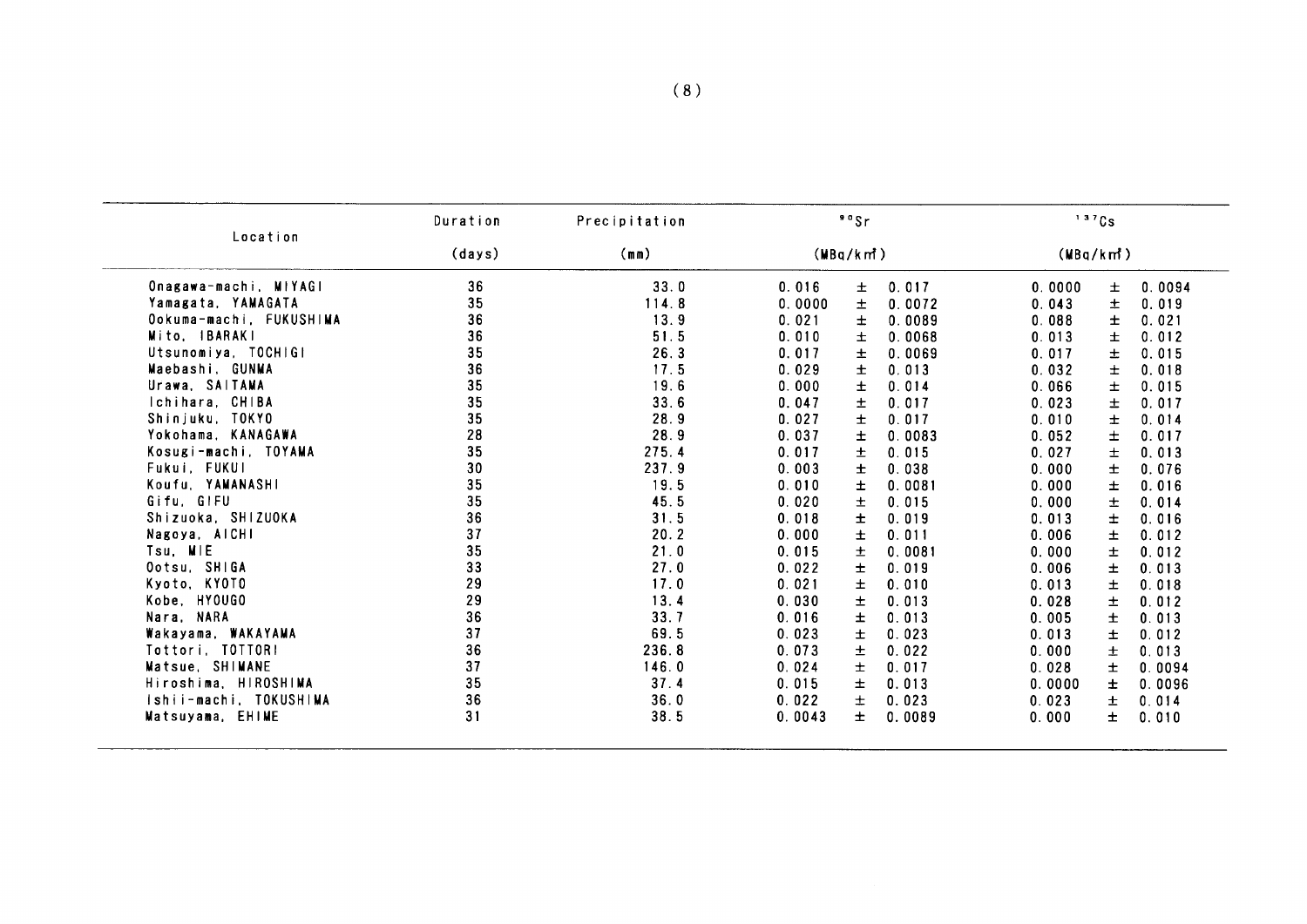| (days)<br>35<br>35<br>35<br>35<br>35<br>35<br>35<br>37<br>36<br>29<br>29<br>28<br>29<br>28 | (mn)<br>29.0<br>65.6<br>88.9<br>65.5<br>118.7<br>66.6<br>65.6<br>80.5<br>88.0<br>165.0<br>43.8<br>19.0<br>77.2<br>31.1 | 0.041<br>0.0080<br>0.028<br>0.020<br>0.020<br>0.015<br>0.0080<br>0.0000<br>0.002<br>0.007<br>0.018<br>0.004<br>0.0000 | (MBq/km)<br>Ŧ<br>$\pm$<br>Ŧ<br>士<br>土<br>Ŧ<br>$\pm$<br>$\pm$<br>士<br>$\pm$<br>Ŧ<br>士 | 0.019<br>0.0086<br>0.014<br>0.011<br>0.0086<br>0.0086<br>0.0076<br>0.0080<br>0.018<br>0.015<br>0.022<br>0.020 | (MBq/km)<br>0.000<br>0.012<br>0.014<br>0.016<br>0.025<br>0.000<br>0.023<br>0.004<br>0.023<br>0.000<br>0.025 | ±<br>Ŧ<br>Ŧ<br>$\pm$<br>土<br>Ŧ<br>$\pm$<br>$\pm$<br>±<br>$\pm$<br>Ŧ                     | 0.011<br>0.012<br>0.014<br>0.013<br>0.016<br>0.012<br>0.016<br>0.019<br>0.013<br>0.014<br>0.018 |
|--------------------------------------------------------------------------------------------|------------------------------------------------------------------------------------------------------------------------|-----------------------------------------------------------------------------------------------------------------------|--------------------------------------------------------------------------------------|---------------------------------------------------------------------------------------------------------------|-------------------------------------------------------------------------------------------------------------|-----------------------------------------------------------------------------------------|-------------------------------------------------------------------------------------------------|
|                                                                                            |                                                                                                                        |                                                                                                                       |                                                                                      |                                                                                                               |                                                                                                             |                                                                                         |                                                                                                 |
|                                                                                            |                                                                                                                        |                                                                                                                       |                                                                                      |                                                                                                               |                                                                                                             |                                                                                         |                                                                                                 |
|                                                                                            |                                                                                                                        |                                                                                                                       |                                                                                      |                                                                                                               |                                                                                                             |                                                                                         |                                                                                                 |
|                                                                                            |                                                                                                                        |                                                                                                                       |                                                                                      |                                                                                                               |                                                                                                             |                                                                                         |                                                                                                 |
|                                                                                            |                                                                                                                        |                                                                                                                       |                                                                                      |                                                                                                               |                                                                                                             |                                                                                         |                                                                                                 |
|                                                                                            |                                                                                                                        |                                                                                                                       |                                                                                      |                                                                                                               |                                                                                                             |                                                                                         |                                                                                                 |
|                                                                                            |                                                                                                                        |                                                                                                                       |                                                                                      |                                                                                                               |                                                                                                             |                                                                                         |                                                                                                 |
|                                                                                            |                                                                                                                        |                                                                                                                       |                                                                                      |                                                                                                               |                                                                                                             |                                                                                         |                                                                                                 |
|                                                                                            |                                                                                                                        |                                                                                                                       |                                                                                      |                                                                                                               |                                                                                                             |                                                                                         |                                                                                                 |
|                                                                                            |                                                                                                                        |                                                                                                                       |                                                                                      |                                                                                                               |                                                                                                             |                                                                                         |                                                                                                 |
|                                                                                            |                                                                                                                        |                                                                                                                       |                                                                                      |                                                                                                               |                                                                                                             |                                                                                         |                                                                                                 |
|                                                                                            |                                                                                                                        |                                                                                                                       |                                                                                      |                                                                                                               |                                                                                                             |                                                                                         |                                                                                                 |
|                                                                                            |                                                                                                                        |                                                                                                                       |                                                                                      |                                                                                                               |                                                                                                             |                                                                                         |                                                                                                 |
|                                                                                            |                                                                                                                        |                                                                                                                       |                                                                                      |                                                                                                               | 0.031                                                                                                       | Ŧ                                                                                       | 0.018                                                                                           |
|                                                                                            |                                                                                                                        |                                                                                                                       | $\pm$                                                                                | 0.0074                                                                                                        | 0.017                                                                                                       | $\pm$                                                                                   | 0.017                                                                                           |
|                                                                                            |                                                                                                                        | 0.057                                                                                                                 | Ŧ                                                                                    | 0.021                                                                                                         | 0.096                                                                                                       | Ŧ                                                                                       | 0.019                                                                                           |
| 28                                                                                         | 21.0                                                                                                                   | 0.000                                                                                                                 | 士                                                                                    | 0.019                                                                                                         | 0.000                                                                                                       | Ŧ                                                                                       | 0.015                                                                                           |
| 29                                                                                         | 26.8                                                                                                                   | 0.001                                                                                                                 | $\pm$                                                                                | 0.017                                                                                                         | 0.025                                                                                                       | $\pm$                                                                                   | 0.013                                                                                           |
| 28                                                                                         | 10.5                                                                                                                   | 0.000                                                                                                                 | 士                                                                                    | 0.011                                                                                                         |                                                                                                             |                                                                                         | 0.018                                                                                           |
| 29                                                                                         |                                                                                                                        |                                                                                                                       |                                                                                      |                                                                                                               |                                                                                                             |                                                                                         | 0.012                                                                                           |
|                                                                                            |                                                                                                                        |                                                                                                                       |                                                                                      |                                                                                                               |                                                                                                             |                                                                                         | 0.017                                                                                           |
|                                                                                            |                                                                                                                        |                                                                                                                       |                                                                                      |                                                                                                               |                                                                                                             |                                                                                         | 0.017                                                                                           |
|                                                                                            |                                                                                                                        |                                                                                                                       |                                                                                      |                                                                                                               |                                                                                                             |                                                                                         | 0.013                                                                                           |
|                                                                                            |                                                                                                                        |                                                                                                                       |                                                                                      |                                                                                                               |                                                                                                             |                                                                                         | 0.012                                                                                           |
| 29                                                                                         |                                                                                                                        |                                                                                                                       |                                                                                      |                                                                                                               |                                                                                                             |                                                                                         | 0.081                                                                                           |
|                                                                                            |                                                                                                                        |                                                                                                                       |                                                                                      |                                                                                                               |                                                                                                             |                                                                                         | 0.017                                                                                           |
|                                                                                            |                                                                                                                        |                                                                                                                       |                                                                                      |                                                                                                               |                                                                                                             |                                                                                         | 0.0093                                                                                          |
| 28                                                                                         |                                                                                                                        |                                                                                                                       |                                                                                      |                                                                                                               |                                                                                                             |                                                                                         |                                                                                                 |
|                                                                                            |                                                                                                                        |                                                                                                                       |                                                                                      |                                                                                                               |                                                                                                             | $\pm$                                                                                   | 0.016                                                                                           |
|                                                                                            | (9)                                                                                                                    |                                                                                                                       |                                                                                      |                                                                                                               |                                                                                                             |                                                                                         |                                                                                                 |
|                                                                                            | 29<br>29<br>35<br>29<br>29<br>29                                                                                       | 32.5<br>42.8<br>27.9<br>44.2<br>341.4<br>471.7<br>39.5<br>73.0<br>77.5                                                | 0.007<br>0.032<br>0.036<br>0.021<br>0.0000<br>0.044<br>0.0096<br>0.039<br>0.000      | Ŧ<br>$\pm$<br>Ŧ.<br>士<br>土<br>士<br>Ŧ<br>士<br>$\pm$                                                            | 0.013<br>0.017<br>0.0096<br>0.0079<br>0.0097<br>0.036<br>0.0086<br>0.017<br>0.018                           | 0.043<br>0.019<br>0.022<br>0.001<br>0.003<br>0.013<br>0.000<br>0.016<br>0.0000<br>0.023 | Ŧ.<br>Ŧ.<br>$\pm$<br>$\pm$<br>土<br>土<br>Ŧ<br>Ŧ.<br>$\pm$                                        |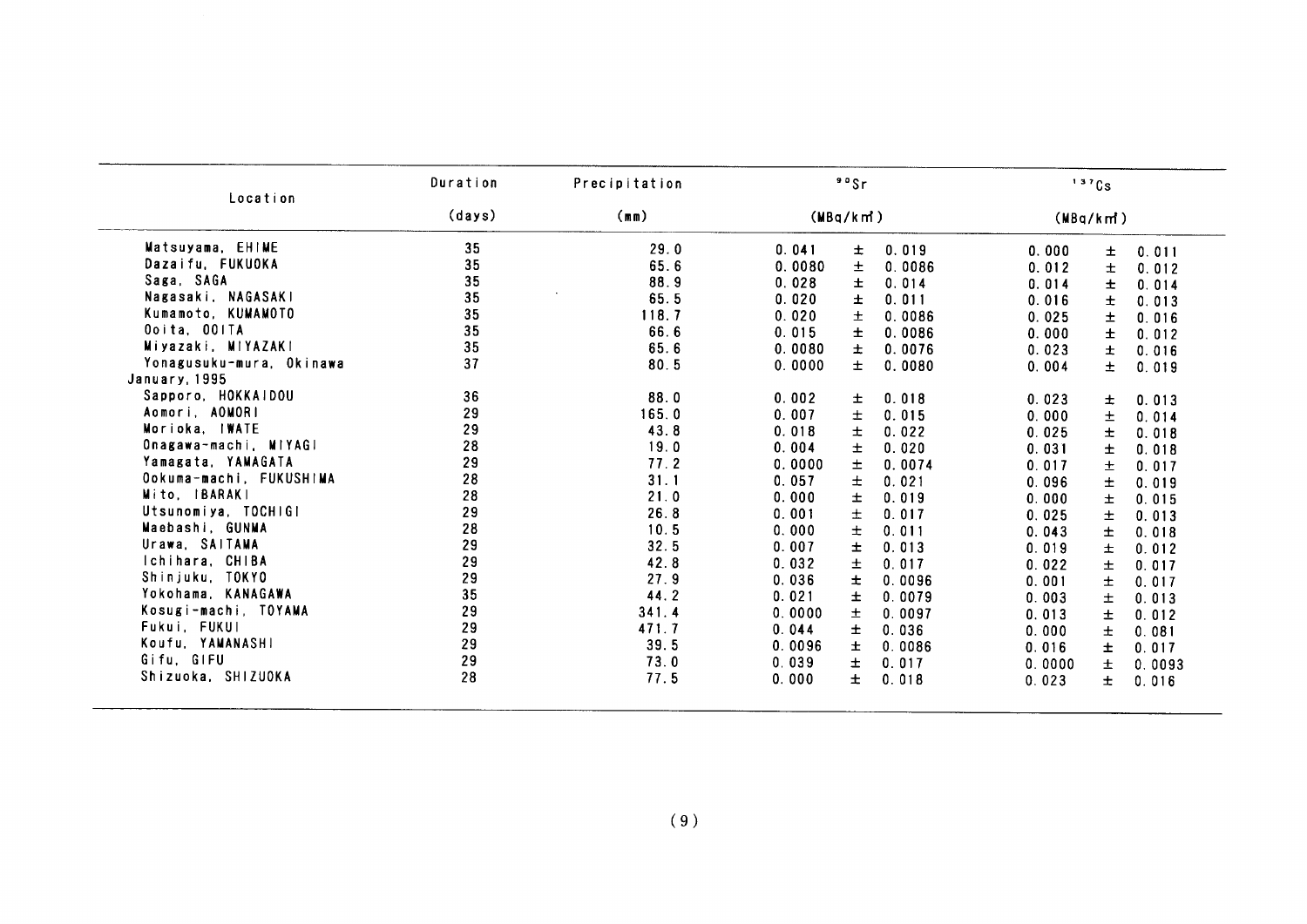|                          | Duration | Precipitation |          | 90Sr  |        | 137Cs    |       |        |
|--------------------------|----------|---------------|----------|-------|--------|----------|-------|--------|
| Location                 | (days)   | (mm)          | (MBq/km) |       |        | (MBq/km) |       |        |
| Nagoya, AICHI            | 29       | 56.1          | 0.024    | 士     | 0.014  | 0.002    | 士     | 0.011  |
| Tsu. MIE                 | 29       | 37.5          | 0.0045   | 士     | 0.0066 | 0.013    | 士     | 0.011  |
| Ootsu, SHIGA             | 31       | 61.2          | 0.0000   | 士     | 0.0062 | 0.010    | 士     | 0.013  |
| Kobe, HYOUGO             | 37       | 46.1          | 0.019    | $\pm$ | 0.0082 | 0.066    | Ŧ     | 0.015  |
| Nara, NARA               | 28       | 86.1          | 0.0000   | $\pm$ | 0.0094 | 0.0000   | 土     | 0.0099 |
| Wakayama, WAKAYAMA       | 28       | 12.0          | 0.000    | 士     | 0.021  | 0.002    | ±.    | 0.012  |
| Tottori, TOTTORI         | 28       | 207.5         | 0.070    | 士     | 0.026  | 0.043    | ±.    | 0.032  |
| Matsue. SHIMANE          | 27       | 137.0         | 0.000    | 土     | 0.011  | 0.050    | 士     | 0.011  |
| Hiroshima, HIROSHIMA     | 28       | 8.4           | 0.022    | $\pm$ | 0.015  | 0.003    | Ŧ.    | 0.011  |
| Ishii-machi, TOKUSHIMA   | 28       | 22.5          | 0.005    | 士     | 0.015  | 0.000    | 士     | 0.018  |
| Matsuyama, EHIME         | 33       | 28.5          | 0.011    | 士     | 0.013  | 0.007    | 士     | 0.013  |
| Matsuyama, EHIME         | 29       | 47.5          | 0.006    | 士     | 0.012  | 0.015    | 士     | 0.015  |
| Dazaifu, FUKUOKA         | 29       | 34.9          | 0.006    | 士     | 0.017  | 0.0000   | ±.    | 0.0087 |
| Saga, SAGA               | 29       | 19.6          | 0.011    | $\pm$ | 0.012  | 0.027    | 士     | 0.018  |
| Nagasaki, NAGASAKI       | 29       | 37.0          | 0.01     | 士     | 0.013  | 0.007    | ±.    | 0.011  |
| Kumamoto, KUMAMOTO       | 29       | 15.9          | 0.011    | 士     | 0.015  | 0.010    | 士     | 0.013  |
| Ooita, OOITA             | 29       | 8.0           | 0.007    | $\pm$ | 0.018  | 0.005    | $\pm$ | 0.012  |
| Miyazaki, MIYAZAKI       | 29       | 50.5          | 0.012    | 士     | 0.0074 | 0.027    | Ŧ.    | 0.017  |
| Yonagusuku-mura, Okinawa | 27       | 39.5          | 0.0077   | ±.    | 0.0092 | 0.026    | 士     | 0.020  |
| Febraly, 1995            |          |               |          |       |        |          |       |        |
| Sapporo, HOKKAIDOU       | 29       | 31.0          | 0.000    | 士     | 0.012  | 0.005    | ±.    | 0.010  |
| Aomori, AOMORI           | 28       | 31.5          | 0.000    | 士     | 0.013  | 0.036    | Ŧ.    | 0.017  |
| Morioka. IWATE           | 29       | 5.3           | 0.037    | 士     | 0.025  | 0.021    | 士     | 0.017  |
| Onagawa-machi, MIYAGI    | 29       | 24.5          | 0.000    | 士     | 0.018  | 0.021    | ±.    | 0.016  |
| Yamagata, YAMAGATA       | 29       | 35.3          | 0.016    | ±.    | 0.019  | 0.002    | ±.    | 0.012  |
| Ookuma-machi, FUKUSHIMA  | 29       | 11.4          | 0.000    | $\pm$ | 0.017  | 0.023    | 士     | 0.014  |
| Mito, IBARAKI            | 30       | 32.5          | 0.000    | ±.    | 0.019  | 0.000    | ±.    | 0.015  |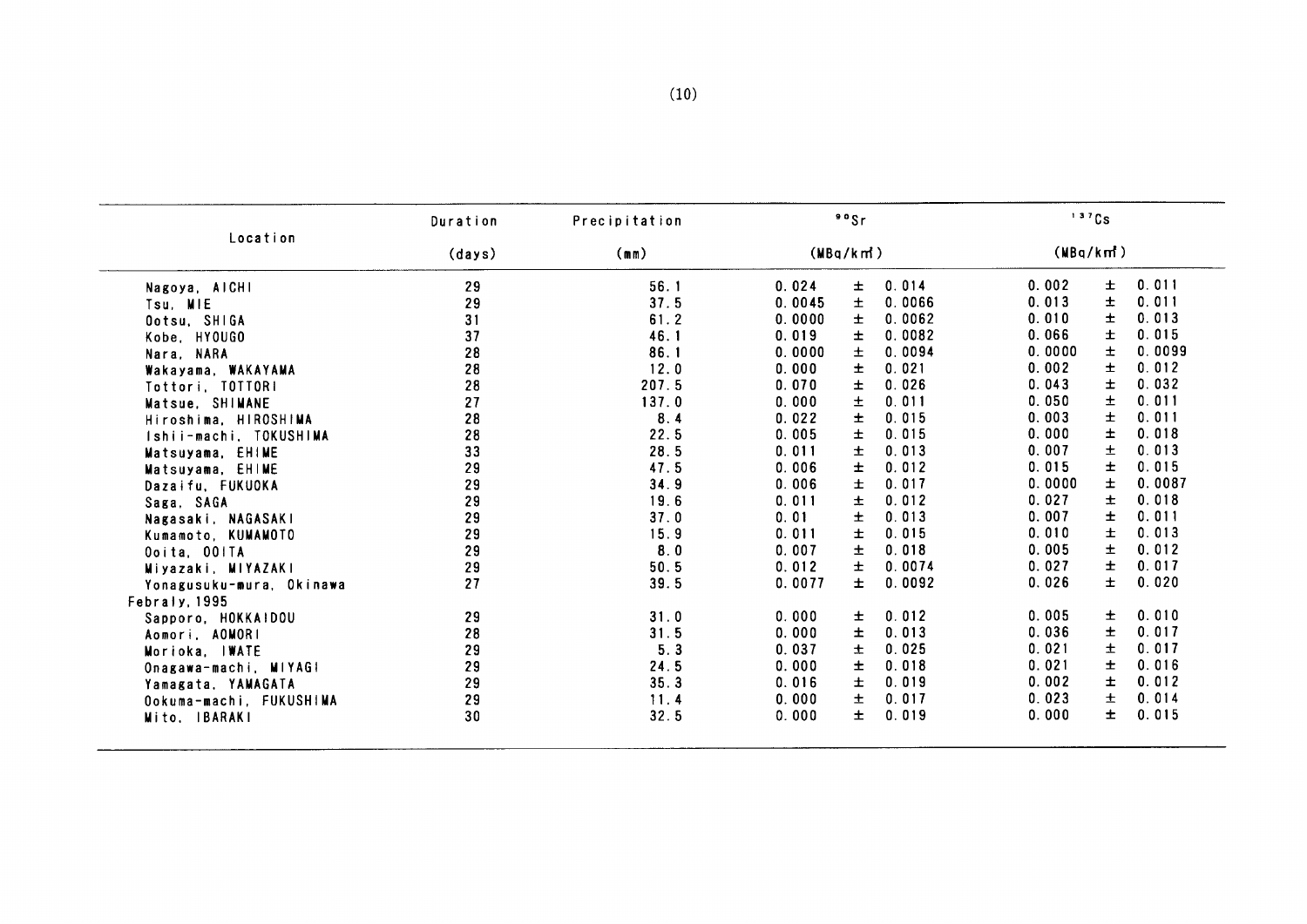|                        | Duration | Precipitation |        | 90Sr     |        |       | 137Cs    |       |
|------------------------|----------|---------------|--------|----------|--------|-------|----------|-------|
| Location               | (days)   | (mn)          |        | (MBq/km) |        |       | (MBq/km) |       |
| Utsunomiya, TOCHIGI    | 29       | 6.8           | 0.003  | Ŧ.       | 0.018  | 0.098 | 士        | 0.019 |
| Maebashi, GUNMA        | 28       | 2.5           | 0.002  | $\pm$    | 0.011  | 0.060 | 士        | 0.019 |
| Urawa, SAITAMA         | 29       | 50.7          | 0.006  | Ŧ        | 0.012  | 0.047 | 士        | 0.014 |
| Ichihara, CHIBA        | 29       | 27.6          | 0.007  | Ŧ        | 0.013  | 0.043 | 士        | 0.018 |
| Shinjuku, TOKYO        | 29       | 56.5          | 0.017  | 土        | 0.010  | 0.025 | 士        | 0.017 |
| Yokohama. KANAGAWA     | 29       | 37.4          | 0.057  | 士        | 0.023  | 0.051 | 士        | 0.015 |
| Kosugi-machi, TOYAMA   | 29       | 101.8         | 0.000  | ±        | 0.020  | 0.000 | 士        | 0.011 |
| Fukui, FUKUI           | 30       | 211.7         | 0.000  | 土        | 0.029  | 0.000 | 士        | 0.048 |
| Koufu. YAMANASHI       | 29       | 9.5           | 0.0081 | $\pm$    | 0.0083 | 0.000 | $\pm$    | 0.017 |
| Gifu, GIFU             | 29       | 39.5          | 0.032  | 土        | 0.018  | 0.007 | 士        | 0.012 |
| Shizuoka, SHIZUOKA     | 29       | 31.0          | 0.0000 | 士        | 0.0078 | 0.028 | $\pm$    | 0.016 |
| Nagoya, AICHI          | 29       | 19.1          | 0.030  | $\pm$    | 0.018  | 0.019 | 士        | 0.013 |
| Tsu, MIE               | 29       | 23.0          | 0.011  | 土        | 0.013  | 0.014 | 士        | 0.011 |
| Ootsu, SHIGA           | 29       | 22.8          | 0.000  | 土        | 0.013  | 0.022 | 士        | 0.012 |
| Kyoto, KYOTO           | 30       | 23.5          | 0.016  | 士        | 0.0072 | 0.011 | 士        | 0.016 |
| Kobe, HYOUGO           | 27       | 20.1          | 0.0077 | 士        | 0.0089 | 0.027 | 士        | 0.014 |
| Nara, NARA             | 29       | 20.3          | 0.035  | 土        | 0.013  | 0.028 | 士        | 0.012 |
| Wakayama, WAKAYAMA     | 28       | 24.5          | 0.025  | 士        | 0.023  | 0.018 | 士        | 0.012 |
| Tottori, TOTTORI       | 29       | 156.3         | 0.054  | $\pm$    | 0.017  | 0.019 | $\pm$    | 0.017 |
| Matsue. SHIMANE        | 29       | 123.9         | 0.027  | $\pm$    | 0.014  | 0.022 | 士        | 0.012 |
| Hiroshima, HIROSHIMA   | 30       | 32.6          | 0.041  | 士        | 0.016  | 0.003 | 士        | 0.011 |
| ishii-machi, TOKUSHIMA | 29       | 5.5           | 0.030  | 士        | 0.020  | 0.017 | Ŧ        | 0.017 |
| Matsuyama, EHIME       | 29       | 9.0           | 0.007  | 土        | 0.013  | 0.004 | 士        | 0.012 |
| Matsuyama, EHIME       | 29       | 20.0          | 0.001  | 士        | 0.012  | 0.000 | 士        | 0.015 |
| Dazaifu, FUKUOKA       | 29       | 33.3          | 0.002  | 士        | 0.017  | 0.028 | $\pm$    | 0.013 |
| Saga, SAGA             | 29       | 34.8          | 0.017  | $\pm$    | 0.013  | 0.018 | 士        | 0.017 |
| Nagasaki, NAGASAKI     | 29       | 38.5          | 0.0083 | 土        | 0.0089 | 0.017 | $\pm$    | 0.012 |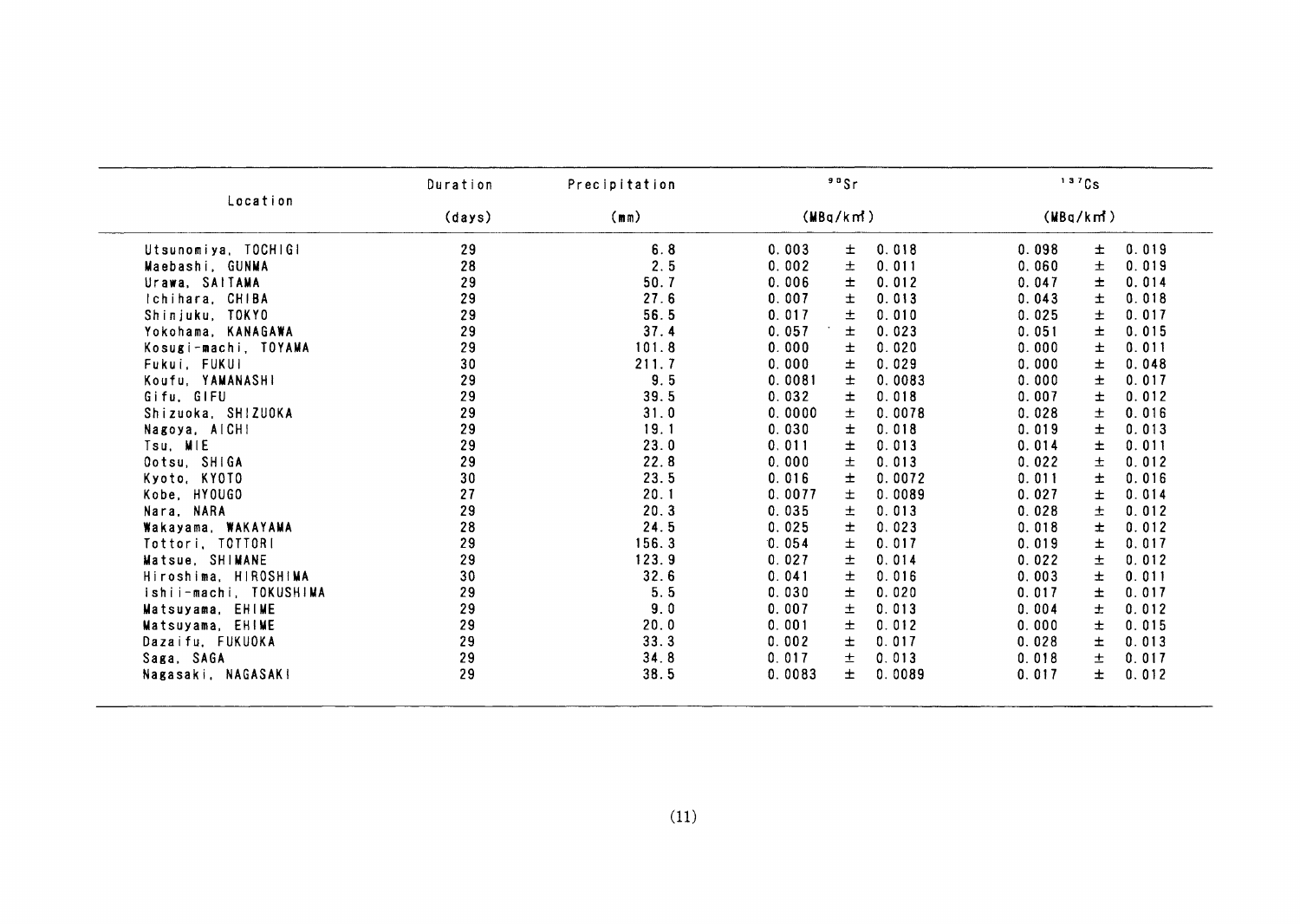| Location<br>Kumamoto, KUMAMOTO<br>Ooita, OOITA<br>Miyazaki, MIYAZAKI<br>Yonagusuku-mura, Okinawa<br>March, 1995<br>Sapporo, HOKKAIDOU<br>Aomori, AOMORI | (days)<br>29<br>29<br>29<br>30<br>31 | (mn)<br>30.8<br>20.7<br>59.2<br>63.0 | (MBq/km)<br>0.0051<br>0.011<br>0.022<br>0.0072 | 0.0086<br>士<br>0.018<br>$\pm$<br>Ŧ<br>0.0076 | 0.007<br>0.003<br>0.000 | (MBq/km)<br>0.012<br>Ŧ.<br>$\pm$<br>0.012 |
|---------------------------------------------------------------------------------------------------------------------------------------------------------|--------------------------------------|--------------------------------------|------------------------------------------------|----------------------------------------------|-------------------------|-------------------------------------------|
|                                                                                                                                                         |                                      |                                      |                                                |                                              |                         |                                           |
|                                                                                                                                                         |                                      |                                      |                                                |                                              |                         |                                           |
|                                                                                                                                                         |                                      |                                      |                                                |                                              |                         |                                           |
|                                                                                                                                                         |                                      |                                      |                                                |                                              |                         | 土<br>0.015                                |
|                                                                                                                                                         |                                      |                                      |                                                | $\pm$<br>0.0087                              | 0.031                   | $\pm$<br>0.020                            |
|                                                                                                                                                         |                                      |                                      |                                                |                                              |                         |                                           |
|                                                                                                                                                         |                                      | 32.5                                 | 0.035                                          | 0.017<br>±.                                  | 0.072                   | 0.020<br>±.                               |
|                                                                                                                                                         | 35                                   | 86.5                                 | 0.038                                          | Ŧ<br>0.018                                   | 0.022                   | Ŧ<br>0.018                                |
| Morioka, IWATE                                                                                                                                          | 34                                   | 68.6                                 | 0.081                                          | $\pm$<br>0.022                               | 0.038                   | $\pm$<br>0.020                            |
| Onagawa-machi, MIYAGI                                                                                                                                   | 34                                   | 155.0                                | 0.035                                          | 士<br>0.022                                   | 0.021                   | Ŧ<br>0.018                                |
| Yamagata, YAMAGATA                                                                                                                                      | 34                                   | 93.4                                 | 0.000                                          | $\pm$<br>0.014                               | 0.044                   | $\pm$<br>0.019                            |
| Ookuma-machi, FUKUSHIMA                                                                                                                                 | 34                                   | 172.1                                | 0.053                                          | $\pm$<br>0.011                               | 0.14                    | 土<br>0.021                                |
| Mito, IBARAKI                                                                                                                                           | 33                                   | 118.5                                | 0.039                                          | ±<br>0.014                                   | 0.020                   | Ŧ.<br>0.018                               |
| Utsunomiya, TOCHIGI                                                                                                                                     | 32                                   | 172.1                                | 0.031                                          | 0.021<br>士                                   | 0.021                   | Ŧ<br>0.013                                |
| Maebashi, GUNMA                                                                                                                                         | 32                                   | 101.5                                | 0.035                                          | 0.015<br>土                                   | 0.042                   | $\pm$<br>0.019                            |
| Urawa, SAITAMA                                                                                                                                          | 34                                   | 158.1                                | 0.035                                          | 土<br>0.012                                   | 0.054                   | Ŧ.<br>0.014                               |
| Ichihara, CHIBA                                                                                                                                         | 34                                   | 167.4                                | 0.051                                          | 0.016<br>士                                   | 0.015                   | $\pm$<br>0.012                            |
| Shinjuku, TOKYO                                                                                                                                         | 34                                   | 188.4                                | 0.000                                          | $\pm$<br>0.023                               | 0.037                   | $\pm$<br>0.013                            |
| Yokohama, KANAGAWA                                                                                                                                      | 32                                   | 204.1                                | 0.056                                          | 土<br>0.016                                   | 0.084                   | $\pm$<br>0.018                            |
| Kosugi-machi, TOYAMA                                                                                                                                    | 31                                   | 118.3                                | 0.000                                          | $\pm$<br>0.027                               | 0.076                   | $\pm$<br>0.018                            |
| Fukui, FUKUI                                                                                                                                            | 33                                   | 183.5                                | 0.13                                           | $\pm$<br>0.050                               | 0.044                   |                                           |
| Koufu, YAMANASHI                                                                                                                                        | 34                                   | 91.5                                 | 0.030                                          | 0.0098                                       |                         | 土<br>0.063                                |
| Gifu, GIFU                                                                                                                                              | 34                                   | 158.0                                |                                                | Ŧ                                            | 0.029                   | $\pm$<br>0.019                            |
|                                                                                                                                                         |                                      |                                      | 0.049                                          | $\pm$<br>0.011                               | 0.010                   | 0.011<br>Ŧ.                               |
| Shizuoka, SHIZUOKA                                                                                                                                      | 34                                   | 205.0                                | 0.068                                          | 0.012<br>土                                   | 0.045                   | 0.018<br>土                                |
| Nagoya, AICHI                                                                                                                                           | 34                                   | 130.8                                | 0.077                                          | 0.018<br>土                                   | 0.061                   | $\pm$<br>0.020                            |
| Tsu, MIE                                                                                                                                                | 34                                   | 141.0                                | 0.026                                          | 0.0096<br>土                                  | 0.011                   | Ŧ.<br>0.017                               |
|                                                                                                                                                         |                                      |                                      |                                                |                                              |                         | 0.017                                     |
|                                                                                                                                                         |                                      |                                      |                                                |                                              |                         | 0.018                                     |
| Ootsu, SHIGA<br>Kyoto, KYOTO                                                                                                                            | 34<br>31                             | 96.6<br>60.5                         | 0.050<br>0.036                                 | 0.013<br>$\pm$<br>土<br>0.0091                | 0.023<br>0.032          | $\pm$<br>Ŧ.                               |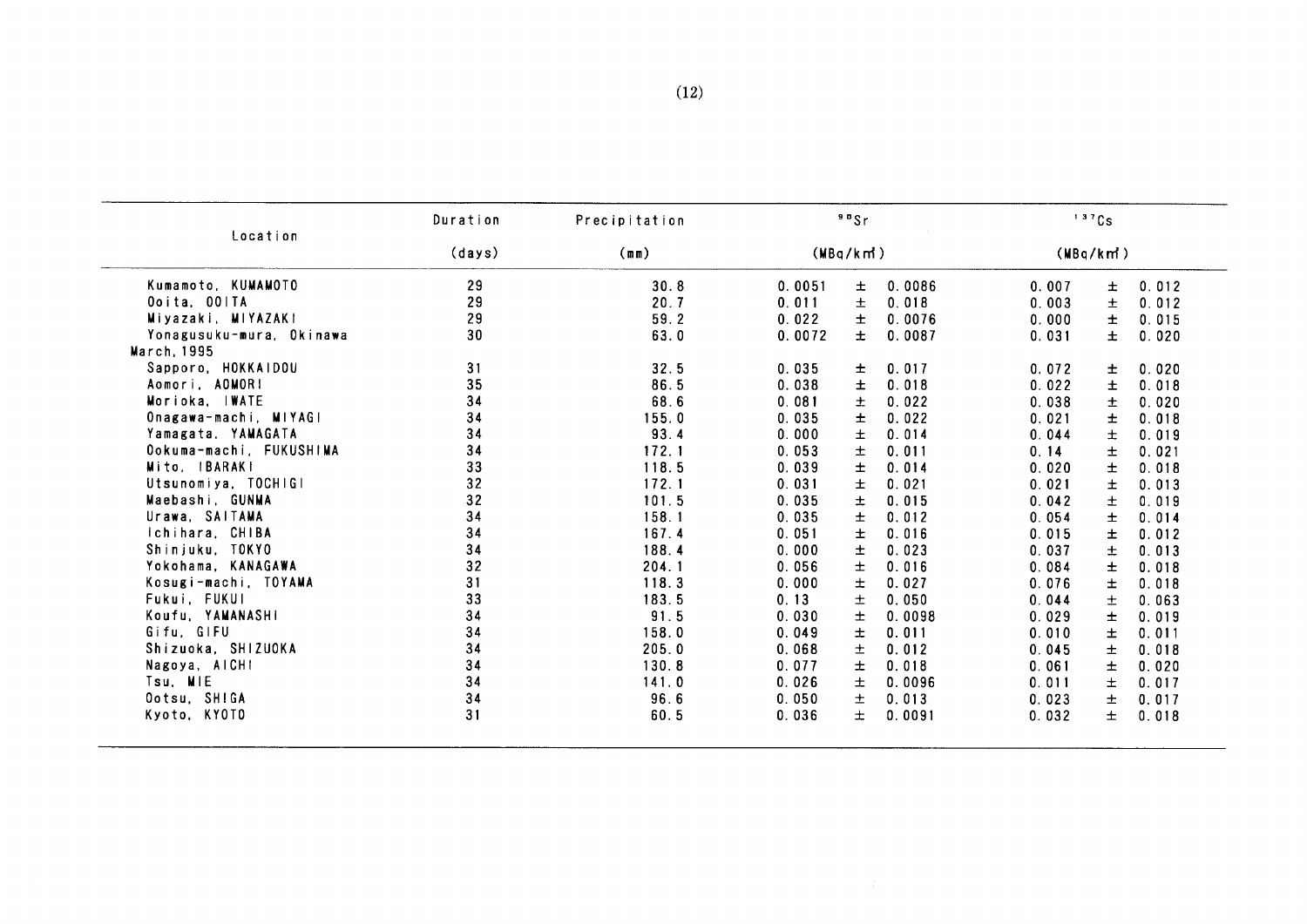|                          | Duration | Precipitation | 90Sr                     | 137Cs                   |
|--------------------------|----------|---------------|--------------------------|-------------------------|
| Location                 | (days)   | (mm)          | (MBq/km)                 | (MBq/km)                |
| Kobe, HYOUGO             | 32       | 55.7          | 0.051<br>0.0097<br>土     | 0.019<br>0.056<br>±.    |
| Nara, NARA               | 34       | 94.4          | 0.024<br>0.064<br>土      | 士<br>0.069<br>0.016     |
| Wakayama, WAKAYAMA       | 31       | 48.0          | $\pm$<br>0.026<br>0.057  | 0.028<br>士<br>0.013     |
| Tottori, TOTTORI         | 34       | 125.5         | 0.041<br>$\pm$<br>0.016  | 0.052<br>0.020<br>士     |
| Matsue, SHIMANE          | 34       | 101.3         | $\pm$<br>0.016<br>0.082  | 0.096<br>士<br>0.016     |
| Hiroshima, HIROSHIMA     | 31       | 66.0          | $\pm$<br>0.12<br>0.032   | 0.12<br>0.030<br>士      |
| Ishii-machi, TOKUSHIMA   | 31       | 33.0          | 0.010<br>0.043<br>士      | 0.027<br>0.017<br>土     |
| Matsuyama, EHIME         | 31       | 25.0          | $\pm$<br>0.009<br>0.021  | 0.018<br>0.017<br>士     |
| Matsuyama, EHIME         | 34       | 49.0          | 0.002<br>0.016<br>土      | 0.006<br>0.018<br>士     |
| Dazaifu, FUKUOKA         | 34       | 108.2         | 0.043<br>0.016<br>Ŧ.     | 0.059<br>$\pm$<br>0.018 |
| Saga, SAGA               | 34       | 83.8          | 0.043<br>士<br>0.0095     | 0.062<br>0.020<br>士     |
| Nagasaki, NAGASAKI       | 34       | 86.5          | 0.017<br>0.0082<br>士     | 0.011<br>士<br>0.013     |
| Kumamoto, KUMAMOTO       | 24       | 50.9          | 0.014<br>0.0081<br>士     | 0.025<br>0.012<br>士     |
| Ooita, OOITA             | 34       | 109.9         | 0.018<br>0.000<br>士      | 0.032<br>$\pm$<br>0.018 |
| Miyazaki, MIYAZAKI       | 34       | 184.2         | 0.047<br>$\pm$<br>0.0092 | 0.018<br>$\pm$<br>0.016 |
| Yonagusuku-mura, Okinawa | 31       | 310.0         | 0.017<br>$\pm$<br>0.0092 | 0.028<br>±.<br>0.017    |
|                          |          |               |                          |                         |
|                          |          |               |                          |                         |
|                          |          |               |                          |                         |
|                          |          |               |                          |                         |
|                          |          |               |                          |                         |
|                          |          |               |                          |                         |

 $\frac{1}{4}$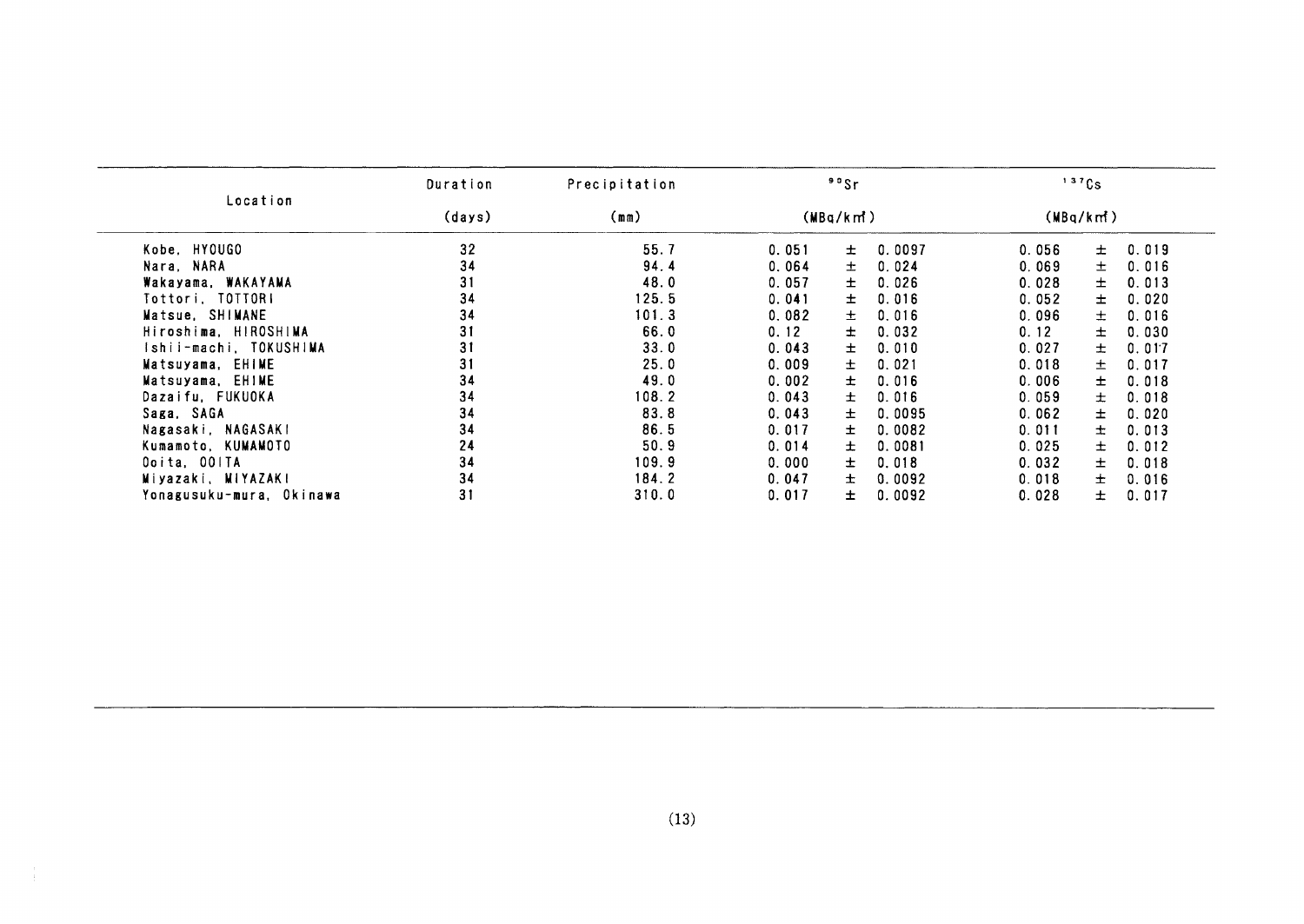#### $(1)-2$  Strontuim-90 and Cesium-137 in Rain and Dry Fallout (for WHO program) (from Oct. 1994 to Mar. 1995)

-COntinued from No.110 0f this publication-

Table (1)-2 : Strontium-90 and Cesium-137 in Rain and Dry Fallout

|                      | Duration | Precipitation |        | 90Sr     |        |           | 137Cs |        |
|----------------------|----------|---------------|--------|----------|--------|-----------|-------|--------|
| Location             | (days)   | (mn)          |        | (MBq/km) |        | (MBq/km!) |       |        |
| October, 1994        |          |               |        |          |        |           |       |        |
| Akita, AKITA         | 30       | 120.3         | 0.000  | 士        | 0.018  | 0.009     | 土     | 0.011  |
| Chiba, CHIBA         | 33       | 53.3          | 0.011  | 士        | 0.0075 | 0.0046    | $\pm$ | 0.0087 |
| Niigata, NIIGATA     | 30       | 121.4         | 0.013  | 士        | 0.012  | 0.019     | Ŧ     | 0.012  |
| Kanazawa, ISHIKAWA   | 33       | 145.5         | 0.039  | 土        | 0.0086 | 0.011     | 土     | 0.015  |
| Nagano, NAGANO       | 30       | 53.5          | 0.030  | $\pm$    | 0.0078 | 0.029     | $\pm$ | 0.015  |
| Osaka, OSAKA         | 30       | 33.8          | 0.025  | $\pm$    | 0.010  | 0.021     | Ŧ.    | 0.017  |
| Okayama, OKAYAMA     | 30       | 58.1          | 0.000  | 士        | 0.011  | 0.016     | 士     | 0.012  |
| Yamaguchi, YAMAGUCHI | 30       | 33.5          | 0.011  | $\pm$    | 0.0067 | 0.000     | 土     | 0.015  |
| Kochi, KOCHI         | 30       | 87.8          | 0.082  | $\pm$    | 0.018  | 0.000     | Ŧ.    | 0.015  |
| Kagoshima, KAGOSHIMA | 32       | 33.0          | 0.041  | 土        | 0.0099 | 0.024     | $\pm$ | 0.014  |
| November, 1994       |          |               |        |          |        |           |       |        |
| Akita, AKITA         | 31       | 113.8         | 0.014  | 士        | 0.0066 | 0.026     | Ŧ.    | 0.013  |
| Chiba, CHIBA         | 31       | 73.0          | 0.013  | $\pm$    | 0.0077 | 0.013     | $\pm$ | 0.0096 |
| Niigata, NIIGATA     | 31       | 177.0         | 0.008  | 士        | 0.012  | 0.007     | 士     | 0.013  |
| Kanazawa, ISHIKAWA   | 28       | 146.5         | 0.31   | $\pm$    | 0.020  | 0.040     | Ŧ     | 0.017  |
| Nagano, NAGANO       | 31       | 18.9          | 0.0000 | $\pm$    | 0.0086 | 0.000     | 土     | 0.013  |
| Osaka, OSAKA         | 35       | 27.3          | 0.030  | $\pm$    | 0.0095 | 0.000     | $\pm$ | 0.016  |
| Okayama. OKAYAMA     | 31       | 28.6          | 0.008  | 士        | 0.012  | 0.000     | 士     | 0.010  |
| Yamaguchi, YAMAGUCHI | 31       | 47.5          | 0.027  | 士        | 0.019  | 0.038     | 士     | 0.013  |
| Kochi, KOCHI         | 31       | 205.8         | 0.061  | $\pm$    | 0.010  | 0.010     | $\pm$ | 0.011  |
| Kagoshima, KAGOSHIMA | 30       | 28.5          | 0.042  | Ŧ.       | 0.0088 | 0.015     | Ŧ.    | 0.013  |
| December, 1994       |          |               |        |          |        |           |       |        |
| Akita, AKITA         | 31       | 142.7         | 0.0065 | 士        | 0.0093 | 0.013     | ±.    | 0.011  |
| Chiba, CHIBA         | 36       | 46.6          | 0.024  | 土        | 0.0085 | 0.018     | ±.    | 0.011  |
| Niigata, NilGATA     | 35       | 163.4         | 0.005  | 土        | 0.011  | 0.007     | Ŧ.    | 0.012  |
| Kanazawa, ISHIKAWA   | 31       | 226.5         | 0.014  | 士        | 0.0087 | 0.027     | 士     | 0.017  |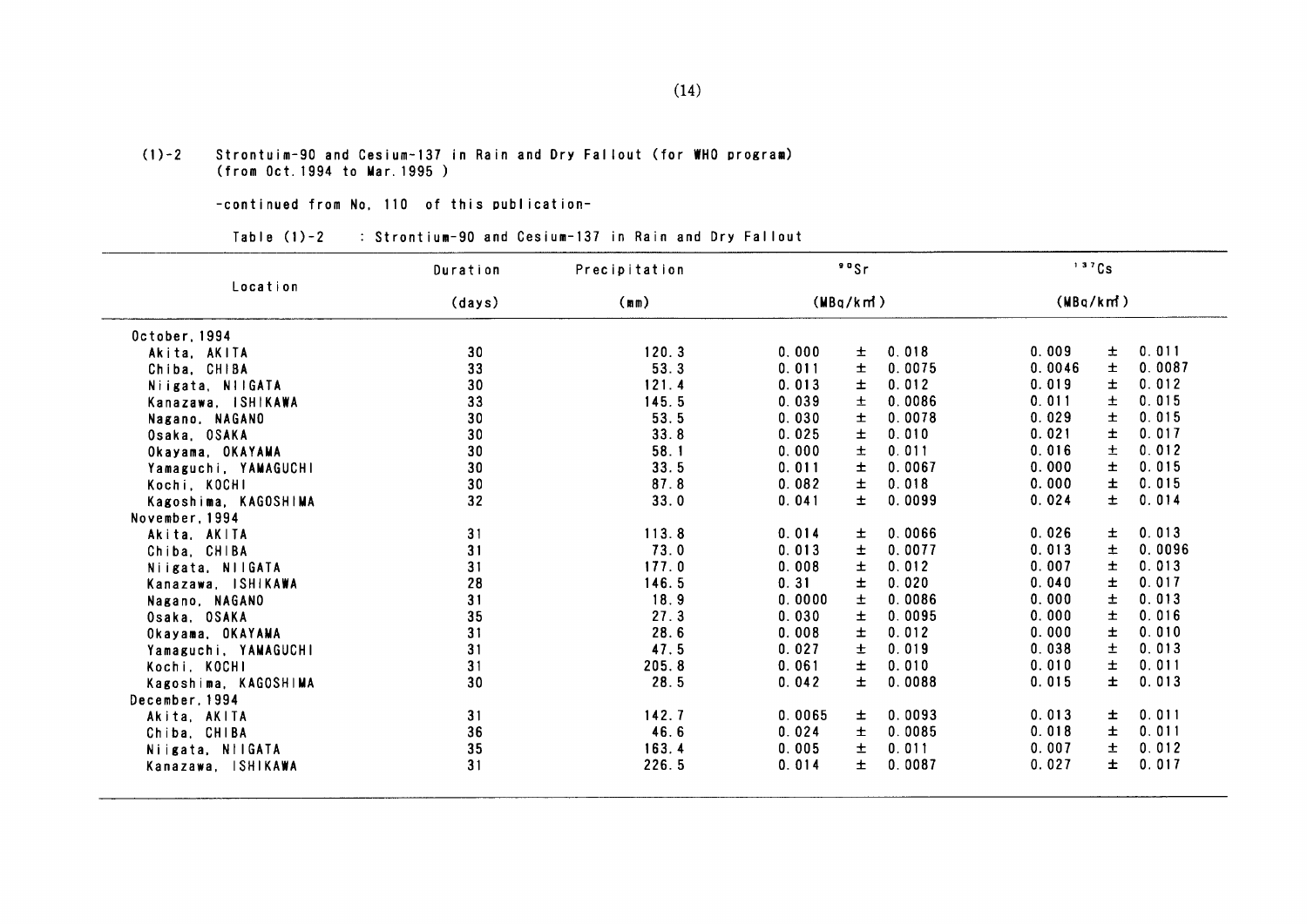| Location             | Duration | Precipitation |        | 90Sr     |        |          | 137Cs |        |
|----------------------|----------|---------------|--------|----------|--------|----------|-------|--------|
|                      | (days)   | (mm)          |        | (MBq/km) |        | (MBq/km) |       |        |
| Nagano, NAGANO       | 35       | 35.3          | 0.0000 | ±.       | 0.0099 | 0.000    | 士     | 0.018  |
| Osaka, OSAKA         | 32       | 75.2          | 0.010  | $\pm$    | 0.011  | 0.028    | 土     | 0.017  |
| Okayama, OKAYAMA     | 36       | 44.3          | 0.018  | ±.       | 0.013  | 0.000    | Ŧ.    | 0.011  |
| Yamaguchi, YAMAGUCHI | 35       | 57.5          | 0.0064 | 士        | 0.0077 | 0.023    | $\pm$ | 0.016  |
| Kochi, KOCHI         | 35       | 93.6          | 0.038  | $\pm$    | 0.011  | 0.011    | 土     | 0.011  |
| Kagoshima, KAGOSHIMA | 30       | 80.5          | 0.046  | $\pm$    | 0.0097 | 0.020    | ±.    | 0.018  |
| January, 1995        |          |               |        |          |        |          |       |        |
| Akita, AKITA         | 33       | 156.4         | 0.0000 | ±.       | 0.0069 | 0.009    | 土     | 0.017  |
| Chiba, CHIBA         | 28       | 13.5          | 0.002  | 士        | 0.020  | 0.019    | $\pm$ | 0.011  |
| Niigata, NIIGATA     | 29       | 199.6         | 0.008  | 土        | 0.012  | 0.013    | $\pm$ | 0.013  |
| Kanazawa, ISHIKAWA   | 35       | 420.5         | 0.0099 | 士        | 0.0089 | 0.058    | ±.    | 0.020  |
| Nagano, NAGANO       | 29       | 63.9          | 0.017  | 士        | 0.012  | 0.007    | ±.    | 0.011  |
| Osaka, OSAKA         | 28       | 14.1          | 0.000  | 士        | 0.010  | 0.000    | 士     | 0.012  |
| Okayama, OKAYAMA     | 28       | 9.0           | 0.0000 | 土        | 0.0094 | 0.001    | 士     | 0.017  |
| Yamaguchi, YAMAGUCHI | 29       | 28.5          | 0.006  | 士        | 0.013  | 0.000    | $\pm$ | 0.011  |
| Kochi, KOCHI         | 31       | 10.1          | 0.074  | Ŧ        | 0.015  | 0.005    | ±.    | 0.024  |
| Kagoshima, KAGOSHIMA | 36       | 54.0          | 0.082  | 士        | 0.011  | 0.011    | 土     | 0.019  |
| Febraly, 1995        |          |               |        |          |        |          |       |        |
| Akita, AKITA         | 29       | 79.2          | 0.0006 | Ŧ.       | 0.0079 | 0.056    | ±.    | 0.018  |
| Chiba, CHIBA         | 30       | 60.3          | 0.000  | ±        | 0.020  | 0.033    | 土     | 0.012  |
| Niigata, NIIGATA     | 29       | 52.4          | 0.011  | Ŧ        | 0.0074 | 0.008    | Ŧ     | 0.012  |
| Kanazawa, ISHIKAWA   | 29       | 142.5         | 0.008  | $\pm$    | 0.010  | 0.015    | $\pm$ | 0.011  |
| Nagano, NAGANO       | 29       | 38.9          | 0.000  | 土        | 0.011  | 0.0000   | 士     | 0.0096 |
| Osaka, OSAKA         | 29       | 27.3          | 0.043  | 土        | 0.027  | 0.021    | 士     | 0.016  |
| Okayama, OKAYAMA     | 29       | 12.2          | 0.021  | 土        | 0.014  | 0.006    | 士     | 0.017  |
| Yamaguchi, YAMAGUCHI | 29       | 47.5          | 0.012  | 土        | 0.014  | 0.008    | 士     | 0.011  |
| Kochi, KOCHI         | 27       | 34.5          | 0.058  | 士        | 0.022  | 0.000    | $\pm$ | 0.012  |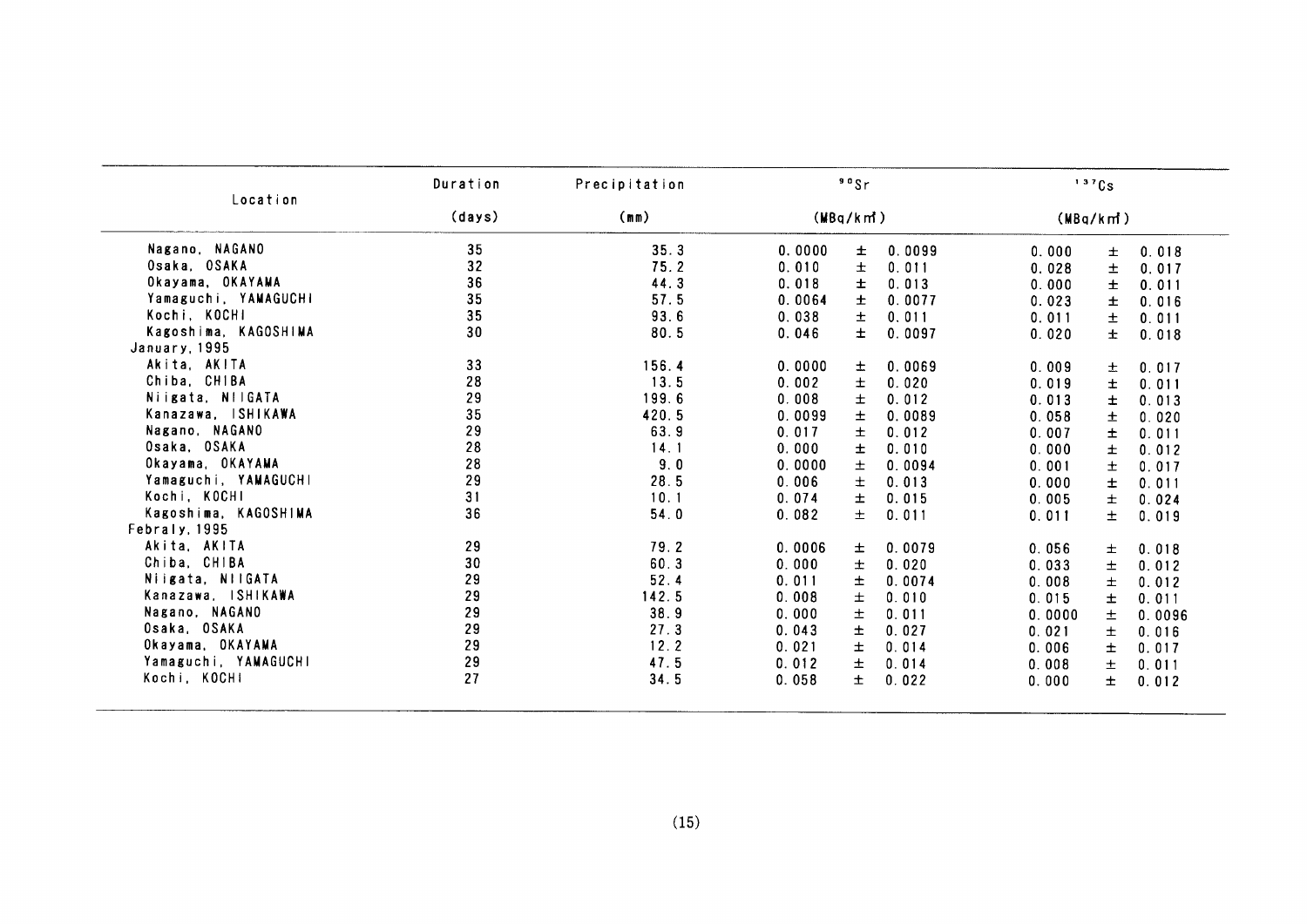|                      | Duration | Precipitation | 90Sr<br>(MBq/km) |       | 137Cs  |          |       |       |
|----------------------|----------|---------------|------------------|-------|--------|----------|-------|-------|
| Location             | (days)   | (mm)          |                  |       |        | (MBq/km) |       |       |
| Kagoshima, KAGOSHIMA | 29       | 59.0          | 0.051            | $\pm$ | 0.0098 | 0.011    | $\pm$ | 0.018 |
| March, 1995          |          |               |                  |       |        |          |       |       |
| Akita, AKITA         | 34       | 131.6         | 0.015            | 土     | 0.016  | 0.045    | $\pm$ | 0.018 |
| Chiba, CHIBA         | 33       | 119.9         | 0.034            | 士。    | 0.024  | 0.023    | $\pm$ | 0.011 |
| Niigata, NiiGATA     | 34       | 114.8         | 0.049            | 土     | 0.021  | 0.085    | $\pm$ | 0.022 |
| Kanazawa, ISHIKAWA   | 36       | 227.0         | 0.072            | ±.    | 0.037  | 0.054    | $\pm$ | 0.020 |
| Nagano, NAGANO       | 34       | 40.4          | 0.025            | $\pm$ | 0.024  | 0.051    | $\pm$ | 0.020 |
| Osaka, OSAKA         | 31       | 76.0          | 0.030            | $\pm$ | 0.020  | 0.000    | $\pm$ | 0.012 |
| Okayama, OKAYAMA     | 34       | 39.5          | 0.042            | 士     | 0.016  | 0.027    | ±.    | 0.018 |
| Yamaguchi, YAMAGUCHI | 34       | 147.0         | 0.000            | $\pm$ | 0.021  | 0.048    | $\pm$ | 0.015 |
| Kochi, KOCHI         | 34       | 144.5         | 0.11             | 土     | 0.021  | 0.011    | $\pm$ | 0.018 |
| Kagoshima, KAGOSHIMA | 31       | 136.5         | 0.051            | ±.    | 0.010  | 0.072    | $\pm$ | 0.021 |

 $\mathcal{L}^{\text{max}}$  and  $\mathcal{L}^{\text{max}}$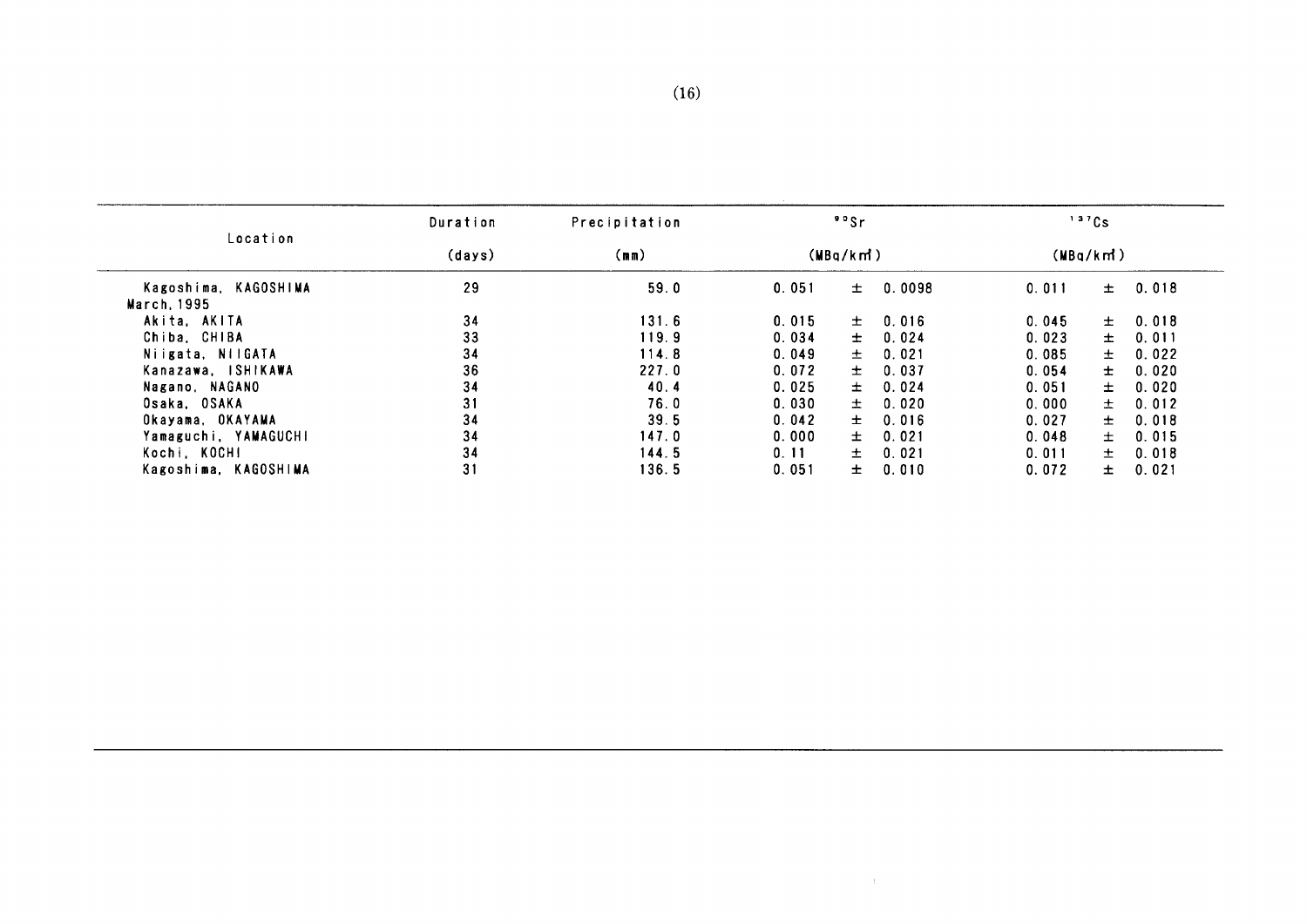#### $(2)$ Strontium-90 and Cesium-137 in Airborne Dust (from Oct. 1994 to Mar. 1995)

## -continued from No. 110 of this publication-

| Location                | Sampling<br>Absorption<br>volume |            |         | ${}^{90}$ Sr          |         | 137Cs         |
|-------------------------|----------------------------------|------------|---------|-----------------------|---------|---------------|
|                         | period                           | $(n^2)$    |         | (mBq/m <sup>3</sup> ) |         | $(mBq/m^3)$   |
|                         |                                  |            |         |                       |         |               |
| October~December, 1994  |                                  |            |         |                       |         |               |
| Morioka, IWATE          | $10 - 12$                        | 10, 961.0  | 0.00000 | 0.00026<br>士          | 0.00000 | 0.00032<br>±. |
| Akita, AKITA            | $10 - 12$                        | 10,890.0   | 0.00028 | 0.00081<br>土          | 0.00067 | 0.00039<br>士  |
| Yamagata, YAMAGATA      | $10 - 12$                        | 12, 960.0  | 0.00000 | 0.00029<br>士          | 0.00018 | 0.00027<br>士  |
| Ookuma-machi, FUKUSHIMA | $10 - 12$                        | 10, 187. 4 | 0.00034 | 0.00036<br>土          | 0.00004 | 0.00041<br>土  |
| Mito, IBARAKI           | $10 - 12$                        | 8, 577.6   | 0.0000  | 0.0010<br>土           | 0.00000 | 0.00040<br>土  |
| Utsunomiya, TOCHIGI     | $10 - 12$                        | 14, 369.0  | 0.00029 | 0.00063<br>Ŧ.         | 0.00029 | 0.00029<br>土  |
| Maebashi, GUNMA         | $10 - 12$                        | 13,013.0   | 0.00004 | 0.00025<br>土          | 0.00060 | 0.00033<br>土  |
| Ichihara, CHIBA         | $10 - 12$                        | 12, 960.0  | 0.00000 | 0.00043<br>士          | 0.00000 | 0.00039<br>士  |
| Yokohama, KANAGAWA      | $10 - 12$                        | 10, 381.0  | 0.00029 | Ŧ<br>0.00036          | 0.00000 | 0.00034<br>土  |
| Niigata, NIIGATA        | $10 - 12$                        | 10, 336.0  | 0.0017  | 0.0010<br>土           | 0.00042 | 0.00058<br>土  |
| Kosugi-machi, TOYAMA    | $10 - 12$                        | 19, 186.0  | 0.00028 | 士<br>0.00018          | 0.00020 | 0.00019<br>士  |
| Fukui, FUKUI            | $10 - 12$                        | 13, 047.8  | 0.00058 | 士<br>0.00033          | 0.00030 | 0.00030<br>土  |
| Koufu. YAMANASHI        | $10 - 12$                        | 12, 136.0  | 0.0012  | 土<br>0.00072          | 0.00043 | 0.00037<br>土  |
| Nagano, NAGANO          | $10 - 12$                        | 12, 172.0  | 0.00056 | 士<br>0.00030          | 0.00032 | 0.00034<br>土  |
| Gifu, GIFU              | $10 - 12$                        | 11,667.0   | 0.0010  | Ŧ<br>0.00081          | 0.00056 | 0.00033<br>土  |
| Hamaoka-machi, SHIZUOKA | $10 - 12$                        | 10, 436.0  | 0.00059 | 0.00033<br>土          | 0.0011  | 0.00044<br>土  |
| Nagoya, AICHI           | $10 - 12$                        | 10, 100.0  | 0.00000 | 士<br>0.00059          | 0.00000 | 0.00052<br>土  |
| Tsu, MIE                | $10 - 12$                        | 14, 126.0  | 0.00041 | 0.00026<br>士          | 0.00008 | 0.00027<br>士  |
| Ootsu, SHIGA            | $10 - 12$                        | 11, 154.0  | 0.00035 | 0.00029<br>土          | 0.00052 | 0.00033       |
| Kyoto, KYOTO            | $10 - 12$                        | 10, 183.0  | 0.00022 |                       |         | 士             |
| Osaka, OSAKA            | $10 - 12$                        |            |         | 士<br>0.00041          | 0.00032 | 0.00041<br>士  |
|                         |                                  | 15, 976.0  | 0.0012  | 0.00057<br>士          | 0.00000 | 0.00022<br>土  |
| Kobe, HYOUGO            | $10 - 12$                        | 10, 423.0  | 0.00062 | 0.00038<br>土          | 0.00000 | 0.00033<br>土  |
| Nara, NARA              | $10 - 12$                        | 11, 106.9  | 0.00049 | 0.00081<br>士          | 0.00028 | 0.00037<br>土  |
| Wakayama, WAKAYAMA      | $10 - 12$                        | 11,988.0   | 0.00000 | 0.00028<br>土          | 0.00000 | 0.00033<br>土  |

#### Table (2) :Strontium-90 and Cesium-137 in Airborne Dust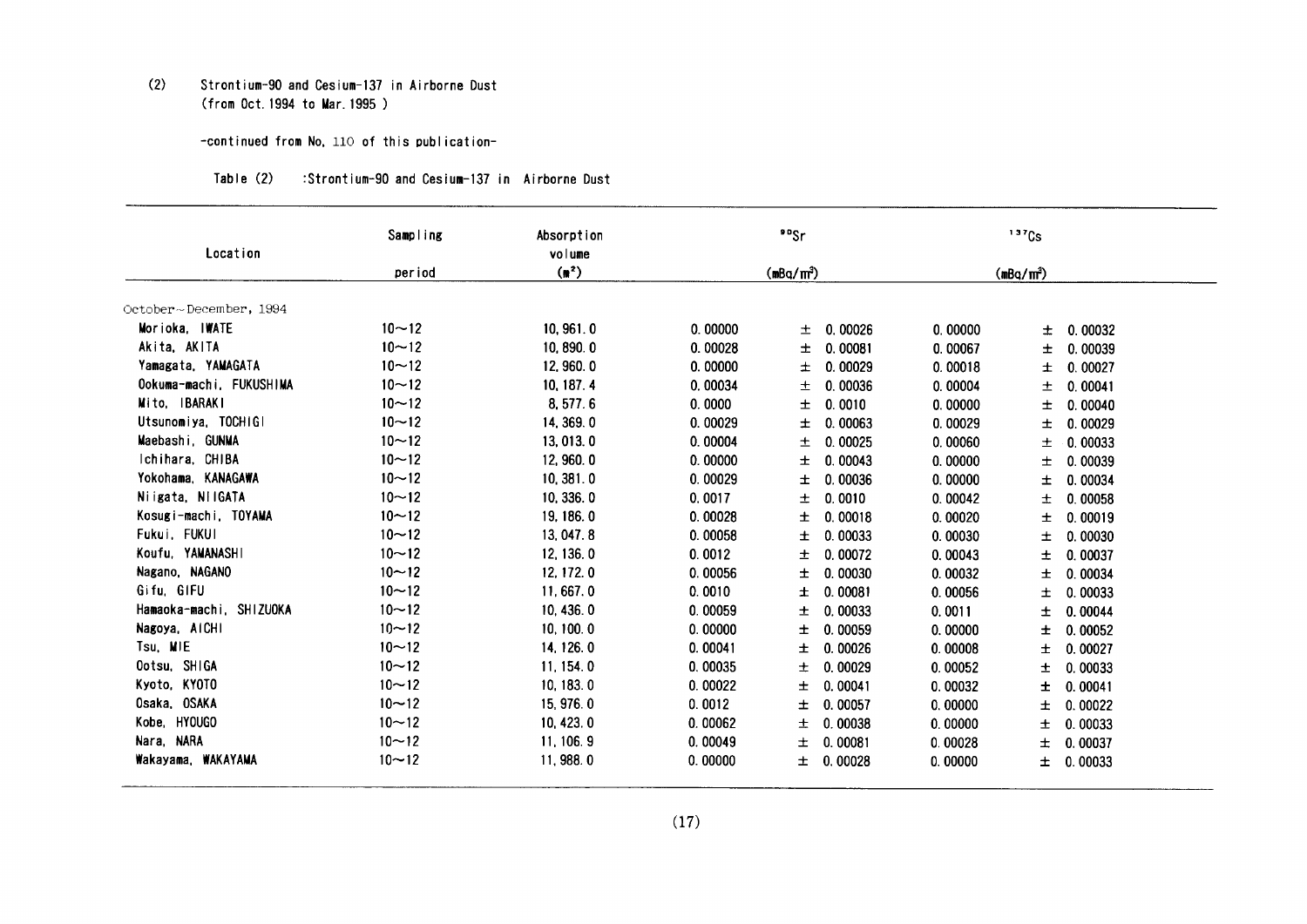| Location                | Sampling<br>Absorption<br>volume |                   |         | <sup>90</sup> Sr      |         |                       | $137$ Cs |         |
|-------------------------|----------------------------------|-------------------|---------|-----------------------|---------|-----------------------|----------|---------|
|                         | period                           | (m <sup>2</sup> ) |         | (mBq/m <sup>3</sup> ) |         | (mBq/m <sup>3</sup> ) |          |         |
| Tottori, TOTTORI        | $10 - 12$                        | 14, 141.0         | 0.00017 | 士                     | 0.00023 | 0.00011               | 土        | 0.00025 |
| Okayama, OKAYAMA        | $10 - 12$                        | 11,887.0          | 0.00020 | 土                     | 0.00027 | 0.0001                | 士        | 0.00026 |
| Hiroshima, HIROSHIMA    | $10 - 12$                        | 10,078.0          | 0.00082 | 士                     | 0.00097 | 0.00000               | Ŧ        | 0.00038 |
| Yamaguchi, YAMAGUCHI    | $10 - 12$                        | 18, 333.0         | 0.00000 | 土                     | 0.00044 | 0.00026               | 土        | 0.00022 |
| Tokushima, TOKUSHIMA    | $10 - 12$                        | 10,080.0          | 0.00033 | 土                     | 0.00036 | 0.00044               | 土        | 0.00035 |
| Takamatsu, KAGAWA       | $10 - 12$                        | 15, 542.0         | 0.00011 | 士                     | 0.00025 | 0.00018               | ±        | 0.00024 |
| Saga, SAGA              | $10 - 12$                        | 10, 294.7         | 0.00000 | 土                     | 0.00075 | 0.00092               | 土        | 0.00043 |
| Nagasaki, NAGASAKI      | $10 - 12$                        | 10, 307.0         | 0.00023 | 土                     | 0.00034 | 0.00037               | 土        | 0.00038 |
| Kumamoto, KUMAMOTO      | $10 - 12$                        | 10, 728.0         | 0.0018  | 土                     | 0.00093 | 0.00015               | 土        | 0.00040 |
| Ooita, OOITA            | $10 - 12$                        | 10, 519.0         | 0.00006 | 土                     | 0.00032 | 0.00000               | 士        | 0.00030 |
| Miyazaki, MIYAZAKI      | $10 - 12$                        | 12, 822.0         | 0.00026 | 土                     | 0.00025 | 0.00003               | 土        | 0.00031 |
| January~March, 1995     |                                  |                   |         |                       |         |                       |          |         |
| Morioka, IWATE          | $1 - 3$                          | 10, 629.0         | 0.00043 | ±                     | 0.00034 | 0.00062               | 土        | 0.00040 |
| Akita, AKITA            | $1 - 3$                          | 10, 800.0         | 0.00012 | 土                     | 0.00054 | 0.00045               | 土        | 0.00045 |
| Yamagata, YAMAGATA      | $1 - 3$                          | 12, 960.0         | 0.00052 | 士                     | 0.00045 | 0.00034               | 士        | 0.00039 |
| Ookuma-machi, FUKUSHIMA | $1 - 3$                          | 10, 287.1         | 0.00025 | 土                     | 0.00050 | 0.00038               | 士        | 0.00054 |
| Mito, IBARAKI           | $1 - 3$                          | 8,561.5           | 0.00019 | 土                     | 0.00039 | 0.00000               | 士        | 0.00042 |
| Utsunomiya, TOCHIGI     | $1 - 3$                          | 15, 137.0         | 0.00027 | 士                     | 0.00036 | 0.00019               | ±        | 0.00039 |
| Maebashi, GUNMA         | $1 - 3$                          | 13, 463.0         | 0.00008 | 土                     | 0.00026 | 0.00000               | 土        | 0.00029 |
| Ichihara, CHIBA         | $1 - 3$                          | 12, 960.0         | 0.00024 | 土                     | 0.00053 | 0.00000               | 士        | 0.00035 |
| Yokohama, KANAGAWA      | $1 \sim 3$                       | 10, 370.0         | 0.0010  | 士                     | 0.00096 | 0.00035               | Ŧ        | 0.00054 |
| Niigata, NIIGATA        | $1 - 3$                          | 10, 340.0         | 0.00028 | 土                     | 0.00053 | 0.00061               | 士        | 0.00043 |
| Kosugi-machi, TOYAMA    | $1 - 3$                          | 19, 421.0         | 0.00090 | 士                     | 0.00056 | 0.00000               | Ŧ        | 0.00019 |
| Fukui, FUKUI            | $1 - 3$                          | 13, 191.1         | 0.00011 | 士                     | 0.00041 | 0.00000               | 士        | 0.00040 |
| Koufu, YAMANASHI        | $1 - 3$                          | 15,019.0          | 0.00038 | 土                     | 0.00026 | 0.00036               | Ŧ.       | 0.00029 |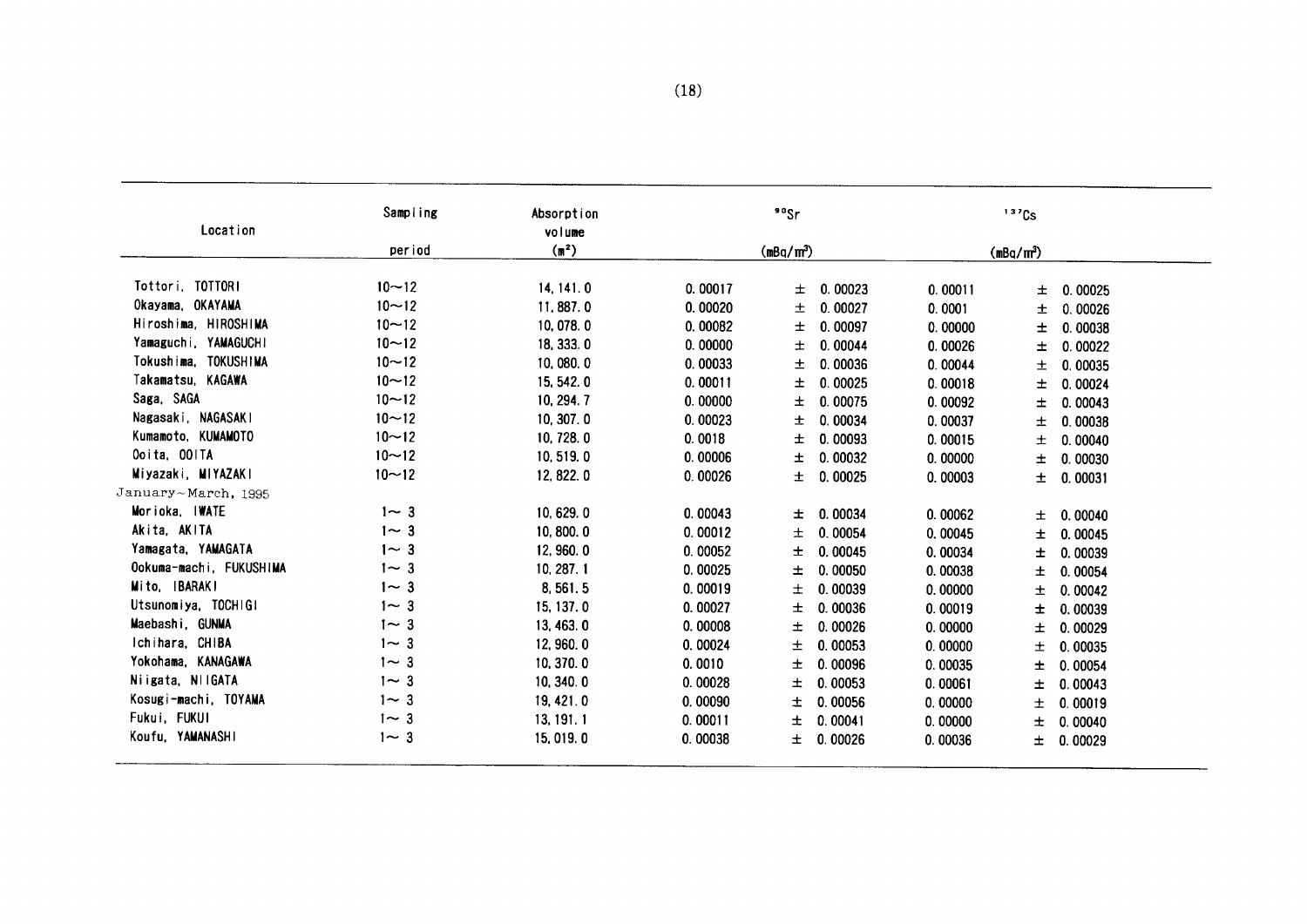|                         | Sampling    | Absorption                  |         | <sup>90</sup> Sr      |         | 137Cs                 |
|-------------------------|-------------|-----------------------------|---------|-----------------------|---------|-----------------------|
| Location                | period      | volume<br>(m <sup>2</sup> ) |         | (mBa/m <sup>3</sup> ) |         | (mBq/m <sup>3</sup> ) |
|                         |             |                             |         |                       |         |                       |
| Nagano, NAGANO          | $1 - 3$     | 12, 366.0                   | 0.00044 | 0.00052<br>±          | 0.00095 | 0.00044<br>士          |
| Gifu, GIFU              | $1 \sim 3$  | 12, 169.0                   | 0.00012 | 0.00044<br>土          | 0.00010 | 0.00046<br>土          |
| Hamaoka-machi, SHIZUOKA | $1 - 3$     | 10, 177.0                   | 0.00094 | 0.00039<br>士          | 0.00052 | 土<br>0.00039          |
| Nagoya, AICHI           | $1 - 3$     | 10, 445.9                   | 0.00086 | 0.00046<br>士          | 0.00030 | 0.00037<br>土          |
| Tsu, MIE                | $1 - 3$     | 14, 177.0                   | 0.00000 | 0.00044<br>土          | 0.00032 | 0.00041<br>土          |
| Ootsu, SHIGA            | $1 - 3$     | 10,560.0                    | 0.00000 | 0.00087<br>士          | 0.00000 | 0.00031<br>士          |
| Kyoto, KYOTO            | $1 - 3$     | 10, 380.0                   | 0.00051 | 0.00042<br>士          | 0.00052 | 0.00038<br>±          |
| Osaka, OSAKA            | -3<br>$1 -$ | 15, 937.0                   | 0.00000 | 0.00036<br>土          | 0.00061 | 0.00036<br>土          |
| Kobe, HYOUGO            | $1 - 3$     | 10, 552.0                   | 0.00029 | 0.00044<br>土          | 0.00015 | 0.00039<br>土          |
| Nara, NARA              | $1 - 3$     | 10, 577.9                   | 0.00025 | 0.00031<br>土          | 0.00037 | 0.00044<br>±          |
| Wakayama, WAKAYAMA      | $1 - 3$     | 10, 368.0                   | 0.00000 | 0.00033<br>土          | 0.00043 | 土<br>0.00043          |
| Tottori, TOTTORI        | $1 - 3$     | 13, 544.0                   | 0.00000 | 0.00063<br>士          | 0.00000 | 0.00028<br>土          |
| Okayama, OKAYAMA        | $1 - 3$     | 13, 320.0                   | 0.00004 | .00070<br>±           | 0.00023 | 0.00028<br>Ŧ          |
| Hiroshima, HIROSHIMA    | $1 - 3$     | 10,606.0                    | 0.00000 | 0.00085<br>士          | 0.00011 | 0.00036<br>土          |
| Yamaguchi, YAMAGUCHI    | $1 - 3$     | 18, 395.0                   | 0.00000 | 0.00053<br>士          | 0.00032 | 0.00024<br>Ŧ          |
| Tokushima, TOKUSHIMA    | $1 - 3$     | 10,080.0                    | 0.0003  | 0.0010<br>士           | 0.00004 | 0.00036<br>土          |
| Takamatsu, KAGAWA       | $1 - 3$     | 16, 419.0                   | 0.00013 | . 00041<br>土          | 0.00037 | 0.00032<br>土          |
| Saga, SAGA              | $1 - 3$     | 9,836.9                     | 0.00063 | 0.00037<br>土          | 0.00000 | 0.00043<br>土          |
| Nagasaki, NAGASAKI      | $1 - 3$     | 10, 306.0                   | 0.00037 | 0.00073<br>±          | 0.00046 | 0.00048<br>土          |
| Kumamoto, KUMAMOTO      | $1 - 3$     | 10, 169.0                   | 0.00006 | 0.00099<br>土          | 0.00008 | 0.00040<br>Ŧ.         |
| Ooita, OOITA            | $1 \sim 3$  | 10, 308.0                   | 0.00014 | 0.00032<br>土          | 0.00031 | 0.00036<br>士          |
| Miyazaki, MIYAZAKI      | $1 - 3$     | 13, 479.0                   | 0.00044 | 0.00028<br>士          | 0.00000 | 0.00029<br>±.         |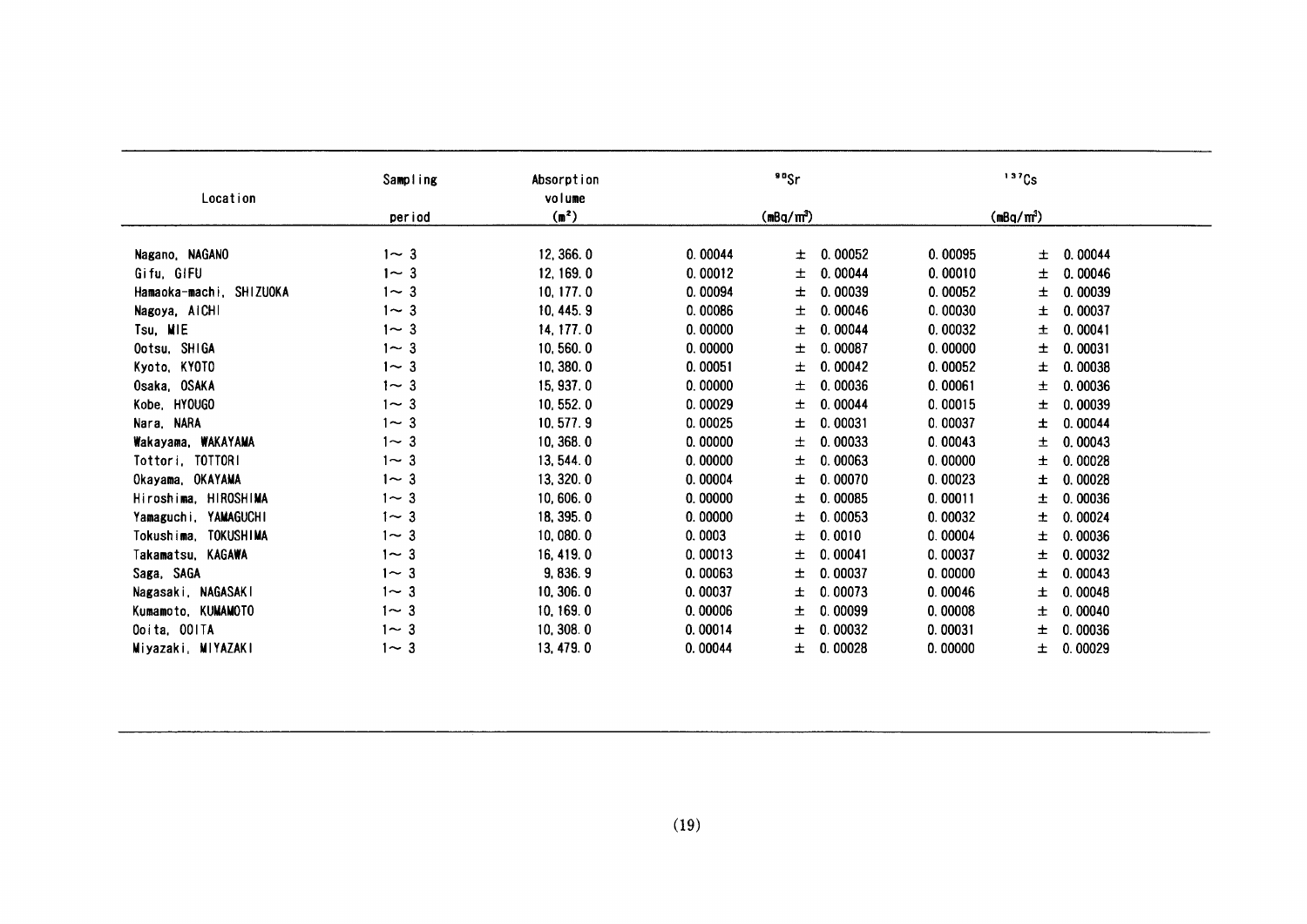#### $(3)$ Strontium-90 and cesium-137 in Service Water (from Oct. 1994 to Mar. 1995)

-continued from No, 110 of this publication-

#### $Table (3)$ :Strontium-90 and cesium-137 in Service Water

| Location               | pH   |       | °s            |       | $137$ Cs     |  |
|------------------------|------|-------|---------------|-------|--------------|--|
|                        |      |       | (mBq / g)     |       | $(mBq/$ $Q)$ |  |
| (Source Water)         |      |       |               |       |              |  |
| December, 1994         |      |       |               |       |              |  |
| Urawa, SAITAMA         | 7.8  | 0.000 | 0.042<br>土    | 0.019 | ± 0.084      |  |
| Kisarazu, CHIBA        | 7.60 | 1.3   | Ŧ<br>0.09     | 0.29  | ± 0.093      |  |
| Katsushika, TOKYO      | 7.3  | 1.5   | 0.18<br>Ŧ     | 0.20  | 0.095<br>士   |  |
| Tsukui-machi, KANAGAWA | 7.8  | 0.50  | 0.067<br>士    | 0.000 | 0.050<br>土   |  |
| Nagano, NAGANO         | 7.00 | 1, 1  | $\pm$<br>0.09 | 0.11  | ± 0.068      |  |
| Inuyama, AICHI         | 7.0  | 2.2   | 0.14<br>Ŧ     | 0.32  | ± 0.094      |  |
| Moriguchi, OSAKA       | 7.2  | 4.0   | 0.24<br>Ŧ     | 0.29  | $\pm 0.078$  |  |
| Fukuoka, FUKUOKA       | 7.8  | 2.0   | $\pm$<br>0.12 | 0.14  | $±$ 0.073    |  |
| January, 1995          |      |       |               |       |              |  |
| Kyoto, KYOTO           | 7.48 | 3.1   | $\pm 0.21$    | 0.38  | $\pm$ 0.10   |  |
| Febraly, 1995          |      |       |               |       |              |  |
| Sapporo, HOKKAIDOU     | 6.9  | 1.8   | $\pm$ 0.11    | 0.22  | $\pm$ 0.093  |  |
| (Tap Water)            |      |       |               |       |              |  |
| October, 1994          |      |       |               |       |              |  |
| Sendai, MIYAGI         | -    | 1.7   | ± 0.11        | 0.076 | ± 0.057      |  |
| November, 1994         |      |       |               |       |              |  |
| Shinguu, WAKAYAMA      | 5.8  | 1.6   | ± 0.10        | 0.092 | $\pm$ 0.055  |  |
| December, 1994         |      |       |               |       |              |  |
| Wakkanai, HOKKAIDOU    | 6.7  | 1.5   | 0.13<br>土     | 0.041 | $\pm$ 0.057  |  |
| Aomori, AOMORI         | 7.3  | 1.3   | 0.14<br>±.    | 0.46  | $\pm$ 0.10   |  |
| Morioka, IWATE         | 7.1  | 1.3   | ±.<br>0.18    | 0.20  | ± 0.072      |  |
| Akita, AKITA           | 6.37 | 3.4   | 0.19<br>土     | 0.16  | ± 0.059      |  |
| Yamagata, YAMAGATA     | 6.9  | 1.9   | 0.12<br>士     | 0.067 | ± 0.054      |  |
| Fukushima, FUKUSHIMA   | 7.1  | 1.9   | 0.10<br>Ŧ.    | 0.071 | $\pm$ 0.082  |  |

 $\sim 10^{-1}$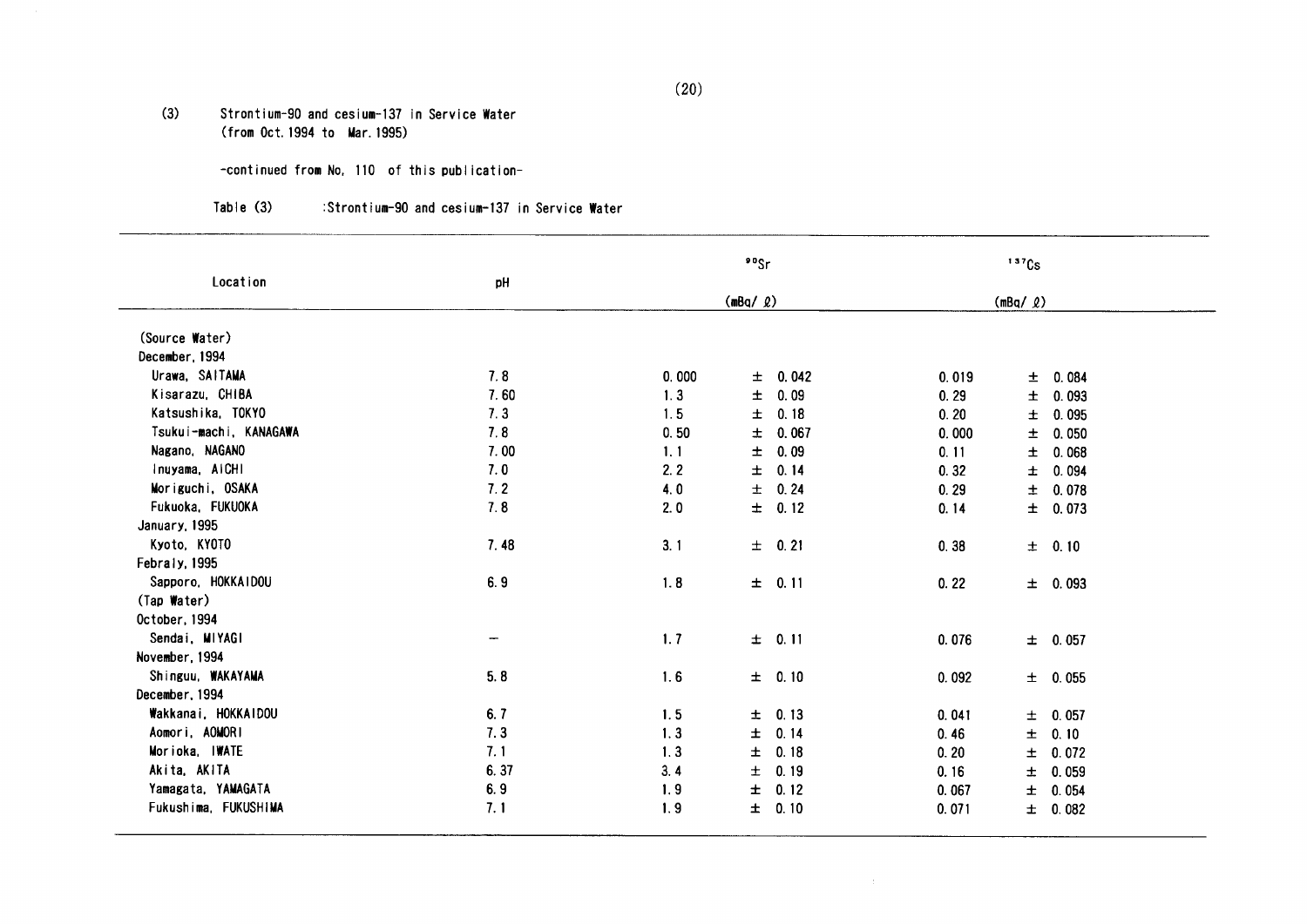| Location             | pH                       |      | $\cdot$ $\cdot$ Sr |       | 137Cs          |
|----------------------|--------------------------|------|--------------------|-------|----------------|
|                      |                          |      | $(mBq / \varrho)$  |       | (mBq/ Q)       |
| Mito, IBARAKI        | 7.6                      | 1.2  | 0.10<br>土          | 0.000 | ± 0.059        |
| Utsunomiya, TOCHIGI  | 7.2                      | 0.58 | 0.068<br>士         | 0.090 | 0.058<br>士     |
| Maebashi, GUNMA      | 7.3                      | 1.3  | 0.09<br>土          | 0.093 | 0.070<br>$\pm$ |
| Urawa, SAITAMA       | 7.0                      | 1.4  | $\pm$<br>0.11      | 0.066 | 土<br>0.056     |
| Ichihara, CHIBA      | $\overline{\mathcal{L}}$ | 1.8  | ±<br>0.10          | 0.000 | 0.070<br>$\pm$ |
| Katsushika, TOKYO    | 6.9                      | 1.5  | 0.19<br>Ŧ          | 0.27  | 0.10<br>$\pm$  |
| Yokohama, KANAGAWA   | 6.9                      | 0.57 | 士<br>0.066         | 0.000 | $\pm$<br>0.048 |
| Kosugi-machi, TOYAMA | 6.7                      | 2.7  | Ŧ<br>0.12          | 0.098 | $\pm$<br>0.079 |
| Kanazawa, ISHIKAWA   | 7.26                     | 3.4  | 0.20<br>土          | 0.058 | 0.063<br>土     |
| Fukui, FUKUI         | 6.51                     | 1.1  | 0.13<br>士          | 0.10  | $\pm$<br>0.053 |
| Nagano, NAGANO       | 7.19                     | 0.62 | 0.071<br>士         | 0.072 | 土<br>0.060     |
| Gifu, GIFU           | 7.20                     | 1.5  | 0.35<br>士          | 0.000 | $\pm$ 0.043    |
| Shizuoka, SHIZUOKA   | 7.5                      | 0.74 | 0.067<br>士         | 0.070 | 0.081<br>士     |
| Nagoya, AICHI        | 6.8                      | 2.5  | Ŧ<br>0.13          | 0.29  | 0.096<br>±.    |
| Tsu, MIE             | 7.2                      | 2.6  | 0.13<br>$\pm$      | 0.000 | 土<br>0.050     |
| Ootsu, SHIGA         | 6.5                      | 3.4  | 0.25<br>土          | 0.084 | 士<br>0.065     |
| Osaka, OSAKA         | 7.2                      | 3.3  | $\pm$<br>0.18      | 0.027 | Ŧ.<br>0.052    |
| Kobe, HYOUGO         | 7.60                     | 1.1  | 0.13<br>土          | 0.000 | 土<br>0.060     |
| Nara, NARA           | 6.4                      | 3.0  | 0.23<br>士          | 0.011 | 士<br>0.055     |
| Matsue, SHIMANE      | —                        | 4.3  | 0.23<br>$\pm$      | 0.072 | 土<br>0.082     |
| Okayama, OKAYAMA     | 6.6                      | 2.5  | 土<br>0.12          | 0.046 | 土<br>0.077     |
| Takamatsu, KAGAWA    | 7.9                      | 2.7  | ±<br>0.13          | 0.000 | ±.<br>0.053    |
| Matsuyama, EHIME     | 7.8                      | 1.8  | 0.10<br>Ŧ.         | 0.018 | ±.<br>0.076    |
| Kochi, KOCHI         | 6.7                      | 1.7  | 0.10<br>土          | 0.066 | 0.059<br>土     |
| Fukuoka, FUKUOKA     | 7.6                      | 3.0  | Ŧ.<br>0.14         | 0.000 | $\pm$<br>0.054 |
| Saga, SAGA           | 7.46                     | 1.4  | 0.16<br>土          | 0.075 | ± 0.077        |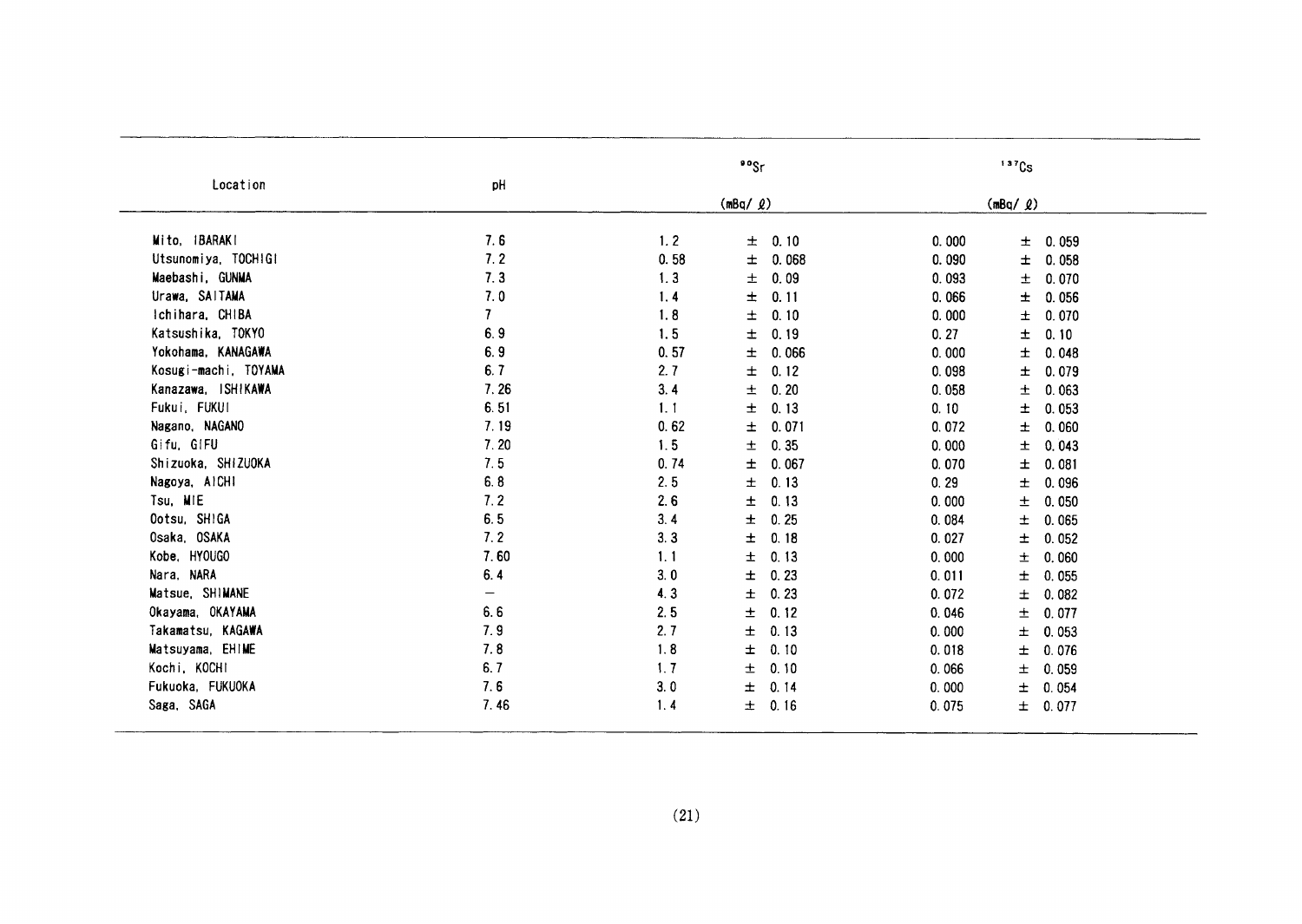| Location             | pH   |      | $\cdot$ $\cdot$ |       | 137Cs          |  |
|----------------------|------|------|-----------------|-------|----------------|--|
|                      |      |      | $(mBq/ \ell)$   |       | $(mBq / \ell)$ |  |
| Nagasaki, NAGASAKI   | 7.5  | 2.5  | 0.18<br>士       | 0.082 | $\pm 0.053$    |  |
| Kumamoto, KUMAMOTO   | 7.28 | 0.12 | $\pm$ 0.043     | 0.17  | ± 0.069        |  |
| Ooita, OOITA         | 7.3  | 0.83 | 0.13<br>士。      | 0.27  | ± 0.071        |  |
| Miyazaki, MIYAZAKI   | 7.02 | 1.0  | $\pm$ 0.09      | 0.026 | $\pm 0.049$    |  |
| Kagoshima, KAGOSHIMA | 7.6  | 0.48 | $\pm$ 0.061     | 0.16  | $\pm$ 0.066    |  |
| Naha, Okinawa        | 7.39 | 3.4  | $\pm$ 0.22      | 0.11  | $\pm$ 0.092    |  |
| January, 1995        |      |      |                 |       |                |  |
| Kyoto, KYOTO         | 7.42 | 3.5  | $\pm$ 0.22      | 0.12  | $\pm 0.080$    |  |
| Tokushima, TOKUSHIMA | 6.9  | 1.7  | ± 0.11          | 0.062 | $\pm$ 0.083    |  |
| Febraly, 1995        |      |      |                 |       |                |  |
| Niigata, NIIGATA     | 7.62 | 2.5  | $\pm$ 0.12      | 0.042 | $\pm 0.085$    |  |
| Tottori, TOTTORI     | 7.0  | 2.0  | $±$ 0.18        | 0.094 | ± 0.078        |  |
| Hiroshima, HIROSHIMA | 6.85 | 1.7  | 0.10<br>士       | 0.057 | ± 0.080        |  |

 $\sim 100$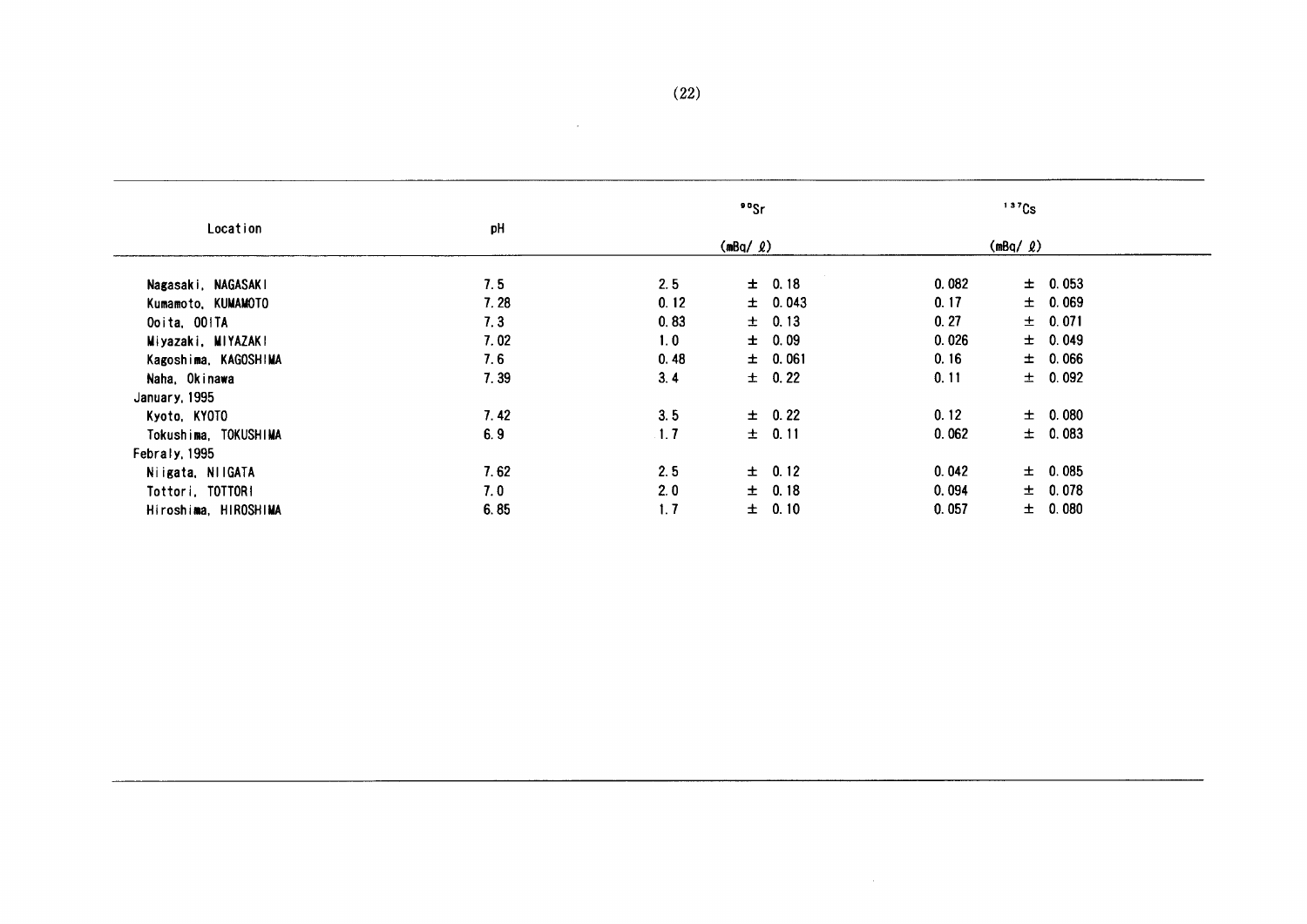#### $(4)$ Strontium-90 and cesium-137 in Freshwater (from Oct. 1994 to Mar. 1995)

-continued from No, 110 of this publication-

| Location             | pH   |       | $\cdot \cdot$ sr | $137$ Cs |                |  |
|----------------------|------|-------|------------------|----------|----------------|--|
|                      |      |       | (mBq/2)          |          | $(mBq / \ell)$ |  |
| (FreshWater)         |      |       |                  |          |                |  |
| October, 1994        |      |       |                  |          |                |  |
| Fukushima, FUKUSHIMA | 7.5  | 1.6   | $\pm$ 0.10       | 0.13     | $\pm$ 0.066    |  |
| November, 1994       |      |       |                  |          |                |  |
| Niigata, NIIGATA     | 7.06 | 3.4   | $\pm$ 0.22       | 0.24     | $\pm 0.11$     |  |
| December, 1994       |      |       |                  |          |                |  |
| Uji, KYOTO           | 7.41 | 0.000 | $\pm 0.083$      | 0.053    | $\pm 0.078$    |  |
| Shobara, HIROSHIMA   | 6.75 | 1.4   | $\pm$ 0.09       | 0.011    | $\pm 0.069$    |  |
| January, 1995        |      |       |                  |          |                |  |
| Suwa, NAGANO         | 7.25 | 0.91  | $\pm$ 0.083      | 0.25     | $\pm$ 0.089    |  |

#### Table (4) :Strontium-90 and cesium-137 in Freshwater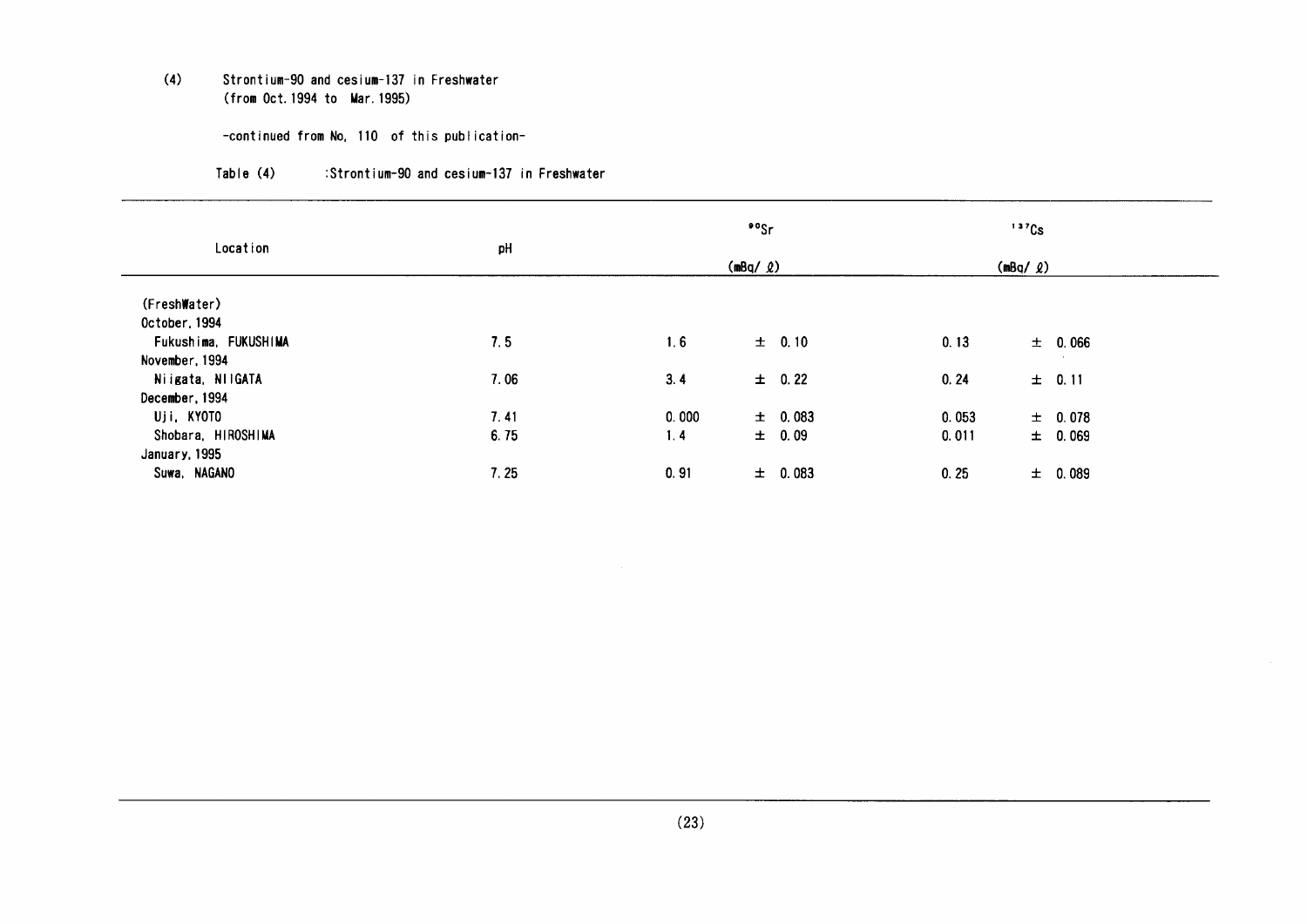#### Strontium-90 and Cesium-137 in Soil (from Oct. 1994 to Mar. 1995) -continued from No, 110 of this publication-Table (5) Strontium-90 and Cesium-137 in Soil

 $(5)$ 

| Location                               | Sampling        |                         | <sup>90</sup> Sr       |                         | 137Cs           |
|----------------------------------------|-----------------|-------------------------|------------------------|-------------------------|-----------------|
|                                        | Depth<br>$(cm)$ | (Bq/kg)<br>(dried Soil) | (MBq/km <sup>2</sup> ) | (Bq/kg)<br>(dried Soil) | (MBq/km)        |
| October, 1994<br>Iwatesan-machi, IWATE | $0 - 5$         | $\pm 0.14$              |                        |                         |                 |
|                                        |                 | 3.0                     | 100<br>士 5             | $\pm$ 0.30<br>7.3       | 250<br>$\pm$ 10 |
|                                        | $5 - 20$        | 1.8<br>$\pm 0.11$       | 290<br>±18             | ± 0.14<br>1.5           | 250<br>23<br>士  |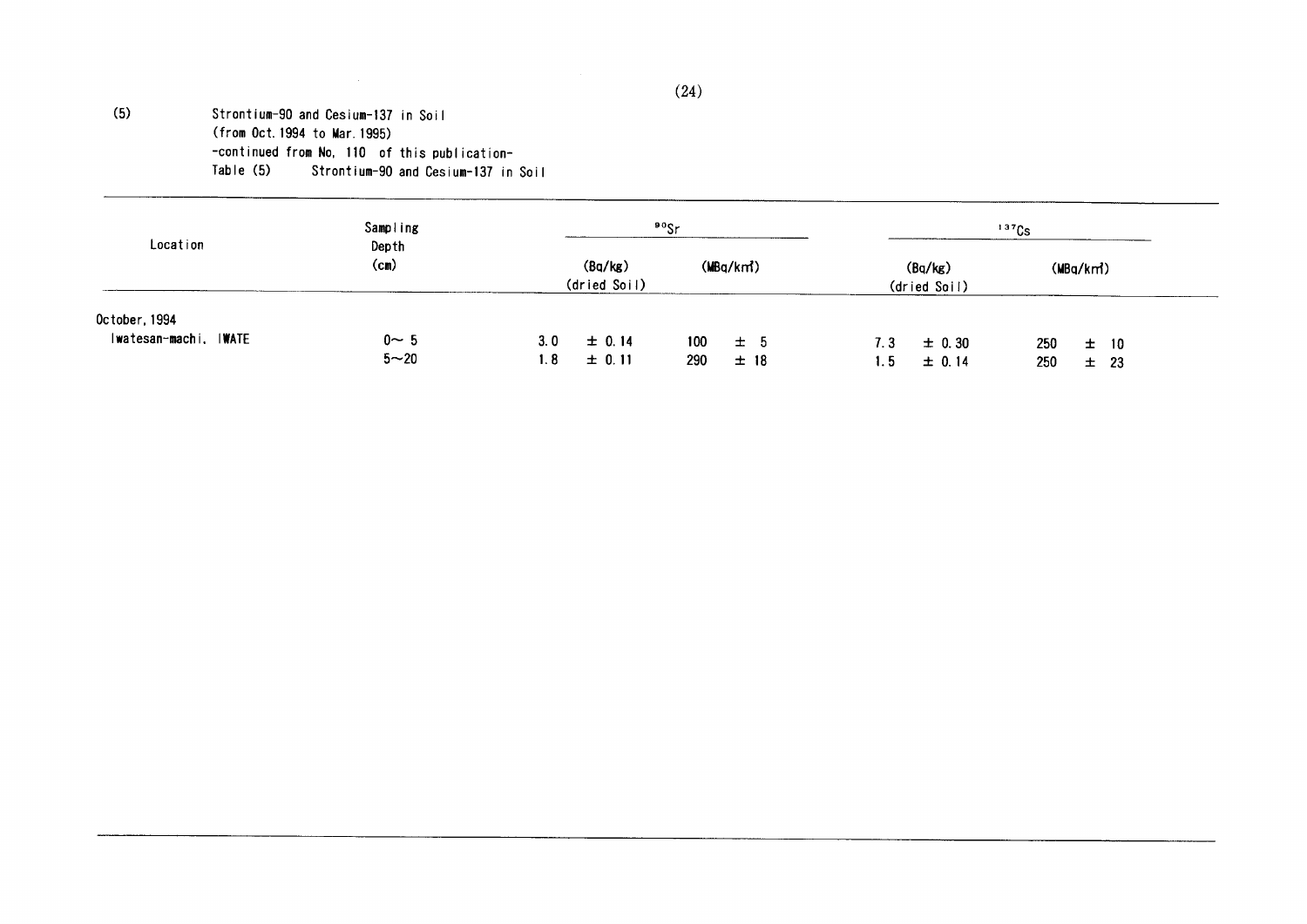$(6)$ 

Strontium-90 and Cesium-137 in Sea Water (from Oct. 1994 to Mar. 1995) -continued from No. 110 of this publication-Table (6) Strontium-90 and Cesium-137 in Sea Water

| Location                                 | Sample volume<br>analyzed<br>∵ ه' | C <sub>1</sub>           | <sup>∍o</sup> Sr  | 137Cs             |  |
|------------------------------------------|-----------------------------------|--------------------------|-------------------|-------------------|--|
|                                          |                                   | $\boldsymbol{\theta}$    | (mBq/2)           | $(mBq/ \ell)$     |  |
| October, 1994<br>Katsuren-machi, Okinawa | 40.0                              | $\overline{\phantom{a}}$ | 2.3<br>$\pm 0.19$ | 3.3<br>$\pm$ 0.35 |  |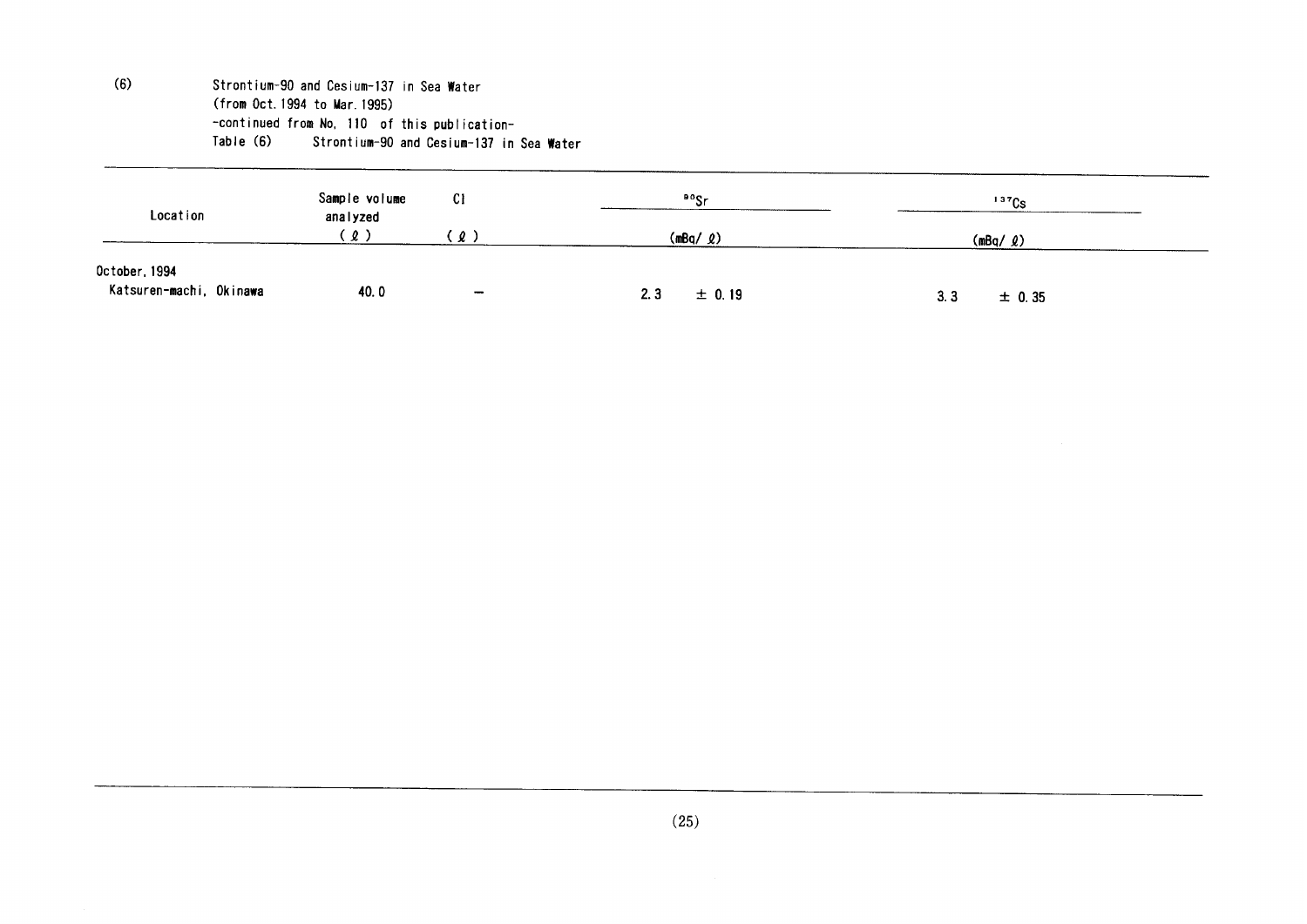#### $(7)$ Strontium-90 and Cesium-137 in Sea Sediments (from Oct. 1994 to Mar. 1995) -continued from No. 110 of this publication-Table (7) Strontium-90 and Cesium-137 in Sea Sediments

 $\sim$ 

|                         | Depth | 99Sr<br>(Bq/kg·dried Soil) | $137$ Cs            |  |
|-------------------------|-------|----------------------------|---------------------|--|
| Location                | (m)   |                            | (Bq/kg·dried Soil)  |  |
| October, 1994           |       |                            |                     |  |
| Katsuren-machi, Okinawa | 17.7  | $\pm$ 0.073<br>0.13        | 0.40<br>$\pm$ 0.091 |  |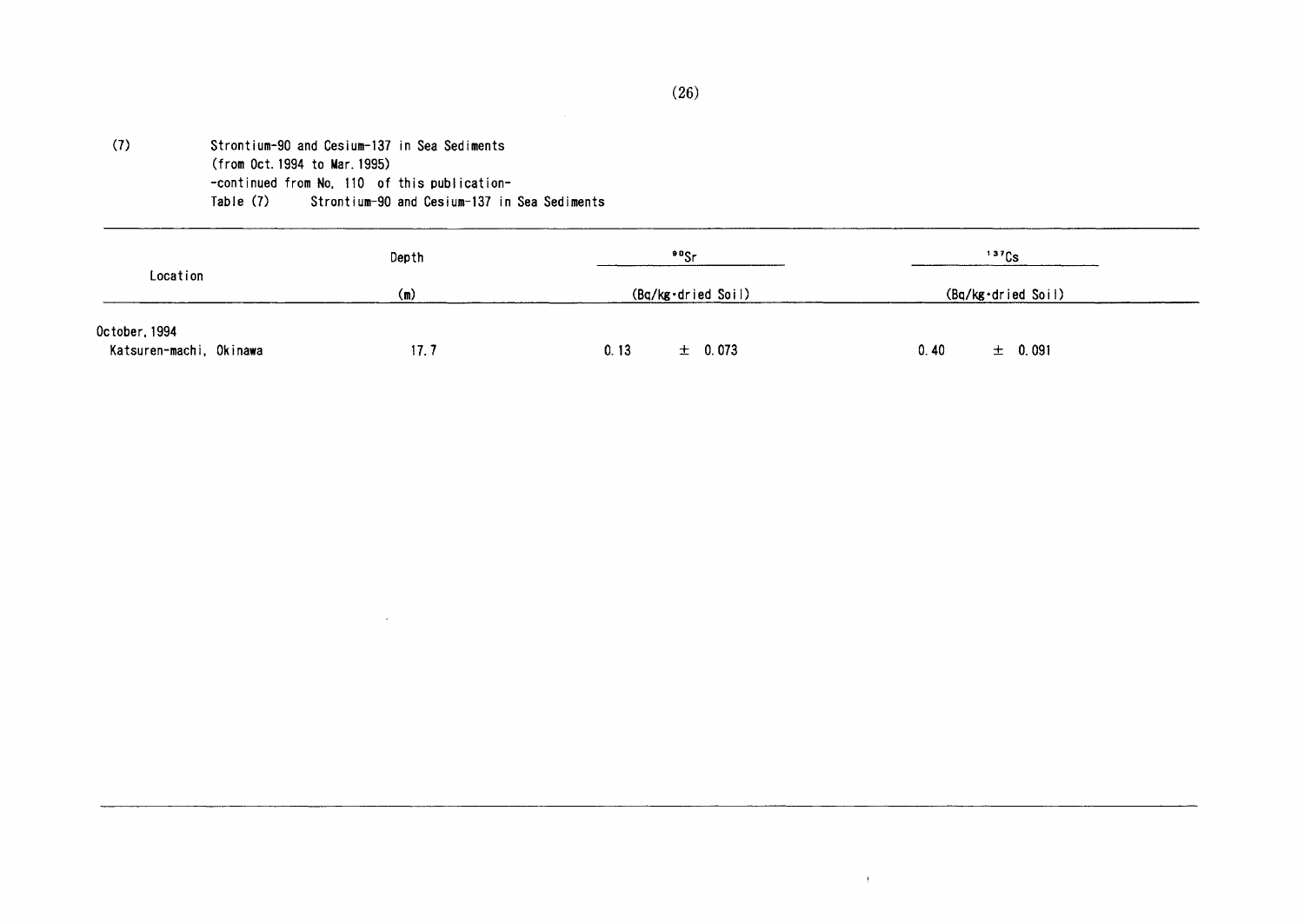\* \* Rain and Dry Fallout (for domestic program) \* \*



<Cesium-137>



Fig.  $1-1$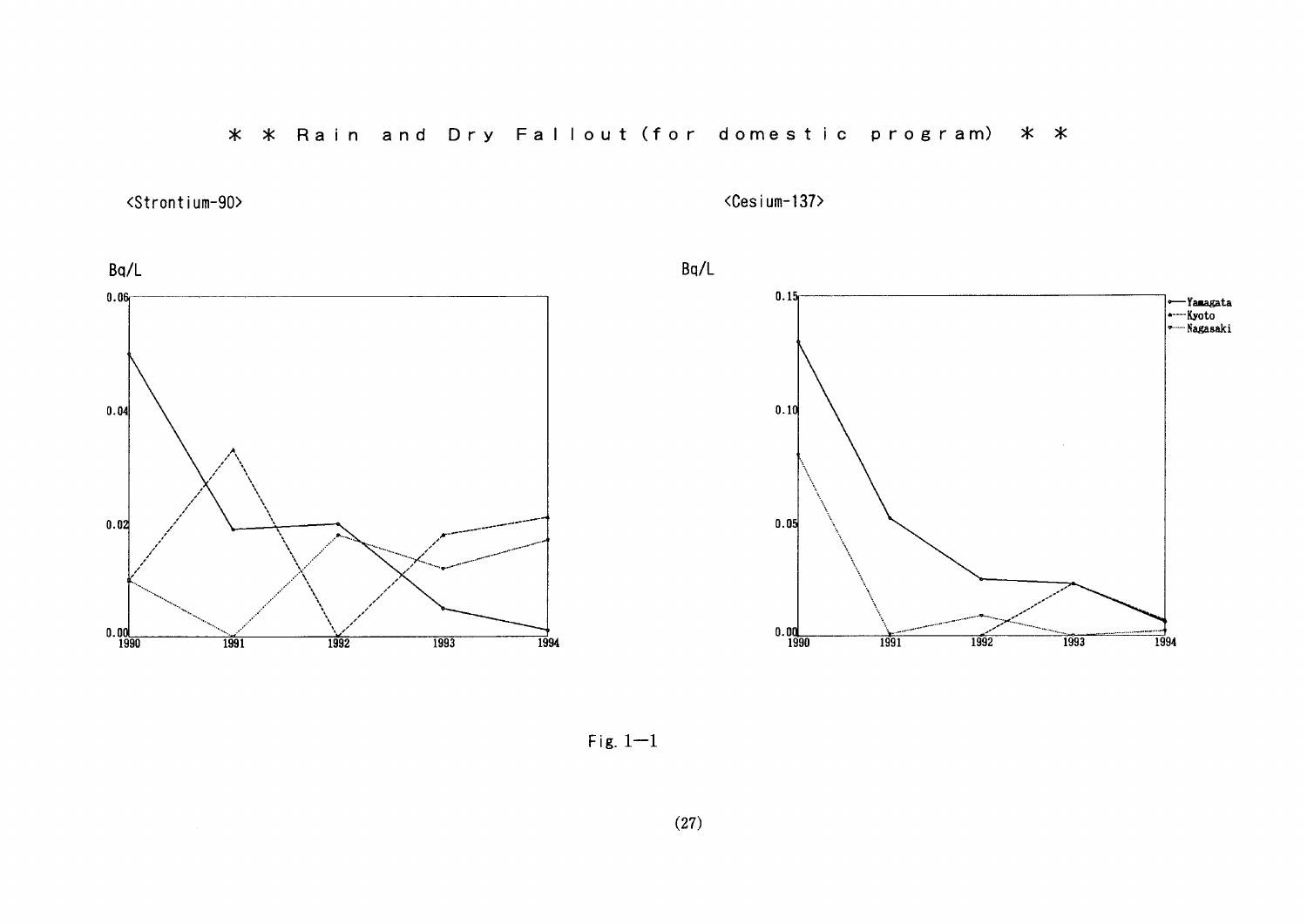\* \* Rain and Dry Fallout (for WHO program) \* \*



<Cesium-137>



Fig.  $1-2$ 

 $\mathcal{L}^{\pm}$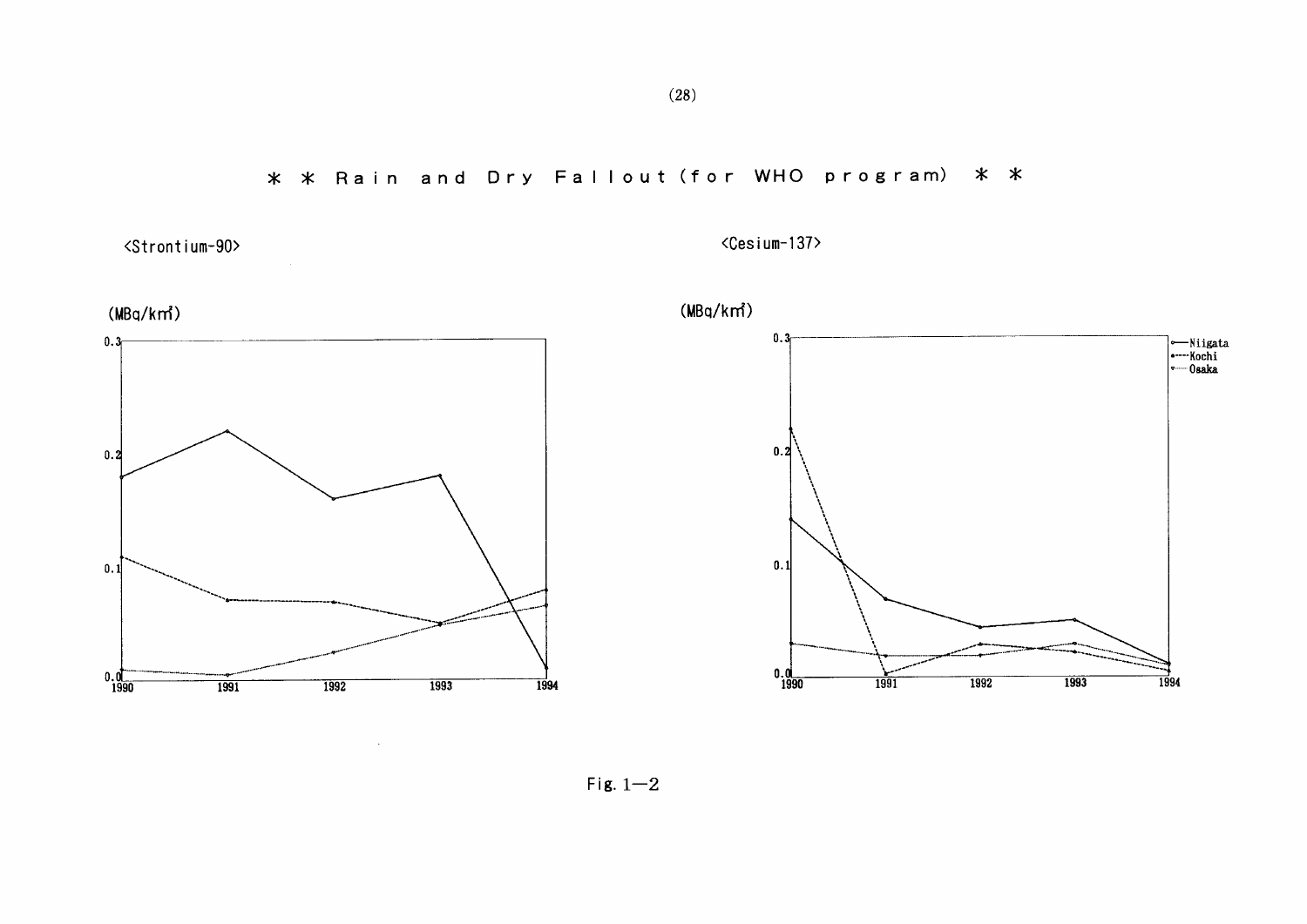\* \* Airborne Dust \* \*



<Cesium-137>



Fig. 2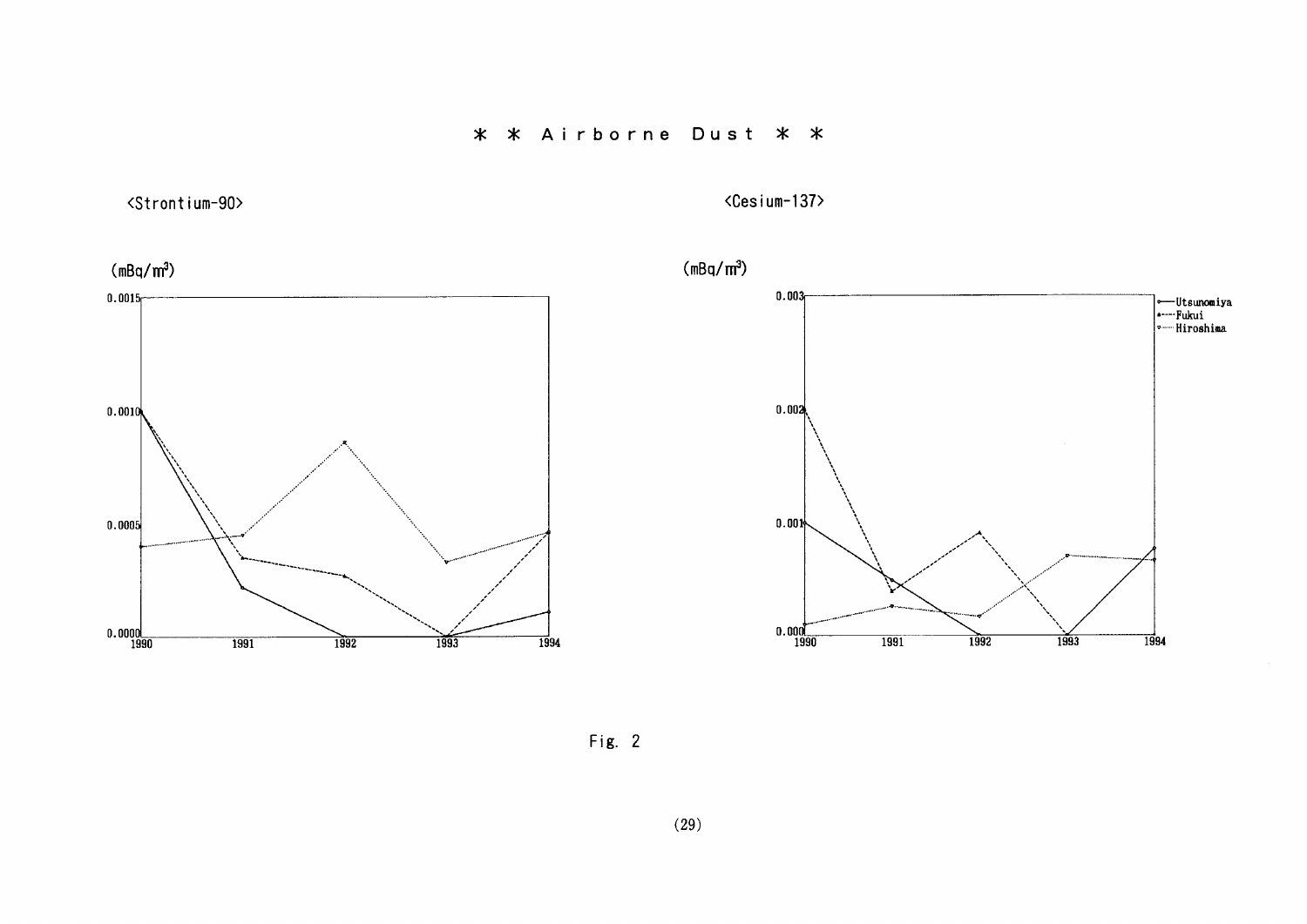\* \* Service Water (Source Water) \* \*



<Cesium-137>



 $(30)$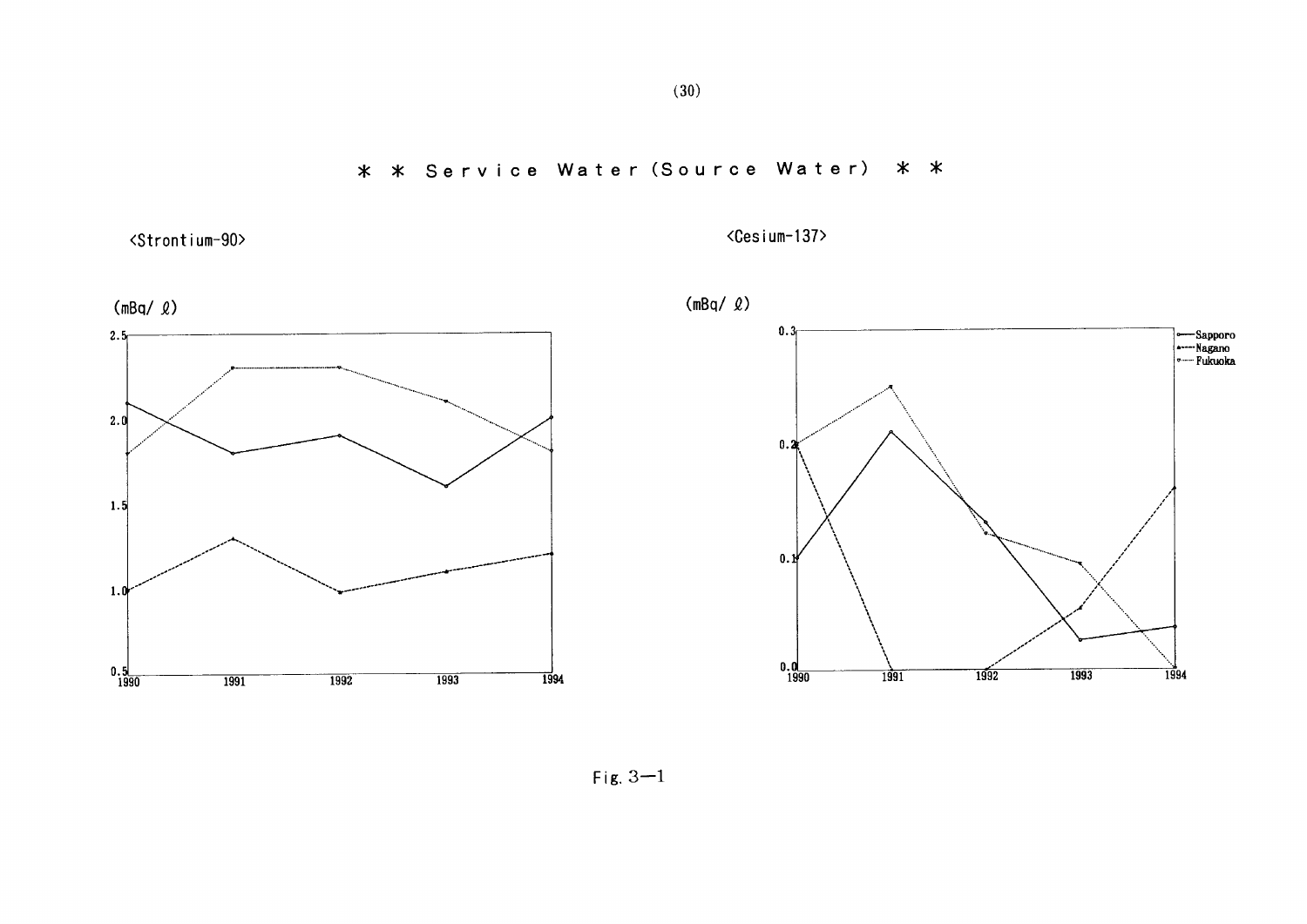\* \* Service Water (Tap Water) \* \*

## <Strontium-90>

<Cesium-137>







Fig.  $3-2$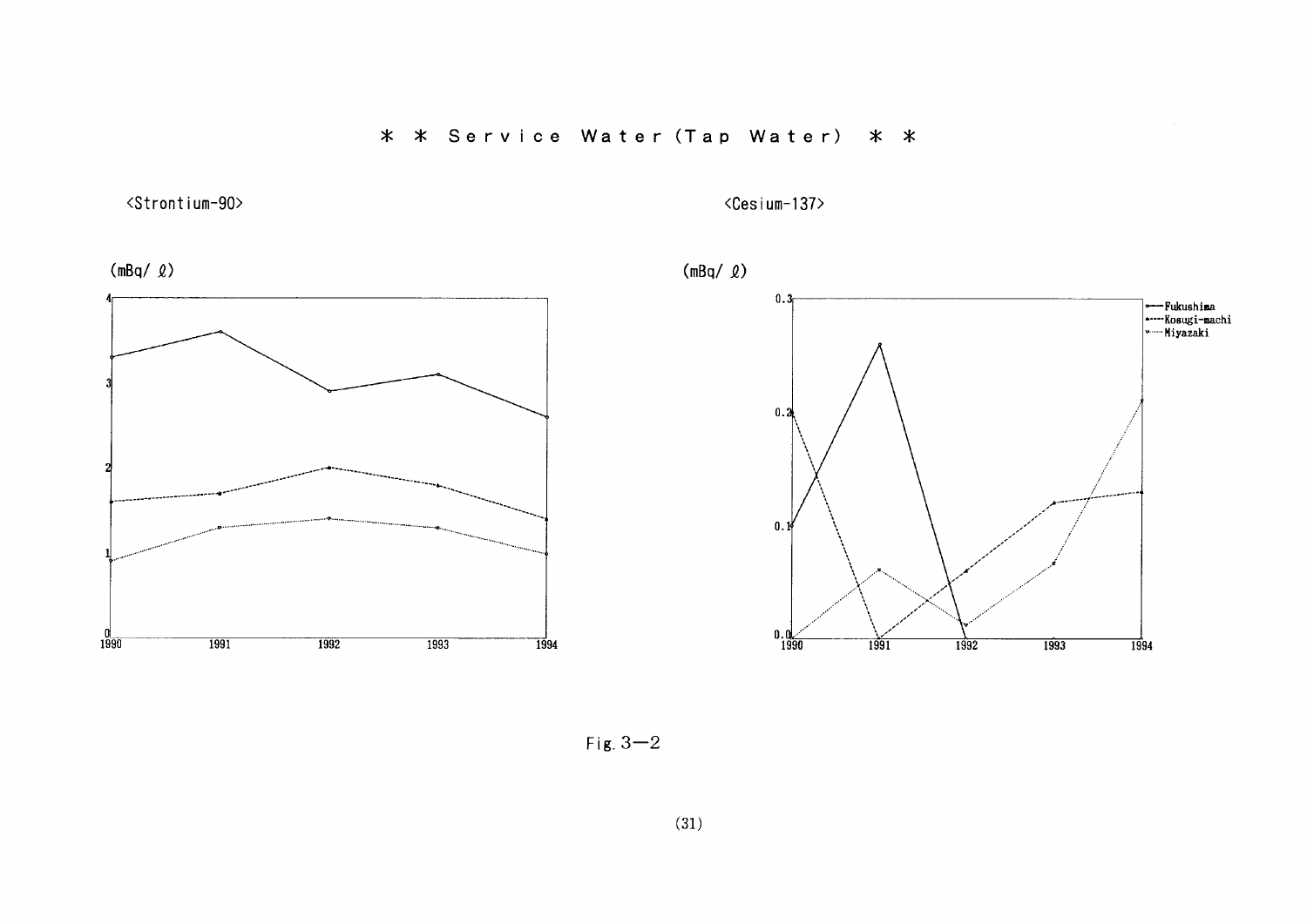

<Strontium-90>

<Cesium-137>





 $(32)$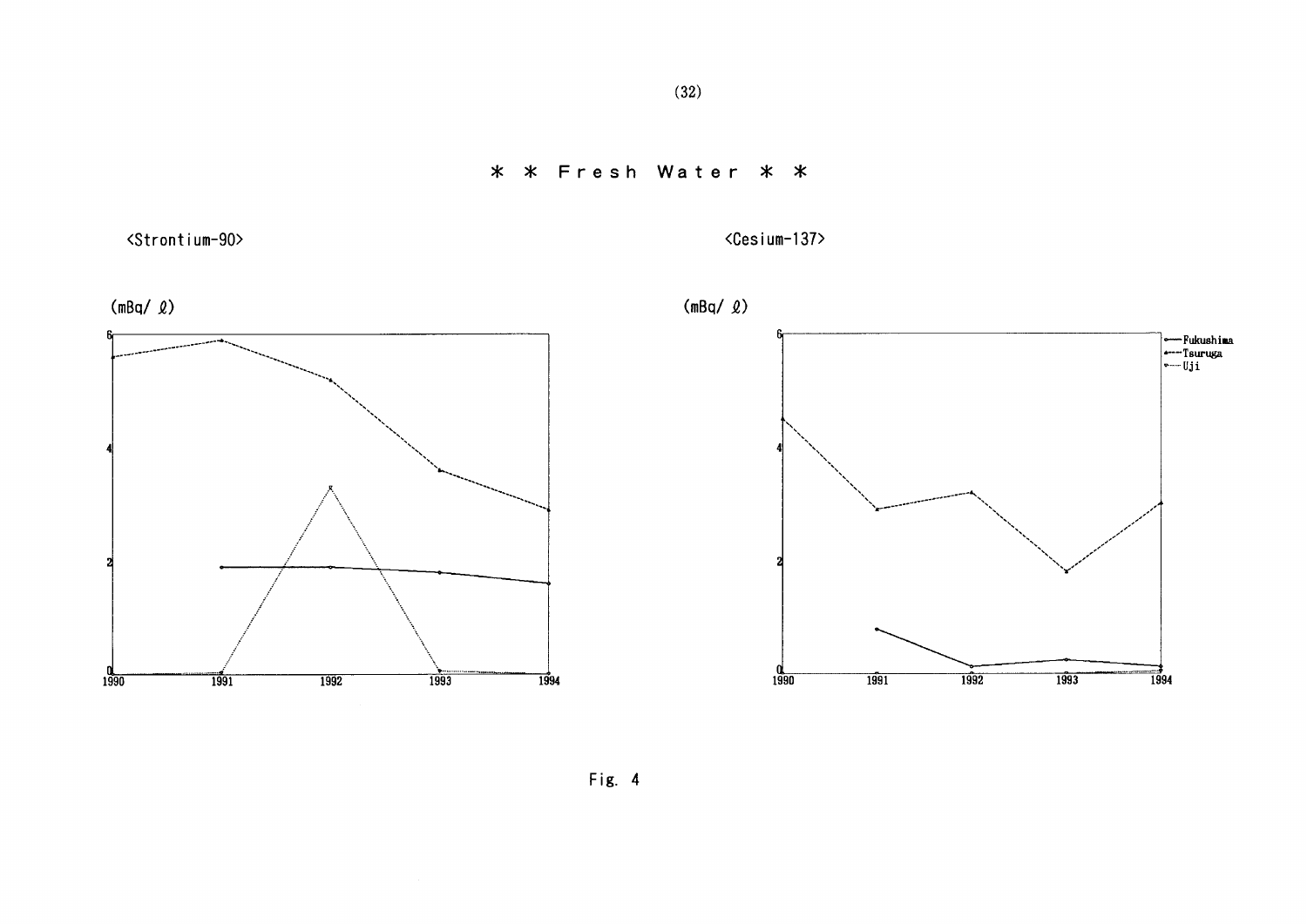

 $\langle$ Cesium-137>



Fig. 5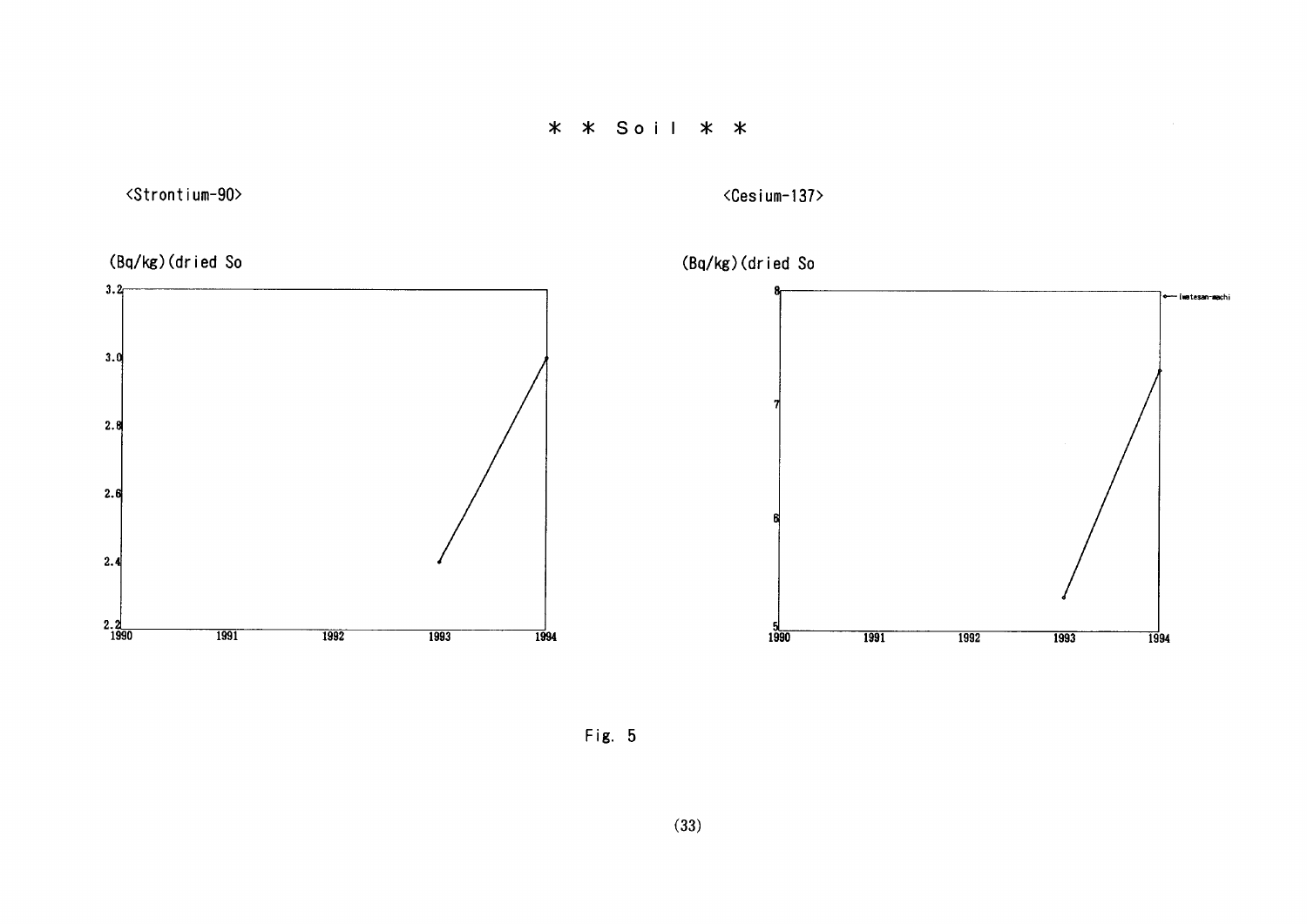## \* \* Sea Water \* \*



<Cesium-137>



Fig. 6

 $(34)$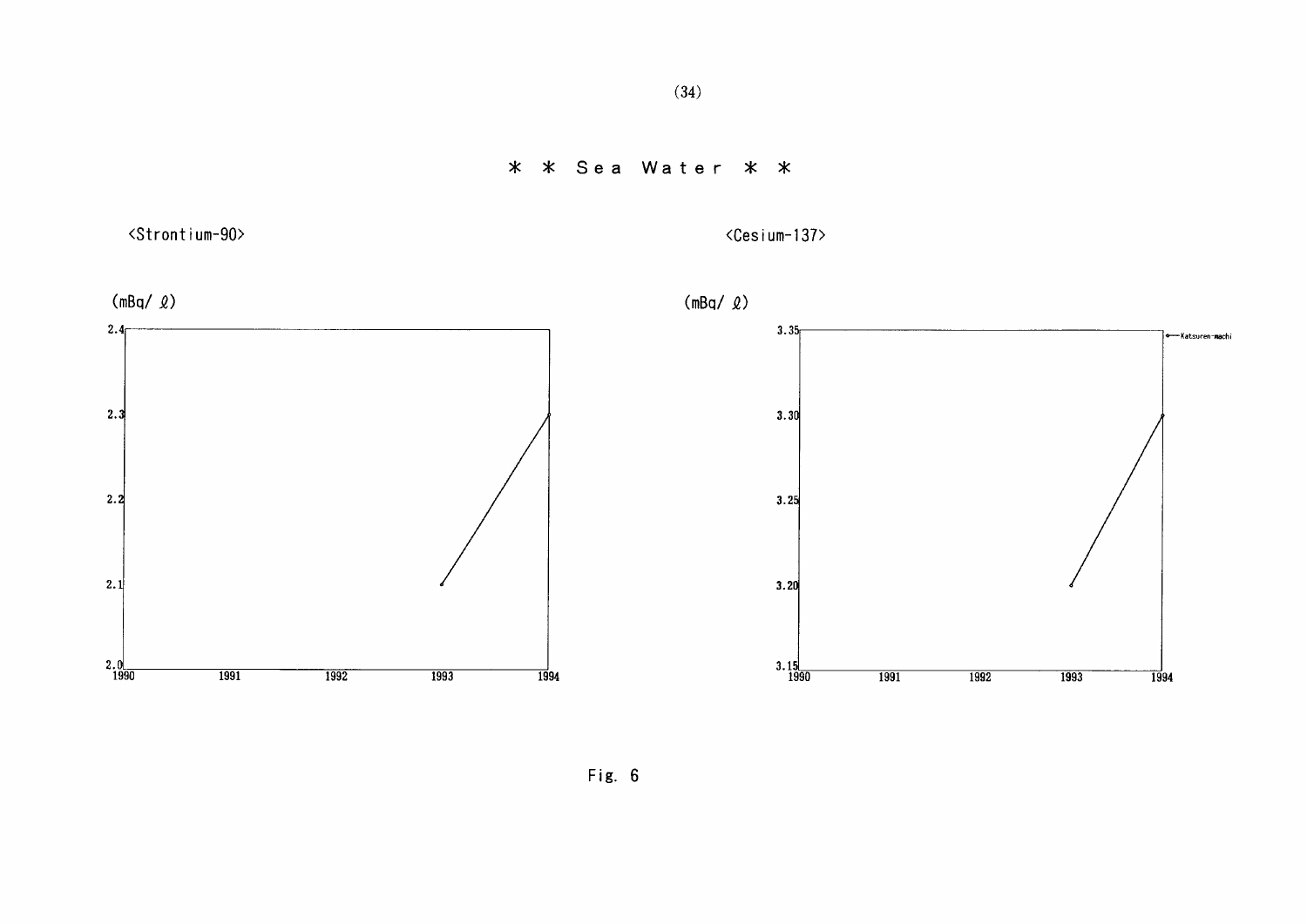\* \* Sea Sediments \* \*

<Strontium-90>

<Cesium-137>



Fig. 7